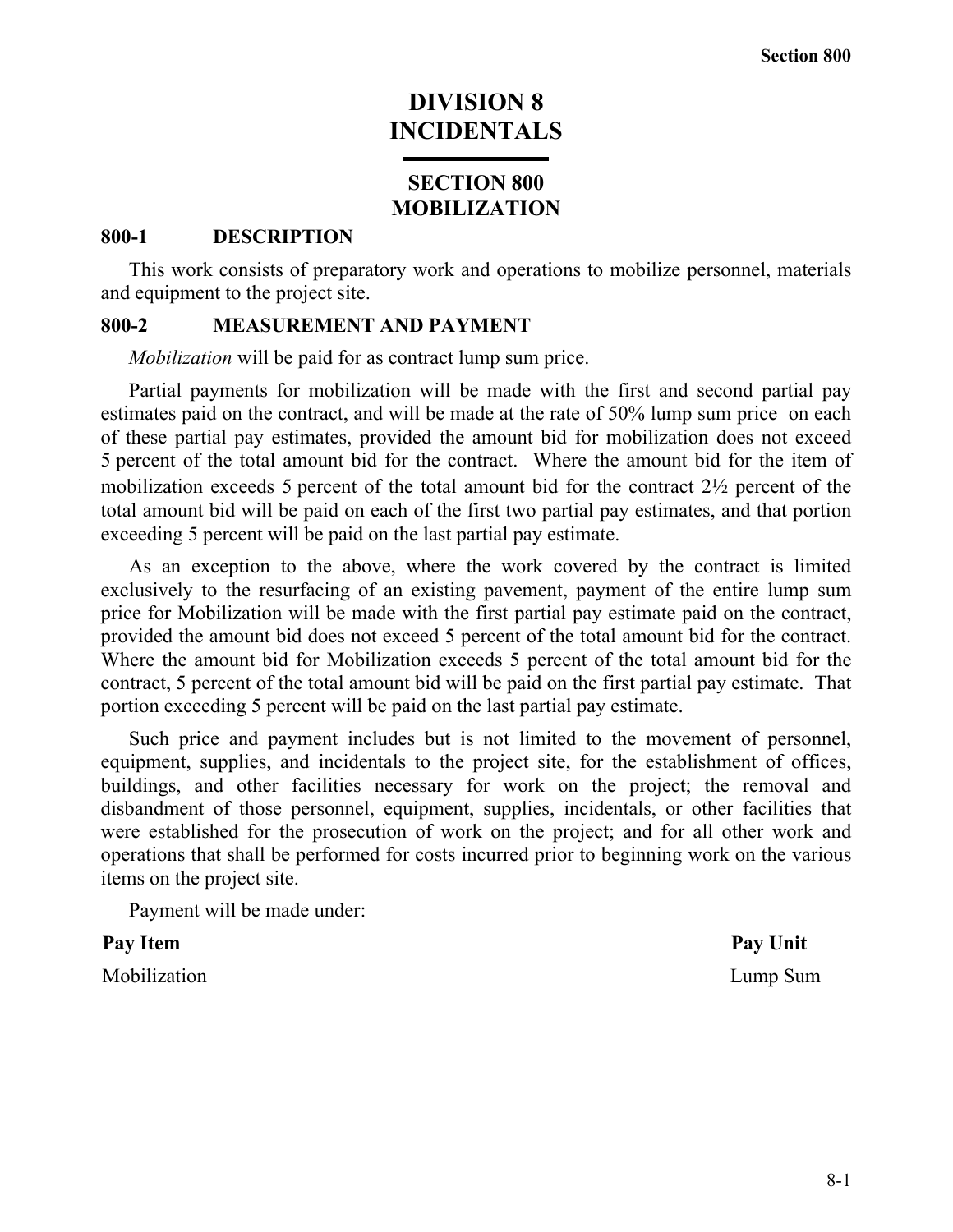# **SECTION 801 CONSTRUCTION STAKES, LINES AND GRADE**

## **801-1 DESCRIPTION**

When required by the contract, provide all construction layout, surveying, stakeout, supplemental surveying, and engineering necessary for the proper control of construction operations in accordance with this section and the most current version of the *Manual for Construction Layout*. Provide a stakeout of areas where an environmental permit is required prior to performing any construction in or adjacent to these areas. Stake out limits of the permitted work areas according to the approved permit drawings. Provide clear delineation by use of highly visible flagging. Insure construction limits do not exceed approved permitted work areas. Immediately notify the Engineer of any variations of the stakeout limits when compared to the approved permit drawings.

The *Manual for Construction Layout* and the *Guidelines for Drainage Studies and Hydraulic Design* may be obtained from the Project Services Unit.

# **801-2 CONSTRUCTION METHODS**

## **(A) General**

Furnish personnel who are under the direct supervision of a North Carolina Licensed Professional Engineer and/or Licensed Professional Land Surveyor in conformance with GS 89C.

Furnish personnel who are experienced in highway construction surveying and are capable of accurately establishing all line and grade points necessary to complete the work in accordance with the plan dimensions within the precision established in the most current version of the *Manual for Construction Layout*.

Consult the Engineer for clarifications of the plans.

Perform work in safe manner and conform to the requirements of Article 107-22. Install in accordance with Section 1110, the appropriate advance warning signs as detailed in the most current version of the *Manual for Construction Layout*.

Perform all flagging operations in accordance with the provisions of Section 1150.

The Contractor may elect to utilize Global Positioning System (GPS) surveying, either static or kinematic. Perform GPS surveys with same or higher order of accuracy as conventional surveys detailed in the most current version of the *Manual for Construction Layout.* Department projects utilize a localized coordinate system developed by the Location and Surveys Unit specifically for each individual project. Obtain the control information that the Location and Surveys Unit utilized in establishing the localized coordinate system, specifically the Rotation, Scaling, Translation and coordinates for the azimuth pairs. Newly developed GPS procedures and techniques that do not conform to the Specifications in this section may be used if approved.

Investigate the plan horizontal alignment, vertical profile, and superelevation of existing facilities that tie to proposed roadways. Investigate 100 feet beyond all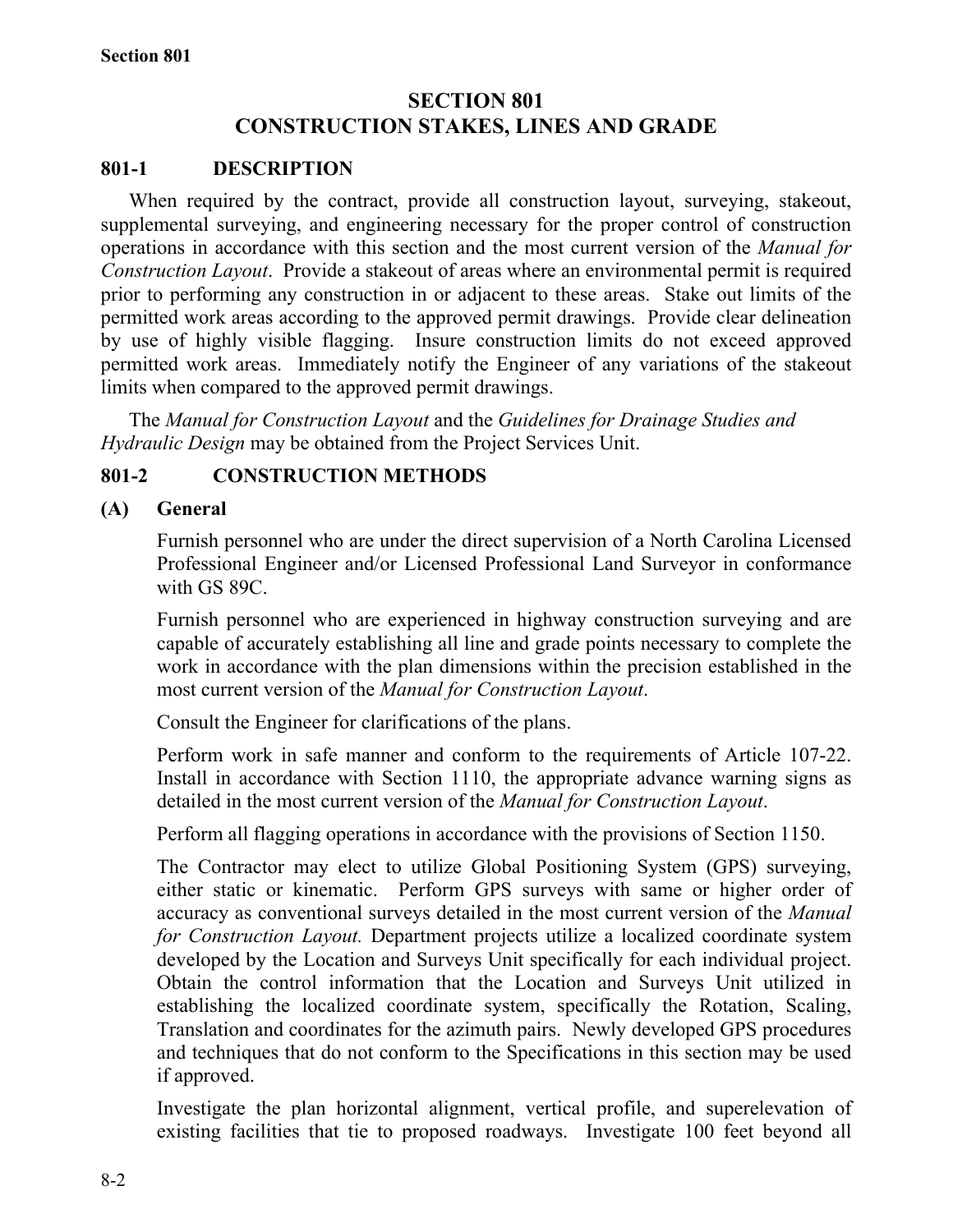paving limits and advise the Engineer if revisions are needed to establish smooth transitions to the existing facilities. When directed, further investigation will be considered Supplemental Field Surveying.

Tie existing driveways to proposed facilities within the limits detailed in the plans and within the gradients detailed in the Standard Drawings.

Surveying and office calculations performed specifically for the relocation of utility conflicts are considered Supplemental.

The Engineer reserves the right to check, correct where necessary, or require any layout work to be revised. The Engineer will perform checks to ensure the roadway, structure and incidental items are surveyed in accordance with the plans and the most current version of the *Manual for Construction Layout*.

The Department's review of the Contractor's work in no way relieves the Contractor of responsibility for conformance with the contract. Failure by the Engineer or inspector to point out unsatisfactory work, from lack of discovery or for any other reason, in no way prevents later rejection or corrections to the unsatisfactory work, when discovered, at no cost to the Department. No claims will be allowed for losses suffered due to any necessary removals or repairs resulting from the unsatisfactory work.

When requested by the Engineer, check the accuracy of the stakeout. When the original stakeout is found to be correct, the surveying required to check the accuracy will be considered Supplemental Field Surveying. When the original stakeout is found to be in error, perform the work required to check and correct the stakeout at no cost to the Department.

Correct all inaccuracies in the construction stakeout prior to performing the affected work.

When the Contractor proposes an alteration to the plans to rectify a construction stakeout error, submit alterations to the Engineer for review and approval. Include design calculations and drawings sealed by an appropriate Licensed Professional Engineer along with a narrative describing justification for the alteration.

When surveying is required, which in the Contractor's opinion could not have been reasonably anticipated and is not customary or inherent to the construction industry, notify the Engineer in writing prior to beginning such surveying. After investigation, the following will occur:

(1) When the Engineer determines that the surveying could not have been anticipated or is not customary or inherent to the construction industry, the Contractor will be notified in writing that the work is considered supplemental and measurement and payment will be made in accordance with Article 801-3.

When the Engineer determines that the surveying could have been anticipated or is customary or inherent to the construction industry, he will notify the Contractor, in writing, of his determination. If the Contractor intends to file a claim for additional compensation by reason of such surveying, notify the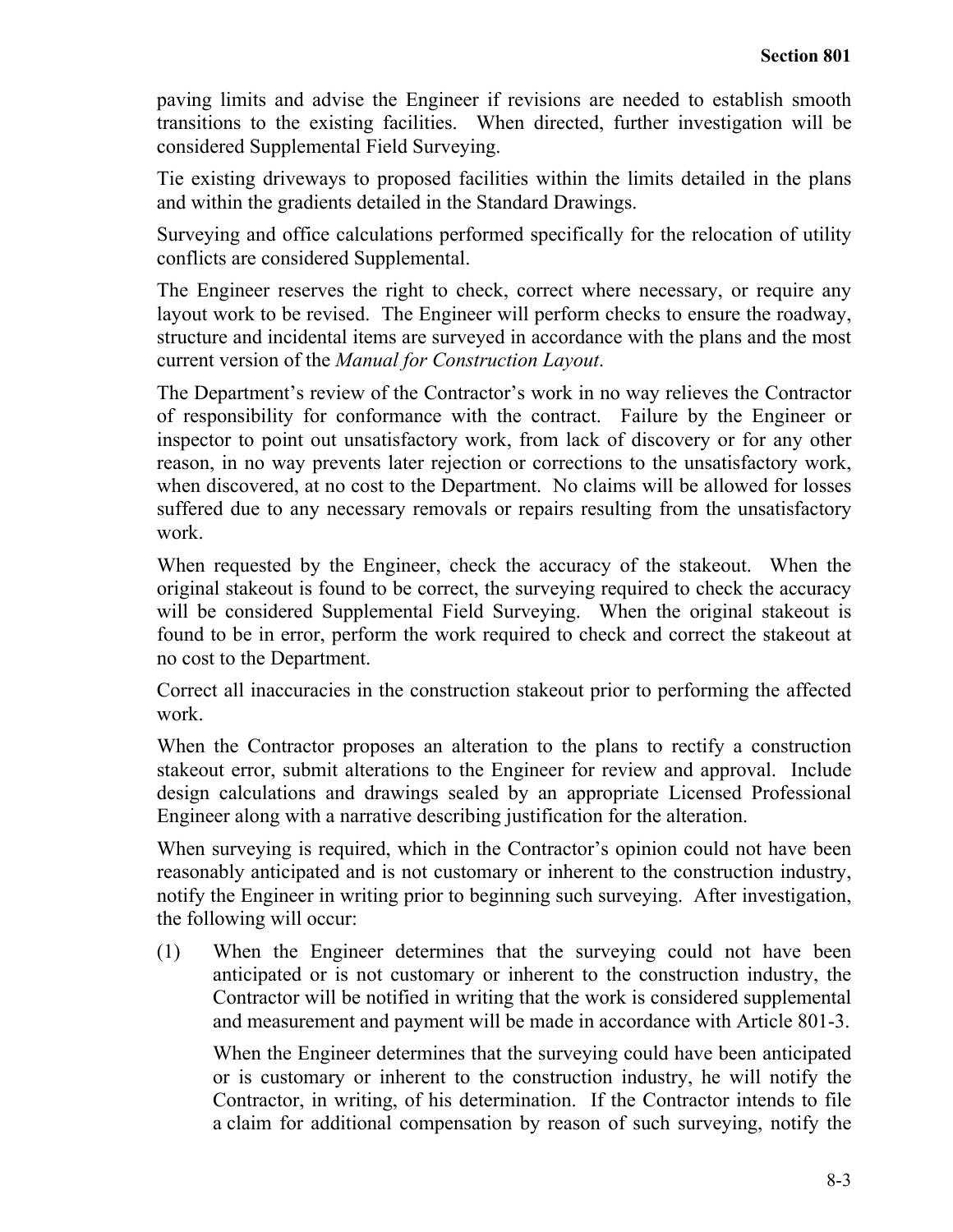Engineer in writing of such intent prior to beginning any of the alleged supplemental surveying. Strictly adhere to the requirements of Subarticle  $104 - 8(B)$ .

# **(B) Records**

Submit proposed method for setting up survey books or electronic data files to the Engineer before beginning work to assure clarity and adequacy.

In a timely manner, make available to the Engineer all requested survey records.

On a monthly basis, provide to the Engineer updated electronic and/or manuscript survey records. Submit remaining records upon completion of the work. Attest the work was performed in accordance with the contract by providing all receivable information signed by the Licensed Professional Engineer and/or Licensed Professional Land Surveyor in responsible charge.

# **(C) Horizontal and Vertical Control**

The Department will furnish and set horizontal baseline control on approximate 1000 foot intervals and vertical control on approximate 2500 foot intervals within the project limits.

Obtain text of baseline control from Engineer.

Clearing limits may be established during original traverse of baseline control provided the accuracy ratio does not exceed 1 foot per 5000 feet of perimeter and all Department established baseline control is protected and preserved during clearing operations. Prior to performing any additional construction layout, verify the horizontal baseline control by a closed traverse survey or alternate approved method. The accuracy ratio shall not exceed an error of closure of 1 foot per 20,000 feet of perimeter. Verify the vertical control by performing a closed loop survey utilizing differential leveling. For the error of closure, do not exceed 0.05 feet  $\sqrt{(x)_{m}}$ *iles*. Notify the Engineer of any discrepancies in either the horizontal or vertical control. Reference, outside of the proposed construction limits and evenly distributed throughout the project limits, fifty percent of the Department's horizontal and vertical control. Provide reference information to the Engineer.

If GPS is utilized, occupy the azimuth pairs with the base station during verification of baseline control, otherwise, occupy baseline. Verify remaining baseline control utilizing a Rover. Submit coordinate data showing differences between supplied baseline coordinates and field obtained GPS coordinates. Include report detailing the use of preliminary input data, specifically Rotation, Scaling, and Translation.

Utilizing the horizontal and vertical control established by the Department, provide surveying necessary to construct all roadway, structure, and miscellaneous items as detailed in the plans. Perform staking in accordance with the most current version of the *Manual for Construction Layout*. Layout the work and provide all measurements that may be required for the execution of the construction in conformity with the contract.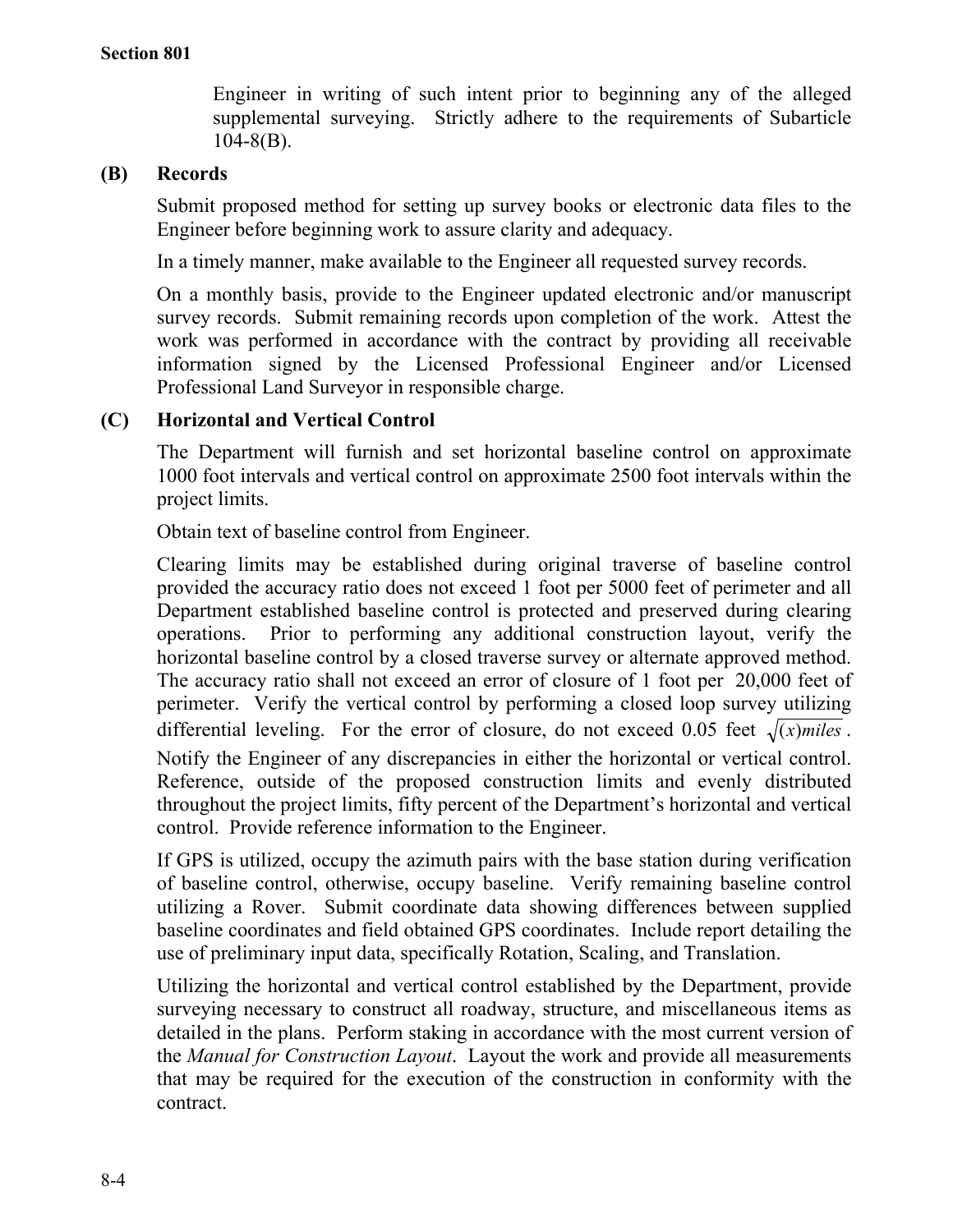# **(D) Right of Way and Easements**

The Department will establish the location of all proposed right of way markers and permanent drainage easements.

Reference the location of all proposed right of way markers and permanent drainage easements. Restore right of way monument positions after completion of construction. Set a right of way monument cap on an 18" long #5 reinforcing bar and a carsonite witness stake unless concrete right of way markers are specified in the contract. The Department will provide the monument cap and witness stake. Reestablish location of permanent drainage easements after completion of construction and install an 18 long #5 reinforcing bar for monumentation.

Validate the position of the right of way and permanent drainage easement locations with those detailed in the plans. Report any discrepancies to the Engineer.

# **(E) Cross-sections for Earthwork Quantities**

The Engineer may elect to obtain cross sections either by hand or aerial methods. If the Engineer elects to obtain cross sections by aerial methods, furnish materials and install photogrammetric control panels in accordance with the most current version of the *Manual for Construction Layout* or as otherwise directed.

(1) Borrow Pits

Establish a baseline alignment within each borrow pit, as necessary, to allow the Engineer to obtain measurement of quantities for payment. Stake these alignments just before field cross sections are taken by the Engineer for original, intermediate, and final cross sections. Establishment of baseline alignments within each borrow pit is considered incidental to Construction Surveying.

(2) Roadway

Unless otherwise directed, stakeout the survey lines for original and final cross sections. The stakeout of the survey lines will consist of surveying and staking all alignments within the plans on 50 foot intervals, including all cardinal points. When the alignments are inaccessible, install offset alignments. Begin the staking of these alignments within 48 hours of the Engineer's notice to proceed. Upon the completion of the entire project, with the exception of the survey line for final cross sections, and upon request by the Contractor, the project may be accepted for maintenance by the Department, excluding the survey line.

If the Engineer determines intermediate cross sections are necessary for computing partial payments, perform the stakeout of the survey line for intermediate cross-sectioning as Supplemental Field Surveying; otherwise the intermediate stakeout of the survey line is incidental to the work.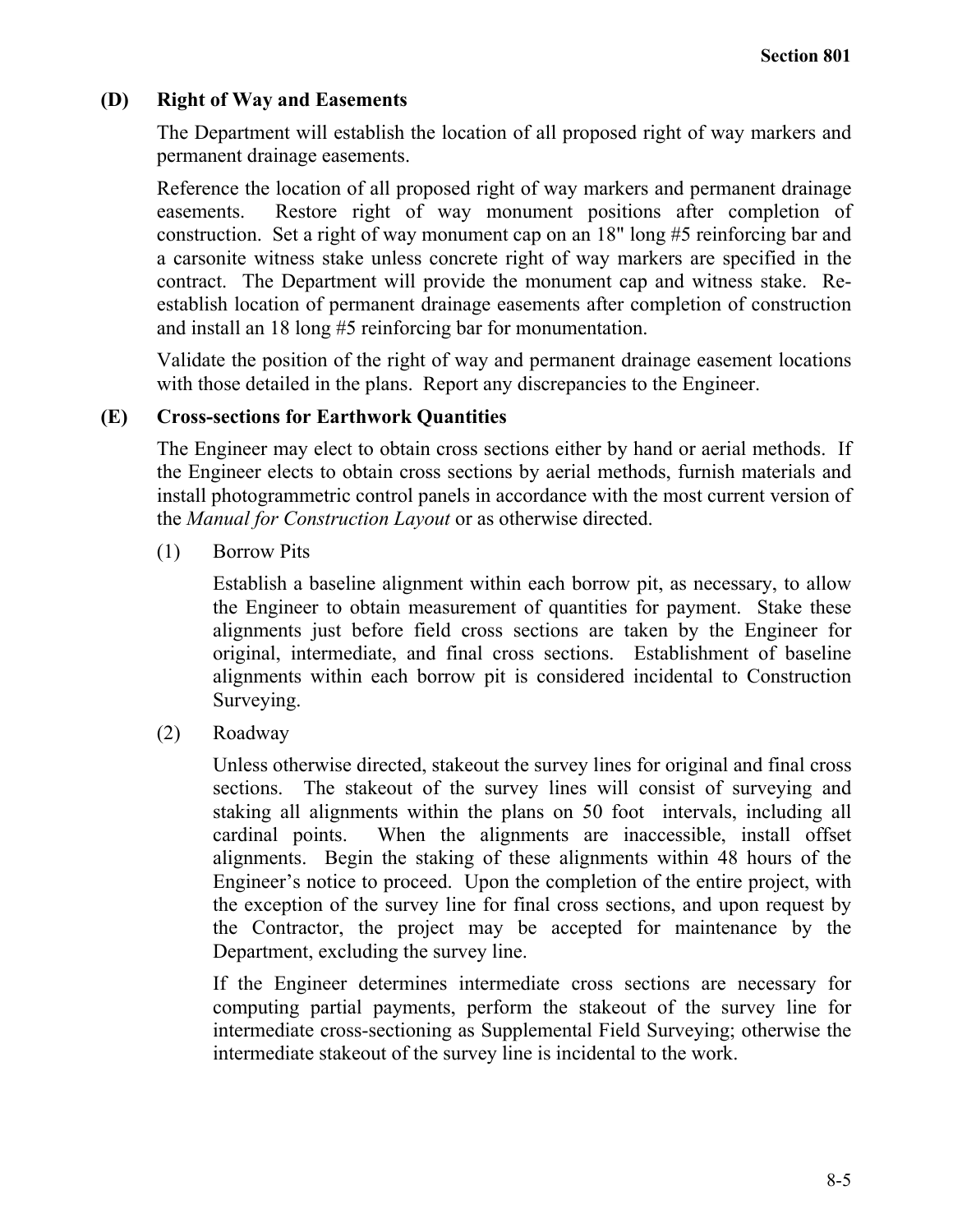# **(F) Drainage and Utility Construction Systems**

(1) General

Where underground conflicts are suspected, contact utility owners and locate all utilities horizontally and vertically. Consider the utilities' locations and elevations in the layout of the drainage systems and utility construction systems. Utilities may exist that are not depicted on the plans.

Submit two copies of all layout drawings for drainage systems and utility construction systems to the Engineer for his review and approval. The Engineer will note the review and approval by adding an appropriate note to the drawings along with the date and his signature. The Engineer will retain a copy of the drawings and a copy will be returned to the Contractor.

(2) Drainage Systems

Provide construction layout of drainage systems, as depicted in the plans and in accordance with the *Guidelines for Drainage Studies and Hydraulic Design.* Consider the locations and elevations of all existing and proposed utilities, proposed utility construction, and existing and proposed drainage systems, in the layout of the drainage system. Modifications of the drainage plan may be necessary to properly collect and transport water. Advise the Engineer if modifications are needed to achieve the original design functionality and the intent of the drainage plans, such as adjusting the location of a drainage structure, adding a drainage structure, and increasing or decreasing pipe lengths. The Engineer will review any major modifications.

Provide layout drawing of the drainage system including calculations of flow line elevations for all drainage structures; pipe invert elevations, both inlet and outlet of the drainage structure; grade of each pipe within the drainage system; elevation of any existing facility connection, such as stream or pipe; pipe camber, if necessary; headwall location, if depicted in the plans; and locations and elevations of any existing or proposed utilities to the Engineer for review and approval a minimum of seven days prior to beginning work on the drainage system. Modification of the submitted drainage layout drawing by the Engineer will not eliminate the Contractor's liability for the accuracy of the information submitted. Any restaking or additional staking required to conform with the approved drainage layout drawing is considered incidental to the work.

(3) Utility Construction

Provide utility construction layout as detailed in the contract. Consider the locations and elevations of all existing and proposed utilities, proposed utility construction, and existing and proposed drainage systems, in the layout of the utility construction. Advise the Engineer if modifications to the utility construction plans are necessary. The Engineer will review any major modifications.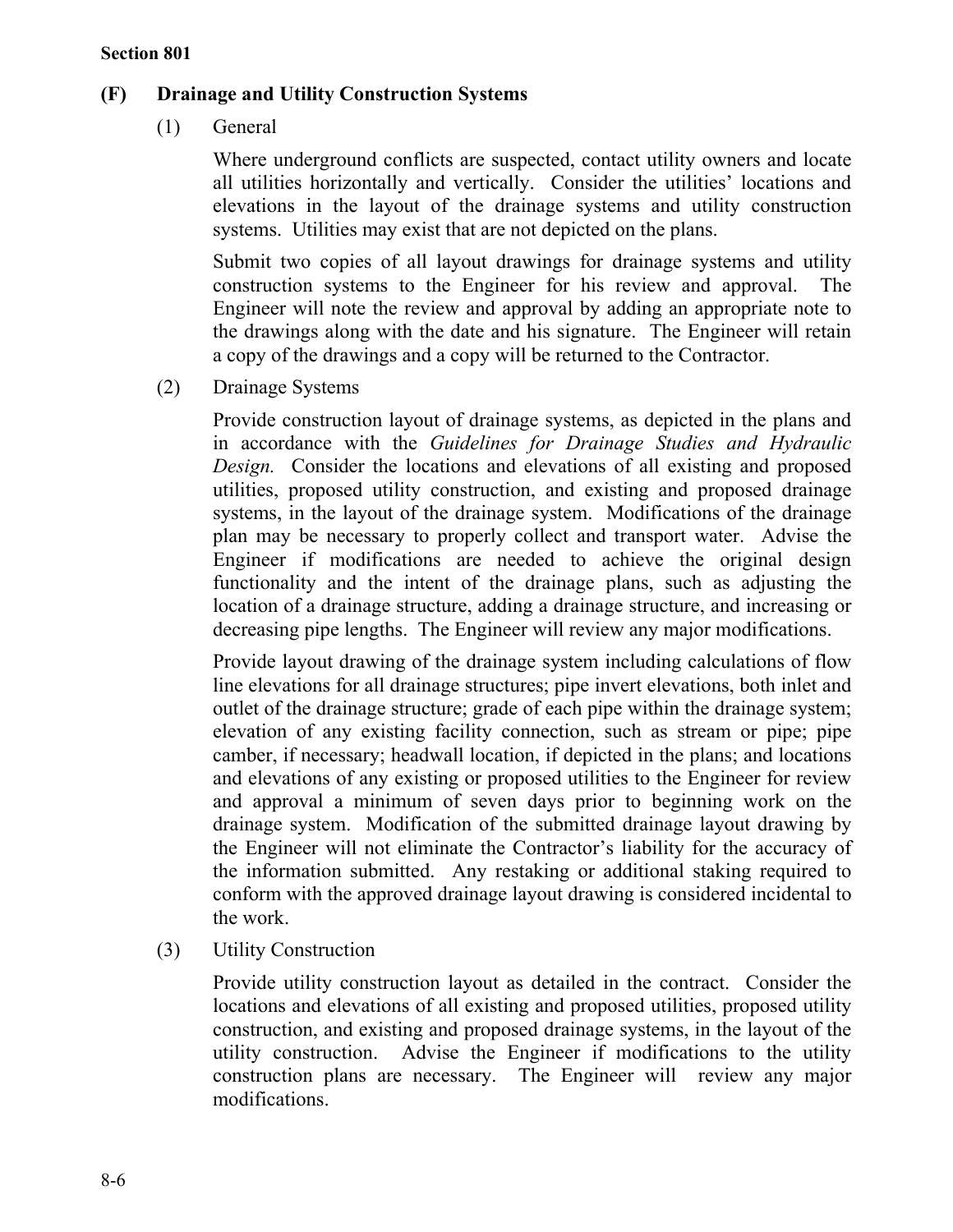Provide layout drawing of the utility construction system including elevations of any existing utilities, drainage systems, and/or proposed drainage systems to the Engineer for review and approval a minimum of seven days prior to beginning work on the utility construction system. Modification of the submitted utility construction layout drawing by the Engineer will not eliminate the Contractor's liability for the accuracy of the information submitted. Any restaking or additional staking required to conform with the approved utility layout drawing is considered incidental to the work.

## **(G) Structures**

Provide surveying and calculations necessary to construct structures in accordance with the plans. Provide staking in accordance with the most current version of the *Manual for Construction Layout*. Establish horizontal alignment of entire structure. Set a minimum of one benchmark adjacent to the structure site that will be retained throughout the structure construction. The Engineer will furnish the finished construction elevations for use in determining the required construction elevations for bridges. Provide method for computing buildups over beams, screed grades, and overhang form elevations to the Engineer for review prior to staking these items to assure clarity and adequacy.

Submit two copies of structure layout drawings to the Engineer for his review and approval. The Engineer will independently verify and accept the structure layout before the structure construction may begin. The Engineer will note the review and approval by adding an appropriate note to the drawings along with the date and his signature. The Engineer will retain a copy of the drawings and a copy will be returned to the Contractor.

If structure phasing or damaged stakes require significant resurveying during the life of the structure, provide revised layout drawing for the Engineer's verification and acceptance.

# **(H) Signs**

Stake horizontal location of all overhead and type A and B ground mounted signs for Engineer's verification prior to obtaining s-dimensions. Measure or calculate overhead and ground mounted sign s-dimensions in accordance with the plans and the most current version of the *Manual for Construction Layout*. Perform investigation of proposed sign locations and notify the Engineer of any obstructions, either existing or proposed, that may interfere with the proposed sign installation. Provide an 11" x 17" drawing depicting the theoretical finished section at each proposed overhead sign assembly location. Include within the submittal the roadway, shoulder, and slope gradients. Also include the proposed finish elevations of the edges of pavement, each lane line, and the ground at each proposed sign footing location. Set a slope stake at each proposed overhead sign location to ensure the slopes are constructed as calculated and detailed in the above submittal. Submit sign information to the Engineer.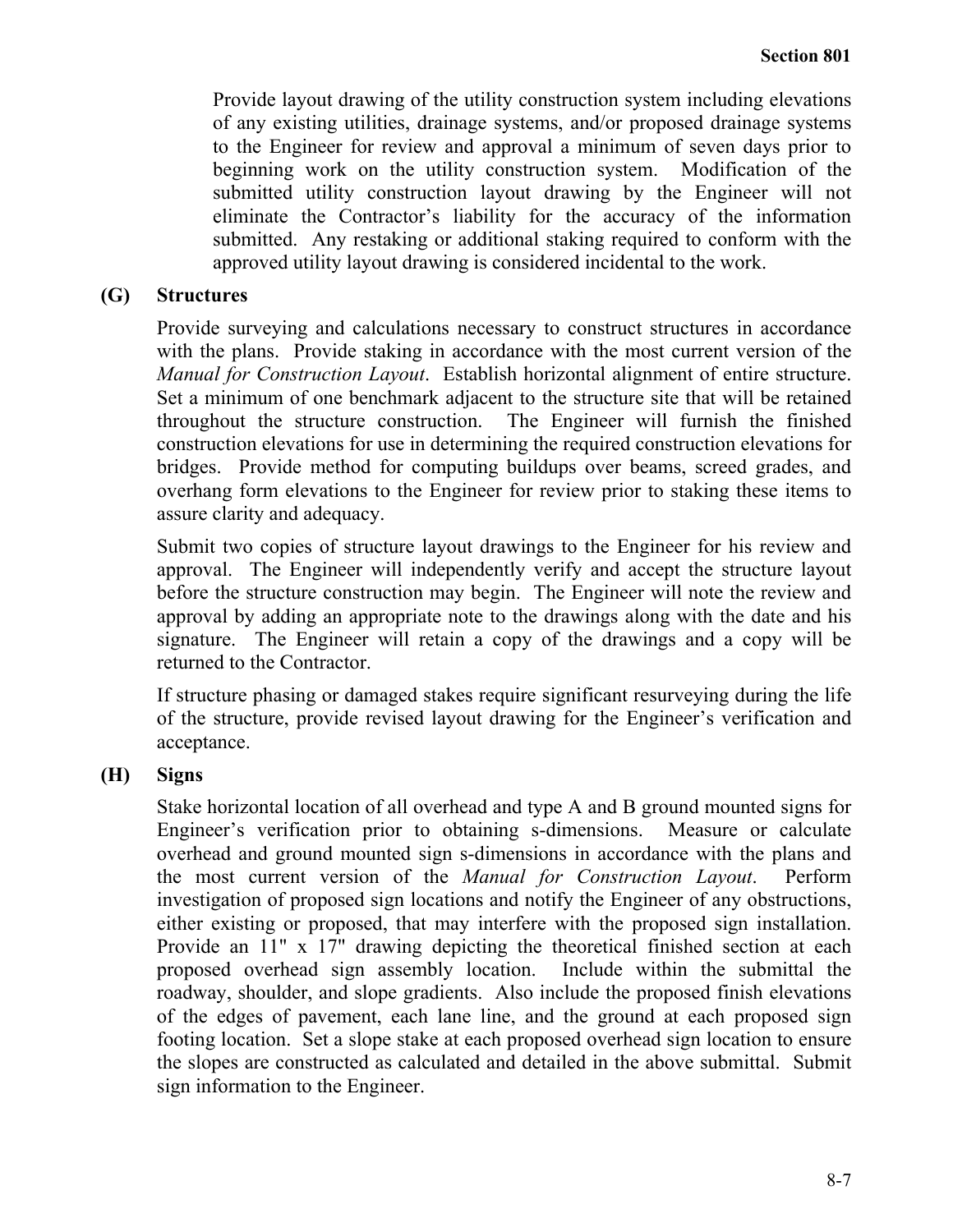## **801-3 MEASUREMENT AND PAYMENT**

*Construction Surveying* will be paid for at the contract lump sum price for the work detailed in this section.

Partial payments will be made on each particular payment estimate based upon the percentage complete of Construction Surveying as determined by the Engineer. The Contractor shall submit a certified statement each month indicating the percentage of Construction Surveying work completed. The Engineer will determine if the amount indicated is reasonably correct and the Engineer will pay accordingly on the next partial pay estimate*.* 

*Supplemental Field Surveying* will be measured and paid for as the actual number of hours the Contractor's survey crew is actively engaged in performing the following:

- (A) Investigative surveying, in excess of 100 feet of horizontal alignment, vertical profile, and superelevation of existing facilities that tie to proposed roadways.
- (B) Surveying specifically for the relocation of utility conflicts.
- (C) Investigation of a previous stakeout when such stakeout is found to be correct.
- (D) Surveying that the Engineer has deemed could not have been anticipated or is not customary or inherent to the construction industry.
- (E) The stakeout of the roadway survey alignments for intermediate cross sections when deemed necessary by the Engineer.

*Supplemental Surveying Office Calculations* will be measured and paid for as the actual number of hours the Contractor's survey personnel is actively engaged in performing office calculations specifically associated with the following:

- (A) Investigative surveying, in excess of 100 feet of horizontal alignment, vertical profile, and superelevation of existing facilities that tie to proposed roadways.
- (B) Surveying specifically for the relocation of utility conflicts.
- (C) Investigation of a previous stakeout when such stakeout is found to be correct.
- (D) Surveying that the Engineer has deemed could not have been anticipated or is not customary or inherent to the construction industry.
- (E) The stakeout of the roadway survey alignments for intermediate cross sections when deemed necessary by the Engineer.

*Supplemental Surveying Office Calculations* will be paid at the stated price of \$50.00 per hour. *Supplemental Field Surveying* will be paid at the stated price of \$100.00 per hour. The payment includes furnishing personnel, all surveying equipment, stakes, layout drawings, calculations, stakeout records, and any materials and equipment necessary to perform the surveying and engineering work.

The payment includes furnishing personnel, all surveying equipment, stakes, layout drawings, calculations, stakeout records, and any materials and equipment necessary to perform the surveying and engineering work.

*Exploratory Excavation* required to locate a utility will be paid for in accordance with Article 104-7.

*Work Zone Signs (Portable)* will be paid for in accordance with Article 1110-4.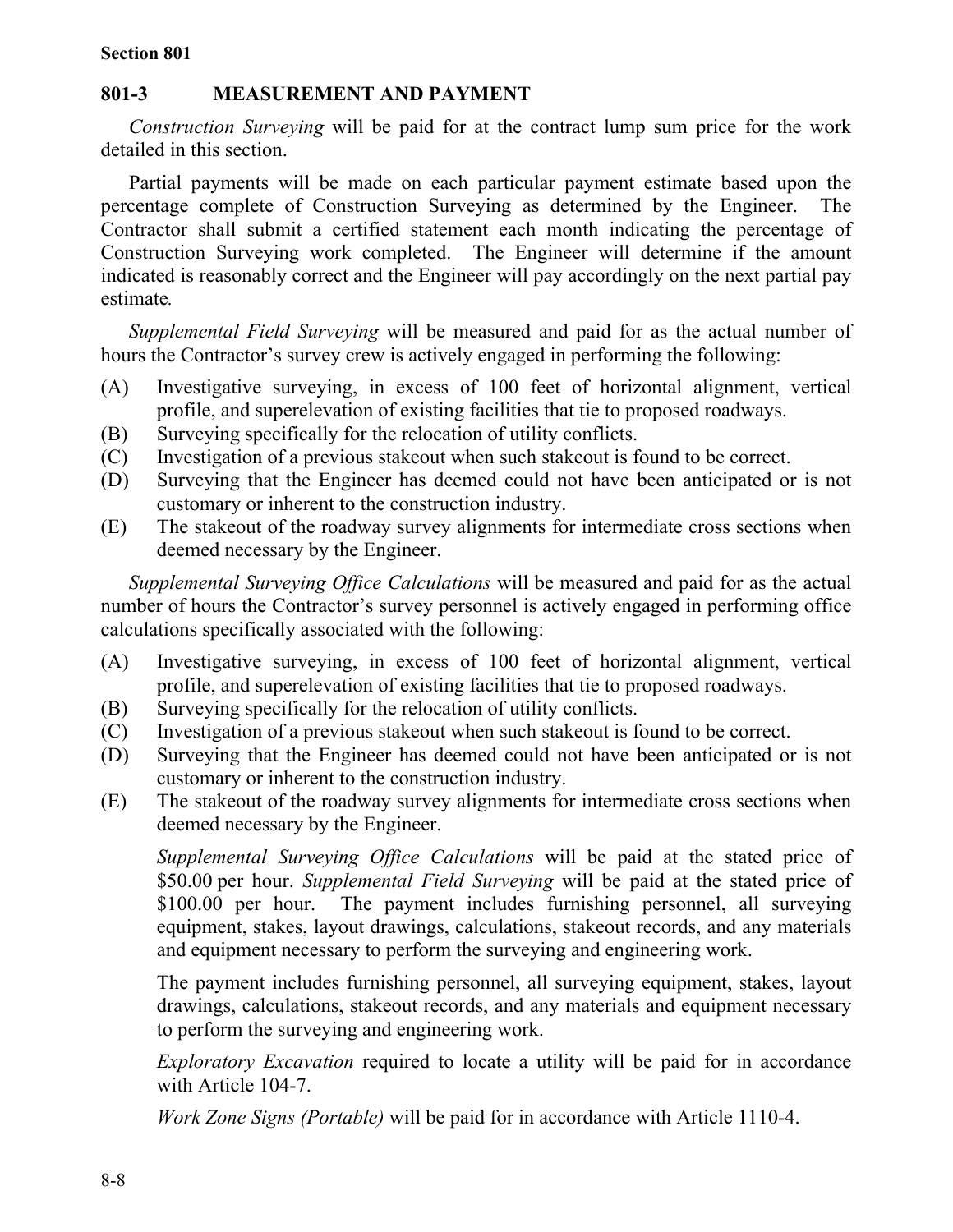*Flaggers* will be paid for by either the hour or day in accordance with Article 1150-4.

Any payments for Supplemental Field Surveying or Supplemental Surveying Office Calculations required by this Specification will be paid on the appropriate partial payment estimate.

Payment will be made under:

Pay Item Pay Unit Construction Surveying Lump Sum Supplemental Field Surveying Hour Supplemental Surveying Office Calculations Hour

# **SECTION 802 DISPOSAL OF WASTE AND DEBRIS**

#### **802-1 DESCRIPTION**

The work consists of the disposal of waste and debris in accordance with the requirements of these Specifications including, but not limited to, furnishing any waste areas; providing and implementing a Development, Use, and Reclamation Plan; any right of access to waste areas; disposing of waste and debris; dressing and shaping of waste areas; furnishing and spreading earth material over debris, rock, broken pavement, and masonry;

clearing and grubbing of waste areas; and hauling waste and debris to waste areas or permitted landfills; assessment for wetlands and endangered species; obtaining required permits and/or certifications; and any tipping fees required for disposal in permitted landfills.

Waste will be considered to be all excavated materials that are not utilized in the construction of the project, including overburden from borrow sources and soil type base course sources.

Debris is all undesirable material encountered on the project.

#### **802-2 GENERAL REQUIREMENTS**

Provide an area and dispose of waste and debris outside of the right of way, unless otherwise allowed by written request. Limit the materials placed in non-permitted disposal areas to clean soil, rock, concrete, brick, other inert materials, and bituminous asphalt when placed at least 4 feet above the water table. Mixtures of soil and vegetation, that are primarily soil, may also be placed in non-permitted disposal areas. Place all other debris in sites that have been permitted by the Solid Waste Management Division of the North Carolina Department of Environment and Natural Resources unless otherwise permitted.

Maintain the earth surfaces at all waste areas in a manner that will effectively control erosion and siltation until final acceptance of the project.

Shape the waste or disposal area to drain such that no water will collect or stand. Provide a functioning drainage system.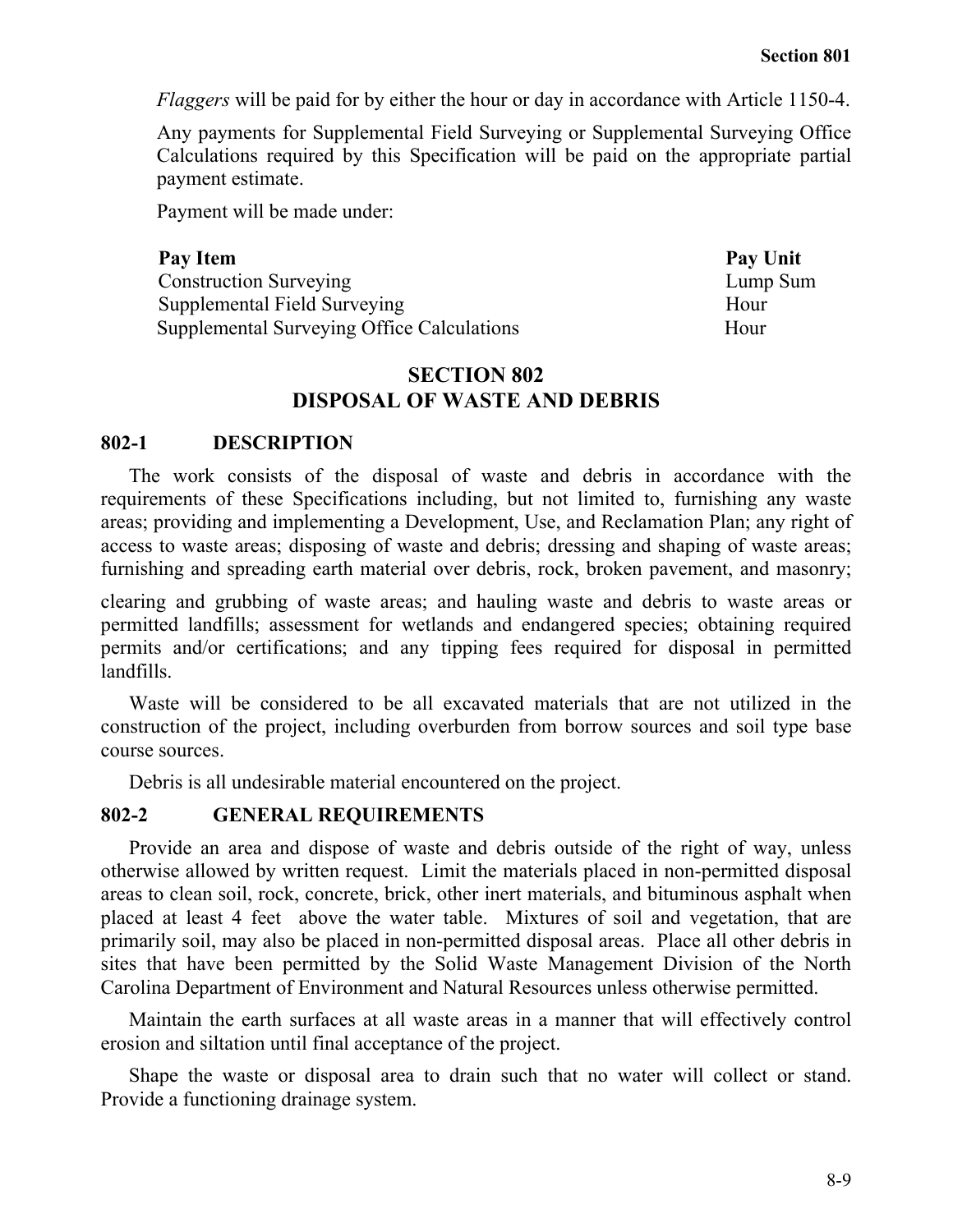Shape rock and earth waste to contour and blend with the adjacent topography. Cover all rock, concrete, broken pavement and masonry with a minimum 6" thick layer of earth material from the project or borrow. Earth material should be tested to insure it will support long-term growth of the proposed ground cover and should be amended as necessary to support permanent growth. As an exception, side slopes constructed of all rock material will not require earth covering. Construct all slopes, other than rock, 2:1 or flatter. Construct rock slopes on a stable angle of repose.

Where the Engineer has granted permission to dispose of waste within the right of way, the Engineer will have the authority to establish whatever additional requirements may be necessary to insure the satisfactory appearance and drainage of the completed project.

Where electing to dispose of waste or debris in active public waste or disposal sites, provide evidence satisfactory to the Engineer that the Solid Waste Management Division of the North Carolina Department of Environment and Natural Resources has permitted the proposed area or site.

Where electing to dispose of waste in a waste or disposal area, other than active public waste or disposal areas that have been permitted by the Solid Waste Management Division of the North Carolina Department of Environment and Natural Resources or on the Department's right-of-way or an existing borrow pit, submit jointly with the property owner a notarized Development, Use, and Reclamation Plan for each waste or disposal area proposed for use. As part of the Reclamation Plan, perform the following prior to wasting:

# **(A) Material Description**

Detail the type of waste material proposed in the area. Only material originating from the Department's projects and complying with the requirements of the Solid Waste Disposal Act will be permitted within the proposed waste or disposal area.

# **(B) Topography**

Detail the existing topography and locations of the proposed access and egress haul roads. Detail the proposed final topography of the waste or disposal area showing any proposed drainage systems. If a pond is to be constructed or remain, the minimum depth shall be at least 4 feet as determined from the water table at the time the reclamation plan is executed. The slope of the soil below the water shall be between 5:1 and 2:1. The slope of the sides above the water line shall be 2:1 or flatter.

# **(C) Slopes**

Rock and earth waste shall be shaped to contours that are compatible to and blend with the adjacent topography. Cover all rock with a minimum 6" layer of earth material either from project waste or from borrow. As an exception, side slopes constructed of all rock material will not require earth covering. Construct all slopes at a 2:1 or flatter except rock slopes that shall be on a stable angle of repose.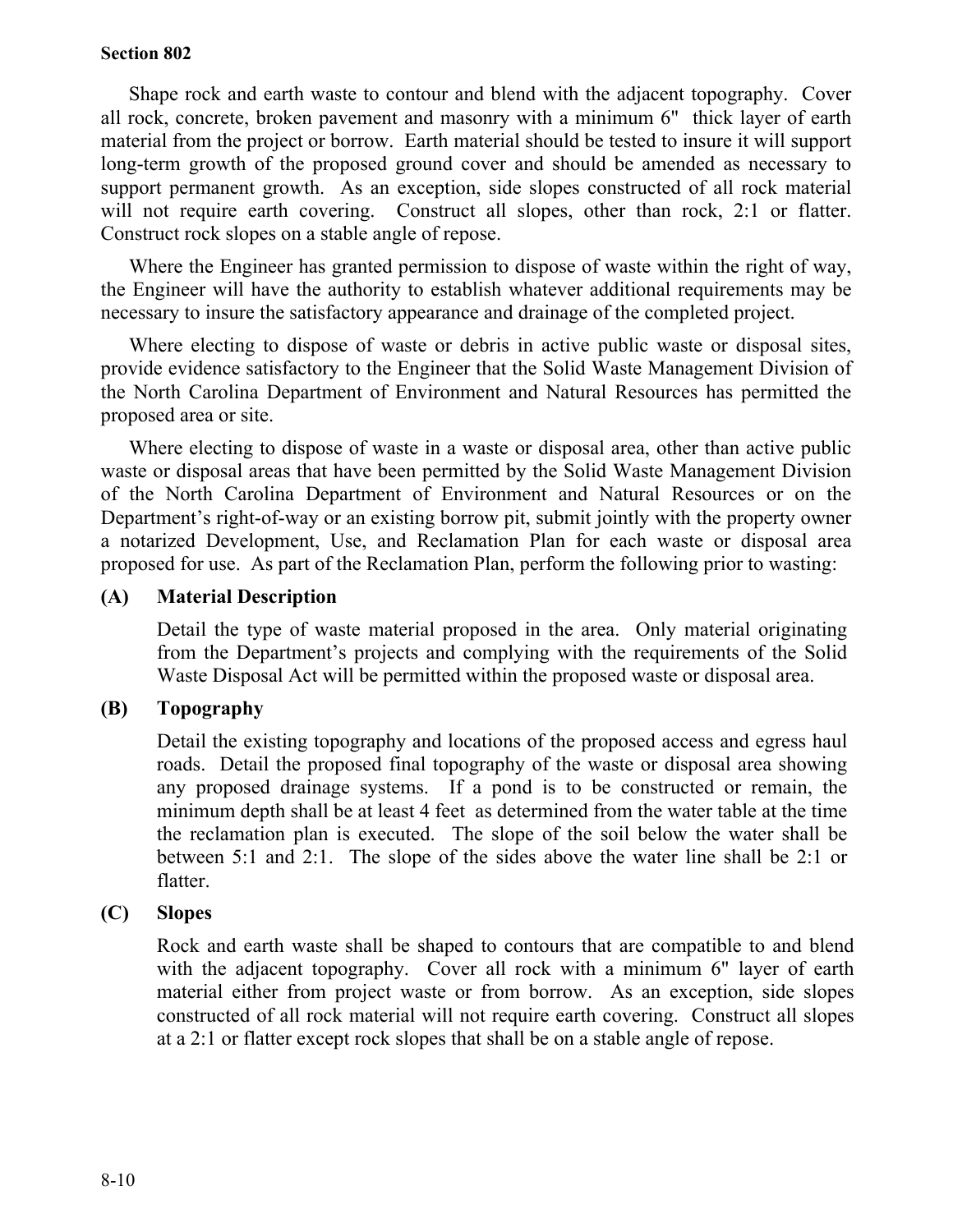# **(D) Construction Debris**

Cover construction debris and all broken pavement and masonry with a minimum 6" thick layer of earth waste material from the project or borrow. Shape the completed waste area as required above for the disposal of earth or rock waste.

# **(E) Erosion Control**

Detail the temporary and permanent erosion control measures, along with design calculations, that are intended during use of the site and as part of the reclamation. Unless considered impractical due to special circumstances, provide in the plan for the use of staged permanent seeding and mulching and appropriate fertilizer topdressing on a continual basis during site use and the immediate total reclamation of the site when the site is no longer needed. Define the seed mixture proposed for establishing temporary and/or permanent vegetation. Establish permanent stand of vegetation prior to acceptance of project.

# **(F) Evaluation for Potential Wetlands and Endangered Species**

Hire an experienced environmental consultant on the Department's approved list to perform an assessment of the waste site for potential conflicts with wetlands, Areas of Environmental Concern (CAMA), federally listed threatened or endangered species, and federal species of concern.

Delineate the boundaries of any wetlands or jurisdictional surface waters (streams) encountered. Follow the standard practice for documenting the wetland delineation including completion of the Army Corps of Engineer's approved *wetland data form*. Document information including data regarding soil, vegetation and hydrology. Maintain a minimum 25 foot buffer adjacent to all sides of the wetland boundary and a minimum 50 foot buffer adjacent to any stream. Depict the limits of the delineated wetland and surrounding buffer on the Reclamation Plan. Do not dispose of waste and debris in any area under the Corps of Engineers' or any other environmental agencies' regulatory jurisdiction unless and until the NCDOT permit has been modified to permit such disposal activity in the jurisdictional area.

Perform a site assessment for federally listed threatened or endangered species to include habitats that may support these species. Provide to the Engineer a detailed report on the assessment findings. If federally listed threatened or endangered species or habitat that may support such species exist on the proposed waste site, notify the Engineer prior to continued pursuit of such site.

# **(G) Buffer Zones**

Allocate sufficient area between the nearest property line and the tie-in of the slope to natural ground to allow for the operation of excavation, hauling, and seeding equipment and for the installation of any and all erosion control devices required. Leave additional undisturbed area between the source and any watercourse or body to prevent siltation of the watercourse or body and the movement of the shore line either into the watercourse or body or into the waste areas. Determine if the adjoining property owners or other government agencies require any additional buffer zones and comply with those requirements. [Suggested minimum distances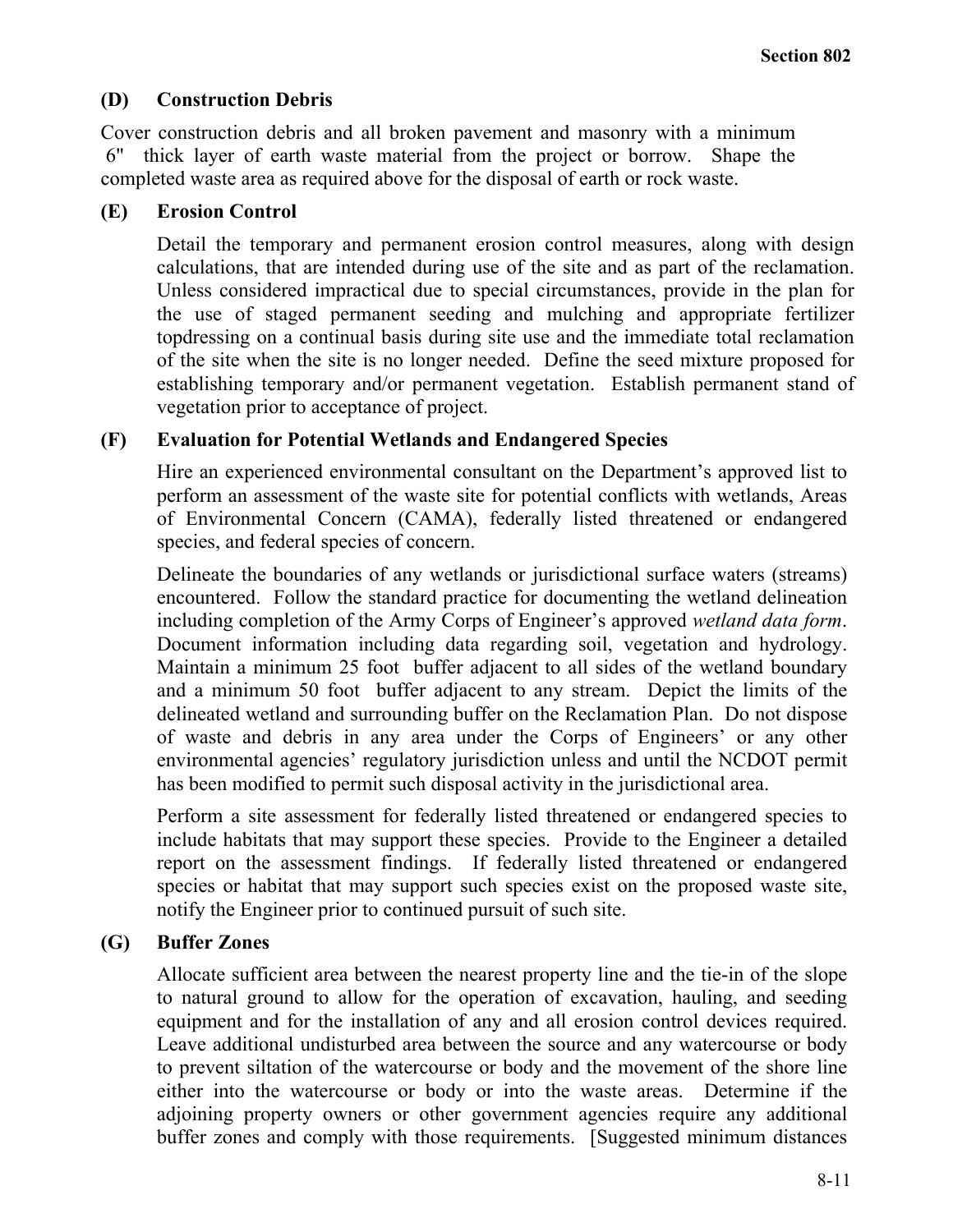are 10' from property lines and 50' from water bodies or watercourses.] Do not place waste material within the 100-year floodplain unless superseded by an environmental permit.

# **(H) Approval**

Obtain written approval from the Engineer prior to wasting within the proposed waste or disposal area.

Submit a revised or additional reclamation plan if the non-permitted waste or disposal area is expanded by more than one acre or is significantly changed from the previously approved submittal.

# **802-3 MEASUREMENT AND PAYMENT**

*Seeding and mulching, fertilizer topdressing*, and *establishing erosion control measures for waste or disposal areas* will be measured and paid for at the contract unit prices for the items established in the contract.

When permitted to waste within the right of way and when the waste area requires additional covering material before seeding, provide covering material at no cost to the Department.

When waste areas are located outside the right of way, no payment will be made for any borrow used to cover rock, broken pavement, masonry, or other inert materials.

Except as otherwise provided above, no direct payment will be made for the work covered by this section. Payment at the contract prices for the various items in the contract will be full compensation for all work covered by this section.

# **SECTION 806 RIGHT OF WAY MARKERS**

# **806-1 DESCRIPTION**

Furnish and install precast concrete or granite markers to mark the boundaries of the right of way in accordance with the requirements of the contract.

# **806-2 MATERIALS**

Refer to Division 10

## **Item** Section

Right of Way Markers 1054-1 The Contractor may, at his option, use either granite or concrete right of way markers.

# **806-3 CONSTRUCTION METHODS**

Install the markers vertically in the ground to the depth and locations specified in the contract. Thoroughly tamp backfill material.

# **806-4 MEASUREMENT AND PAYMENT**

*Right of Way Markers* will be measured and paid for in units of each for the actual number of right of way markers that have been furnished, installed, and accepted.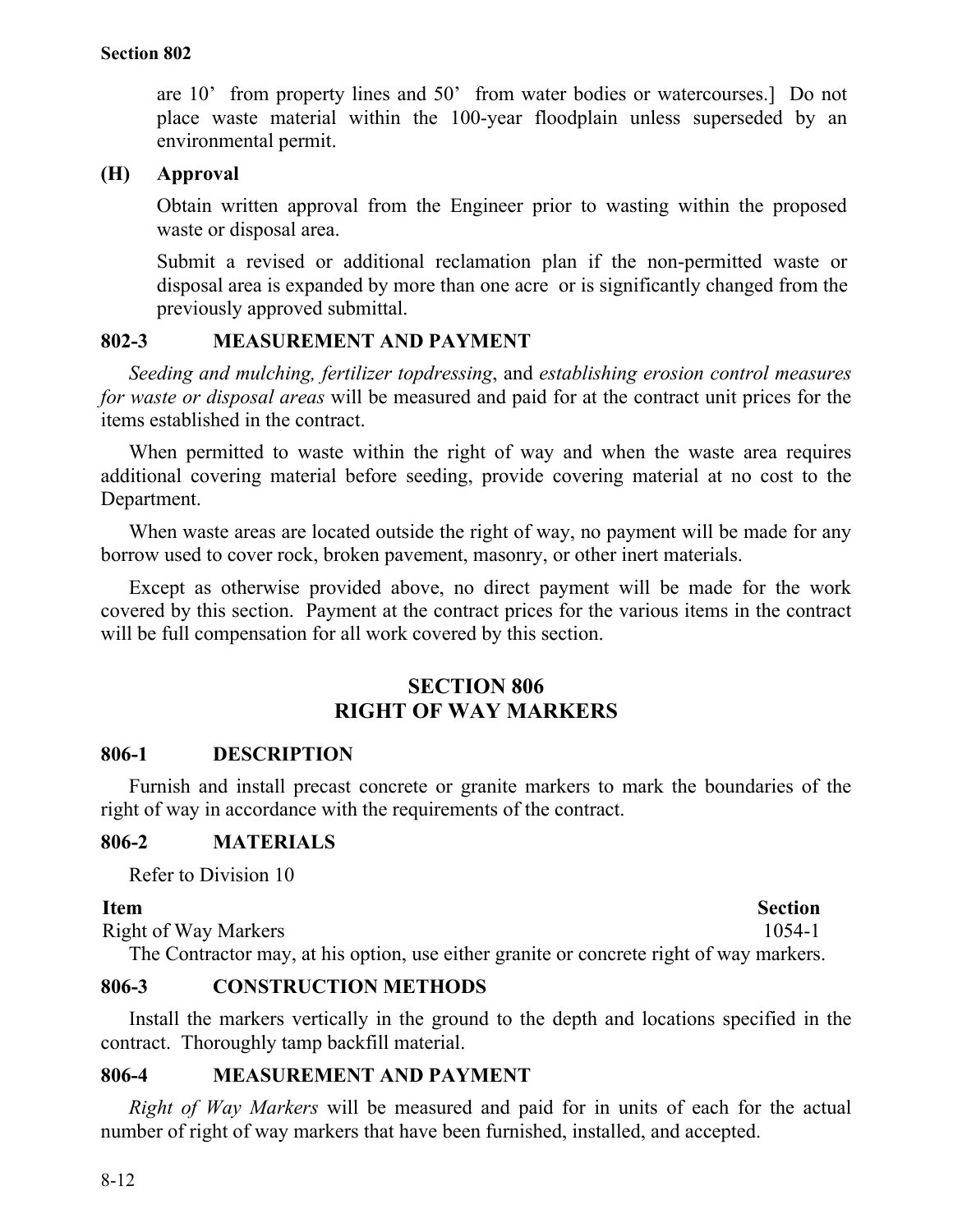Payment will be made under:

# Pay Item **Pay Unit**

Right of Way Markers Each

# **SECTION 808 OBLITERATION OF EXISTING ROAD**

## **808-1 DESCRIPTION**

The work covered by this section consists of the obliteration of an existing road outside of the construction limits.

## **808-2 CONSTRUCTION METHODS**

Remove any existing pavement as directed. Fill or grade and shape the entire roadway to a degree that will blend with the adjacent topography and suitable for the application of vegetative cover.

# **808-3 MEASUREMENT AND PAYMENT**

*Removal of Existing Asphalt Pavement* will be measured and paid for in accordance with the requirements of Article 250-3. The work includes but is not limited to all breaking up, removing, and disposing of pavement; all plowing of the roadbed; all grading and excavation necessary to reshape the roadway.

*Removal of Existing Concrete Pavement* will be measured and paid for in accordance with the requirements of Article 250-3. Such price includes, but is not limited to all breaking up, removing, and disposing of pavement; all plowing of the roadbed; all grading and excavation necessary to reshape the roadway.

All materials excavated in obliterating the abandoned roadway will be paid for at the contract price for *Unclassified Excavation* in accordance with the requirements of Article 225-7.

Any additional material that is required to complete the reshaping of the roadway will be paid for at the contract unit price for *Unclassified Excavation* in accordance with the requirements of Article 225-7, or at the contract unit price for *Borrow Eexcavation* in accordance with the requirements of Article 230-5, depending on the source of the material.

All seeding and mulching performed on obliterated areas will be paid for at the contract unit prices for the items established in the contract.

# **SECTION 815 SUBSURFACE DRAINAGE**

# **815-1 DESCRIPTION**

Construct underdrains, blind drains, or other types of subsurface drain except shoulder drains, and furnish and install painted pavement markers and vertical markers to locate concrete pads for the drains in accordance with the requirements of the contract.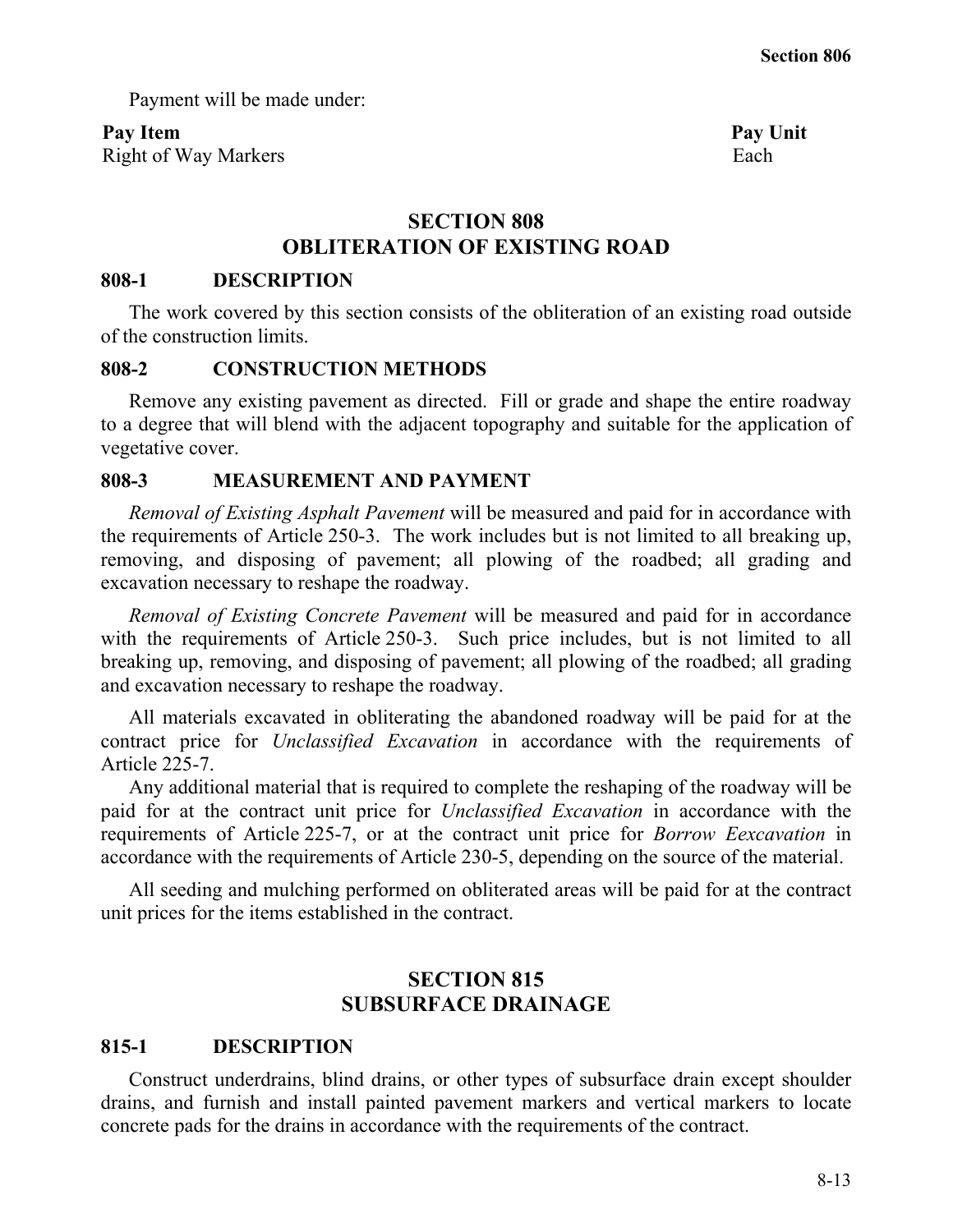# **815-2 MATERIALS**

Refer to Division 10

| <b>Item</b>                           | <b>Section</b> |
|---------------------------------------|----------------|
| Subdrain Fine Aggregate               | 1044-1         |
| Concrete Pipe and Fittings            | 1044-3         |
| Corrugated Steel Pipe and Fittings    | 1044-4         |
| Polyvinyl Chloride Plastic (PVC) Pipe | 1044-5         |
| <b>Outlet Pipe</b>                    | 1044-7         |
| Corrugated Plastic Pipe and Fittings  | 1044-6         |
| <b>Portland Cement Concrete</b>       | 1000           |
| <b>Pavement Markers Paint</b>         | 1087           |
| <b>Steel Marker</b>                   | 1072-4         |
| <b>Steel Marker Paint</b>             | 1080-14        |

Subsurface drainage pipe and fittings may be either concrete, corrugated steel or corrugated plastic.

## **815-3 CONSTRUCTION METHODS**

Excavate the trench to the width shown on the plans, and to the depth, line and grade established by the Engineer.

Lay perforated pipe with the perforations down except for when subsurface water is to be passed through dry materials, turn up the perforations or use non-perforated pipe. When concrete pipe is used and subsurface water is to be passed through dry materials, make mortar joints in accordance with the requirements of Article 300-6.

Firmly join together corrugated steel pipe sections by coupling bands or other approved mechanical methods.

After the pipe has been laid, carefully place the backfill material so that the pipe will not be disturbed by the backfilling operation. Firmly tamp all earth backfill material.

Outlet pipe shall meet the requirements of Article 1044-7. Solvent cement the SCH-40 pipe and fittings together. Connect the HDPE pipe with watertight neoprene connectors that are suitable for gravity flow conditions. Provide connectors for all pipe fittings that are suitable for gravity flow conditions. Obtain approval for all pipe fittings from the Engineer prior to delivery. Protect the open end of all outlet pipes with a galvanized rodent screen as shown in plans.

Where pipe is not placed in a trench, place the amount of subdrain fine aggregate material over and around the pipe as shown on the plans.

Connect the subdrains to existing drainage structures or to concrete pads at the outlet end of the subdrain. Construct the concrete pad in accordance with Section 825 and give an ordinary surface finish. Use Class B concrete.

Furnish and install steel markers in accordance with the plans and use at all concrete pads. Install pavement markers as detailed in the plans at all concrete pads.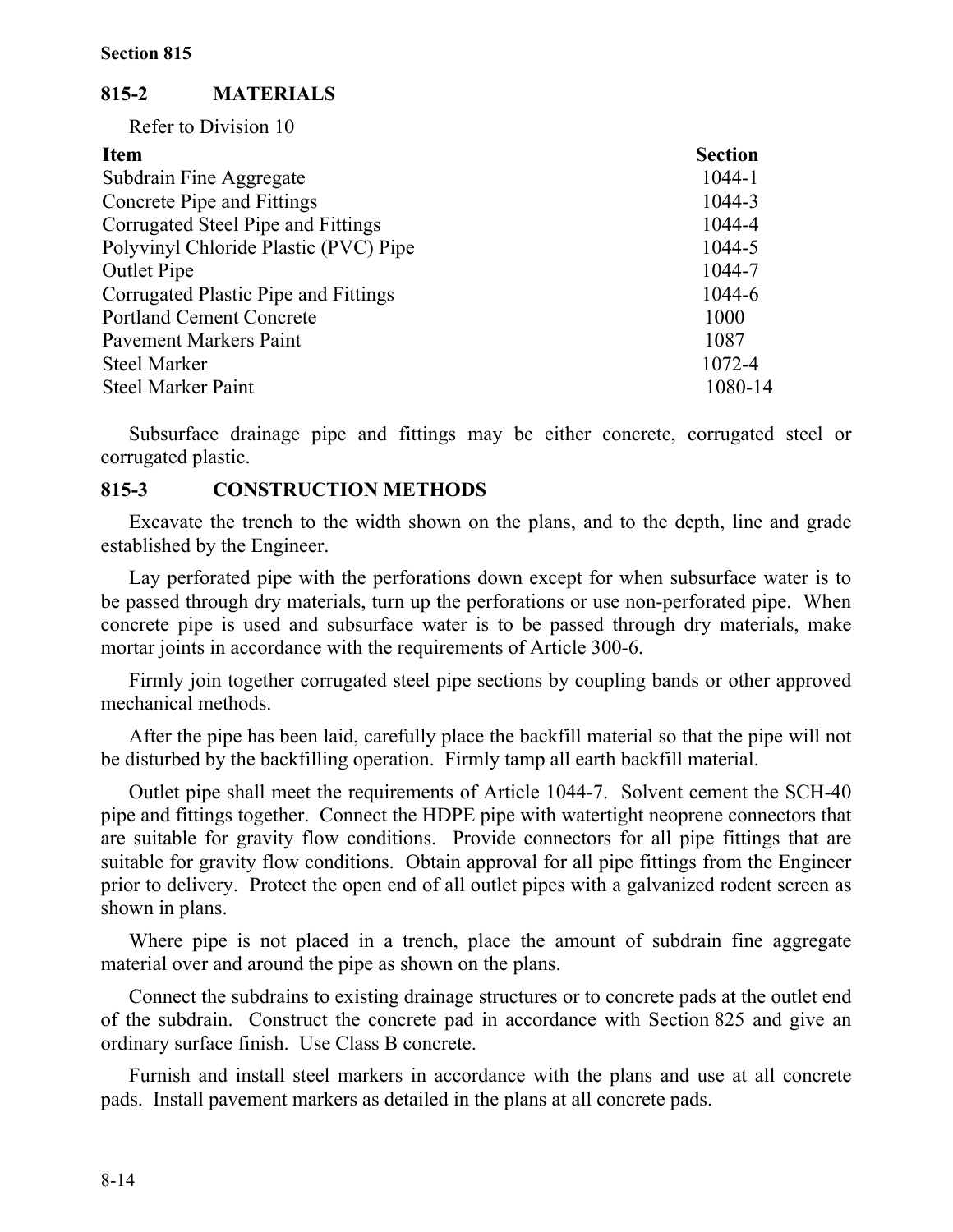# **815-4 MEASUREMENT AND PAYMENT**

*Subdrain Excavation* will be measured and paid for as the actual cubic yards measured in its original position that has been excavated within the authorized pipe trench limits. The authorized trench width will be the width shown on the plans or as directed. The authorized trench depth will be the depth established by the Engineer.

*Subdrain Fine Aggregate* will be measured and paid for as the actual number of cubic yards , measured in place within authorized limits, that has been used as backfill. The authorized trench limits will be the same as those limits used in the measurement of excavation. Where the subdrain fine aggregate has not been placed in a trench, measurement will be based on the dimensions established by the Engineer.

*\_\_ " Perforated Subdrain Pipe* will be measured and paid for in linear feet of pipe that has been incorporated into the completed and accepted work. Measurement will be made along the pipe installation, excluding fittings, to the nearest 0.1 foot .

*\_\_\_" Outlet pipe* will be measured and paid for in linear feet of pipe that has been incorporated into the completed and accepted work. Measurement will be made along the pipe installation, excluding fittings, to the nearest 0.1 foot.

*Subdrain Wyes, Tees*, and *Elbows* will be measured and paid for per each for the actual number of these fittings that have been incorporated into the completed and accepted work.

*Concrete Pads for Subdrain Pipe Outlet* will be measured and paid for per each for the actual number of pads that have been completed and accepted.

Such price and payment includes, but is not limited to furnishing, hauling, and placing all pipe, fittings, subdrain fine aggregate, concrete, and other materials; making all joint connections; cutting into and making connections to existing drainage structures; removing existing paved ditches; grouting around the pipe where it enters existing drainage structures; pavement and vertical markers; and all excavation and backfilling.

Payment will be made under:

| Pay Item                               | Pay Unit    |
|----------------------------------------|-------------|
| Subdrain Excavation                    | Cubic Yard  |
| Subdrain Fine Aggregate                | Cubic Yard  |
| " Perforated Subdrain Pipe             | Linear Foot |
| " Outlet Pipe                          | Linear Foot |
| " Subdrain Pipe Wyes, Tees, and Elbows | Each        |
| Concrete Pad for Subdrain Pipe Outlet  | Each        |
|                                        |             |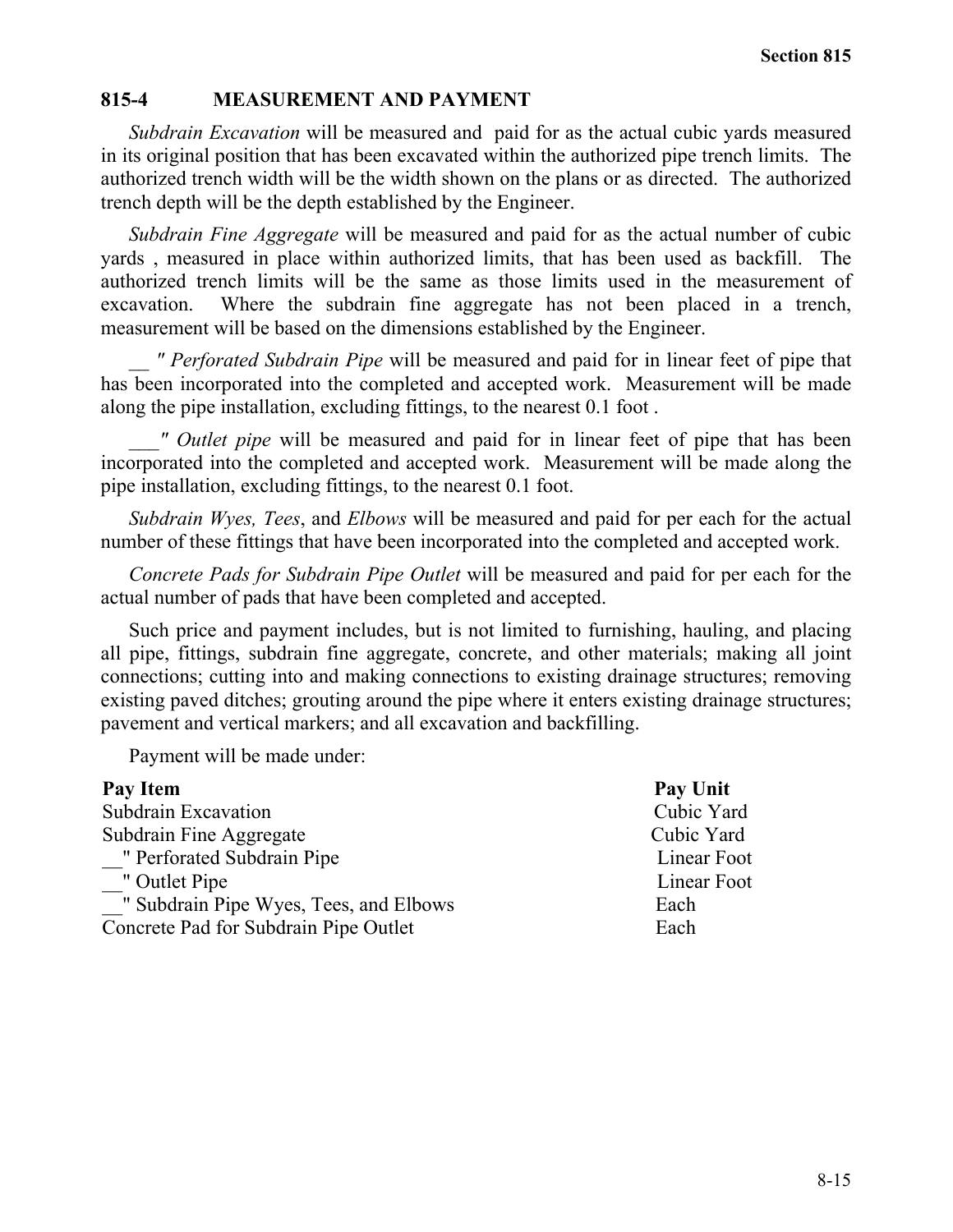# **SECTION 816 SHOULDER DRAINS**

## **816-1 DESCRIPTION**

Construct shoulder drains and furnish and install painted pavement markers and vertical markers to locate concrete pads for the drains in accordance with the requirements of the contract.

# **816-2 MATERIALS**

Refer to Division 10

| Shoulder Drain Aggregate, No. 57 Stone<br>1005<br>Concrete Pipe and Fittings<br>1044-3<br>Corrugated Steel Pipe and Fittings<br>1044-4<br>Polyvinyl Chloride Plastic (PVC) Pipe<br>1044-5<br>Corrugated Plastic Pipe and Fittings<br>1044-6<br>" Outlet Pipe<br>1044-7<br>Shoulder Drain Filter Fabric, Type 1<br>1056<br>Portland Cement Concrete, Class B<br>1000<br><b>Pavement Marker Paint</b><br>1087<br>1072-4<br><b>Steel Marker</b><br><b>Steel Marker Paint</b> | <b>Item</b> | <b>Section</b> |
|---------------------------------------------------------------------------------------------------------------------------------------------------------------------------------------------------------------------------------------------------------------------------------------------------------------------------------------------------------------------------------------------------------------------------------------------------------------------------|-------------|----------------|
|                                                                                                                                                                                                                                                                                                                                                                                                                                                                           |             |                |
|                                                                                                                                                                                                                                                                                                                                                                                                                                                                           |             |                |
|                                                                                                                                                                                                                                                                                                                                                                                                                                                                           |             |                |
|                                                                                                                                                                                                                                                                                                                                                                                                                                                                           |             |                |
|                                                                                                                                                                                                                                                                                                                                                                                                                                                                           |             |                |
|                                                                                                                                                                                                                                                                                                                                                                                                                                                                           |             |                |
|                                                                                                                                                                                                                                                                                                                                                                                                                                                                           |             |                |
|                                                                                                                                                                                                                                                                                                                                                                                                                                                                           |             |                |
|                                                                                                                                                                                                                                                                                                                                                                                                                                                                           |             |                |
|                                                                                                                                                                                                                                                                                                                                                                                                                                                                           |             |                |
|                                                                                                                                                                                                                                                                                                                                                                                                                                                                           |             | 1080-14        |

Material for shoulder drain pipe and fittings may be concrete, corrugated steel, or corrugated plastic.

# **816-3 CONSTRUCTION METHODS**

Excavate the trench to the width, depth, lines, and grades shown on the plans unless otherwise directed.

Do not leave fabric uncovered for more than 7 days. Install filter fabric such that all splice joints are provided with a minimum overlap of 2 feet . Overlap the closure at the top of the trench at least 6 " and secure with mechanical ties. Where outlet pipe passes through the fabric, wrap a separate piece of fabric around the outlet pipe, flare against the side of the filled drain, and secure with anchor pins.

Anchor field splices of filter fabric with anchor pins to ensure that required overlap is maintained.

Perform aggregate placement operations and the pipe installation to prevent damage to the filter fabric. Replace damaged sections of filter fabric at no cost to the Department.

Firmly join together corrugated steel pipe sections with coupling bands or with a smooth sleeve type coupler, or with other approved mechanical methods.

Outlet pipe shall meet the requirements of Article 1044-7. Solvent cement the SCH-40 pipe and fittings together. Connect the HDPE pipe with watertight neoprene connectors that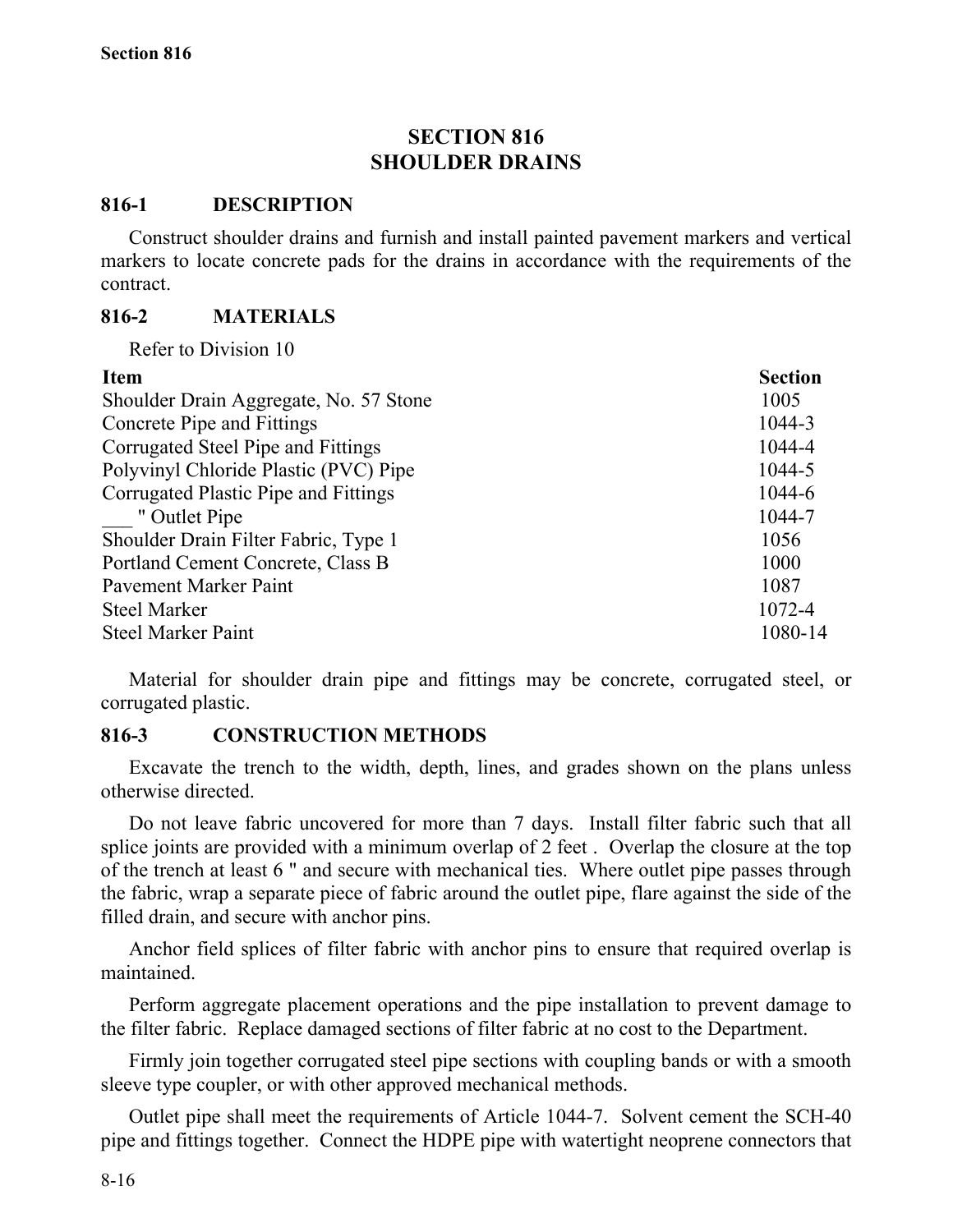are suitable for gravity flow conditions. Obtain approval for all pipe fittings from the Engineer prior to delivery. Protect the open end of all outlet pipes with a galvanized rodent screen as shown in plans. When the pipe perforations are not distributed uniformly over the circumference of the pipe, lay perforated pipe with the perforated segments of the pipe down. When plain pipe is called for by the plans, turn the perforations up or use nonperforated pipe.

Where pipe is not placed in a trench install the amount of subdrain fine aggregate material over and around the pipe as shown on the plans.

Install outlet fittings and outlet pipes with aggregate shoulder drains. Establish positive drainage within 72 hours of beginning trenching for installation of a given section of aggregate shoulder drain. Failure to comply with this requirement may result in the Engineer restricting installation of additional sections of aggregate shoulder drain until such time as the Contractor completes appropriate outlet installations.

Compact the aggregate to a degree acceptable to the Engineer by the use of a vibratory compactor before making the filter fabric closure at the top of the trench.

Carefully place the backfill material after the pipe has been laid, so that the pipe will not be disturbed by the backfilling operation. Firmly tamp all earth backfill material.

Connect the shoulder drains to existing drainage structures or to concrete pads at the outlet end of the subdrain. Construct the concrete pad in accordance with Section 825 and give an ordinary surface finish. Use Class B concrete.

Furnish and install steel markers in accordance with the plans and use at all concrete pads. Install pavement markers as detailed in the plans at all concrete pads.

## **816-4 MEASUREMENT AND PAYMENT**

*Shoulder Drain* will be measured and paid as the actual number of linear feet that has been completed and accepted, measured to the nearest foot along the centerline of the completed shoulder drain aggregate. No measurement will be made along the outlet pipe.

 *" Shoulder Drain Pipe* will be measured and paid for in linear feet of all pipe that has been incorporated into the completed and accepted work. Measurement will be made along the pipe installation, including fittings, to the nearest 0.1 foot with no deduction made for fittings.

*\_\_ " Outlet Pipe for Shoulder Drain* will be measured and paid for in linear feet of all pipe that has been incorporated into the completed and accepted work. Measurement will be made along the pipe installation, including fittings, to the nearest 0.1 foot with no deduction made for fittings.

*Concrete Pad for Shoulder Drain Pipe Outlet* will be measured and paid for in units of each for the actual number of pads that have been completed and accepted.

Such price and payment includes but is not limited to furnishing, hauling, and placing all pipe, fittings, shoulder drain aggregate, filter fabric, concrete, and other materials; making all joint connections; cutting into and making connections to existing drainage structures; grouting around the pipe where it enters existing drainage structures; pavement and vertical markers and all excavation and backfilling.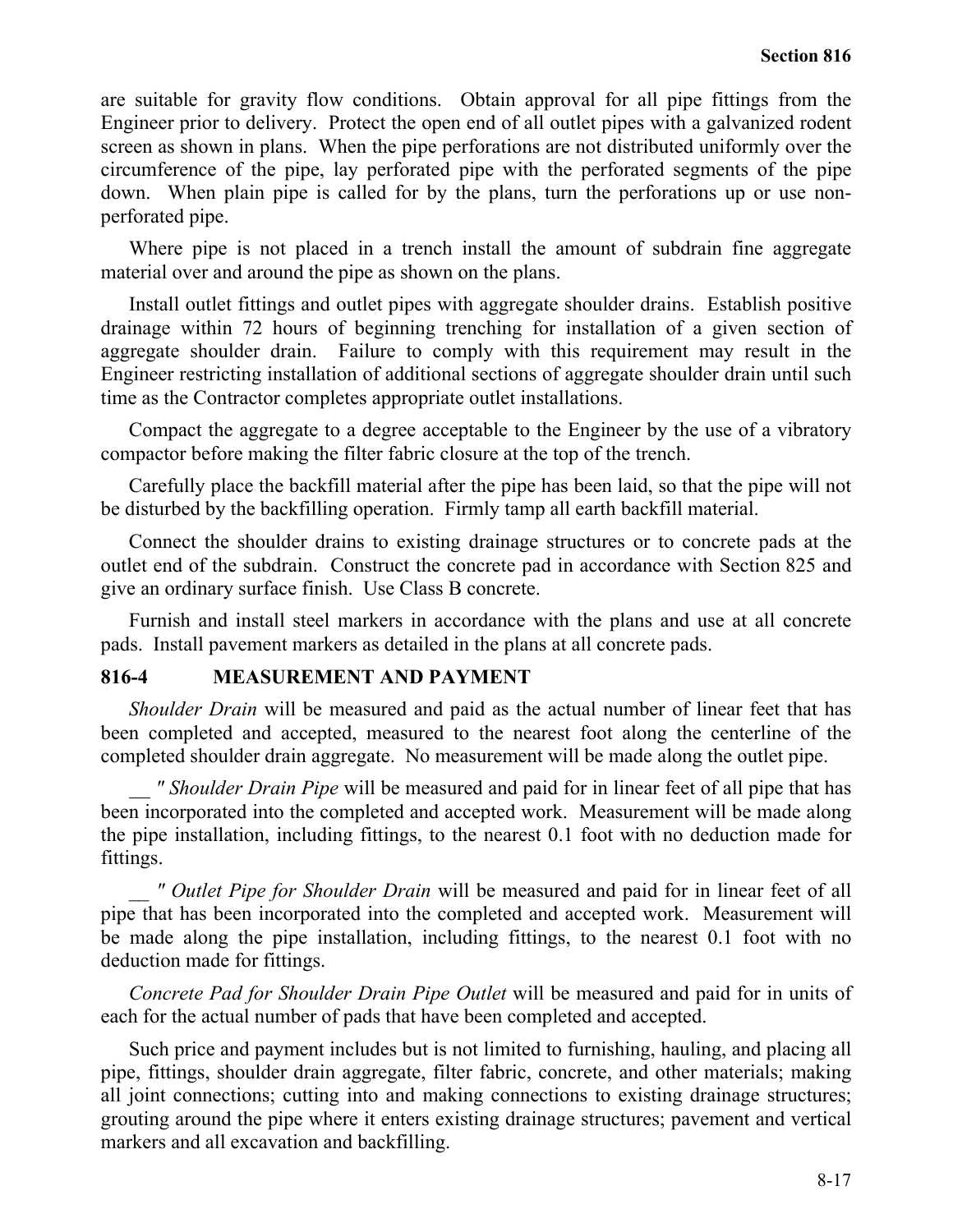8-18

**Section 816**

Payment will be made under:

Pay Item **Pay Unit** Shoulder Drain Linear Foot \_\_ " Shoulder Drain Pipe Linear Foot \_\_ " Outlet Pipe for Shoulder Drain Linear Foot Concrete Pad for Shoulder Drain Pipe Outlet Each

# **SECTION 818 BLOTTING SAND**

# **818-1 DESCRIPTION**

Furnish and uniformly spread the blotting sand, as directed to prime coat, asphalt surface treatment, or asphalt curing seal.

# **818-2 MATERIALS**

Refer to Division 10

Blotting Sand 1012-3

# **818-3 CONSTRUCTION METHODS**

Apply blotting sand upon completion of the asphalt application, when directed. Provide relatively dry blotting sand. Spread uniformly, as directed, on the same day as the application of prime coat, asphalt surface treatment, or asphalt curing seal. Apply at the rate of 10 pounds per square yard of surface area unless otherwise directed.

# **818-4 MEASUREMENT AND PAYMENT**

*Blotting Sand* will be measured and paid for in tons that have actually been placed. The quantity will be measured by weighing in trucks on certified platform scales or other certified weighing devices. No deduction will be made of any moisture in the sand at the time of weighing. No measurement of blotting sand will be made when the blotting sand is part of a Drag Seal or a Sand Seal.

Payment will be made under:

**Pay Item Pay Unit** Blotting Sand Ton

**Item Section**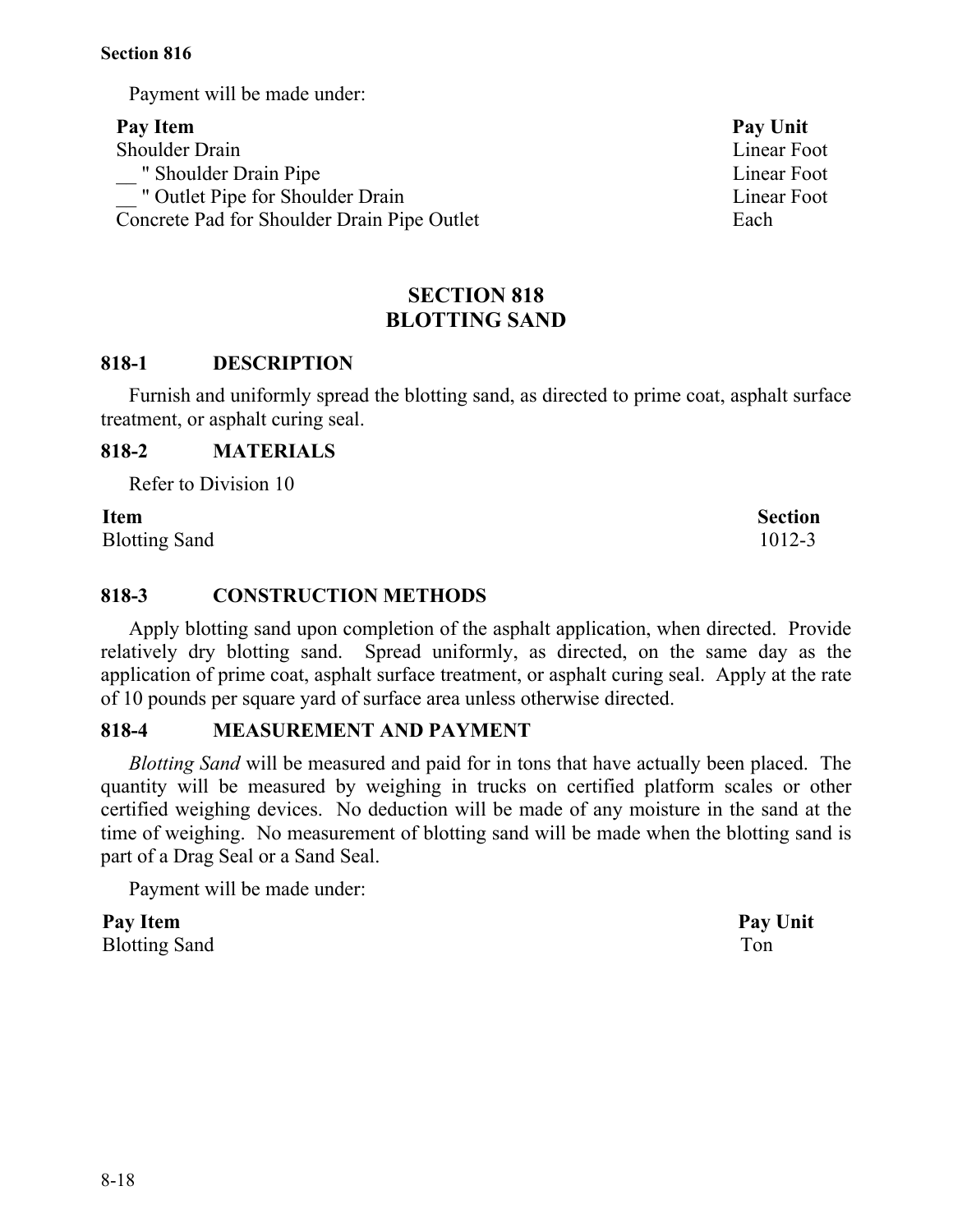# **SECTION 820 FUNNELS AND FUNNEL DRAINS**

#### **820-1 DESCRIPTION**

Furnish and install all funnels, pipe, elbows and all other materials in accordance with the requirements of the contract.

#### **820-2 MATERIALS**

Refer to Division 10

| <b>Item</b>                       | <b>Section</b> |
|-----------------------------------|----------------|
| <b>Funnels</b>                    | $1054 - 4(A)$  |
| <b>Funnel Drain Pipe</b>          | $1054 - 4(B)$  |
| <b>Funnel Drain Pipe Elbows</b>   | $1054 - 4(B)$  |
| Portland Cement Concrete, Class B | 1000           |

Use connector rings with gaskets in accordance with manufacturer's recommendations that are designed to form a properly sealed joint and provide circumferential and longitudinal strength sufficient to preserve the alignment and prevent separation of the sections

#### **820-3 CONSTRUCTION METHODS**

Furnish concrete, install and anchor funnel, and place connector ring with gaskets in accordance with the details in the plans and in accordance with manufacturer's recommendations so that the water will flow freely into it without overflow or leakage. Securely join the funnel drain pipe to the funnel and backfill with sufficient care so that no part of the funnel or funnel drain pipe is displaced or moved out of alignment. Place backfill material in 6" layers and compact to a density comparable to the adjacent undisturbed material.

Construct a temporary construction berm to divert runoff into the funnel until paved ditch, paved berm or curb is constructed.

## **820-4 MEASUREMENT AND PAYMENT**

*Metal Funnels* will be measured and paid for in units of each for the actual number of funnels that have been installed and accepted. No separate payment will be made for the concrete, and the connector ring with gaskets as such work will be included in the contract unit price each for metal funnels.

 *" Funnel Drain Pipe* will be measured and paid for as the actual number of linear feet of pipe that has been incorporated into the completed and accepted work. Measurement will be made by counting the number of joints used and multiplying the length of the joint. Where partial joints are used, measurement will be made along the longest length of the partial joint to the nearest 0.1 foot .

 *" Funnel Drain Pipe Elbows* will be measured and paid for in units of each for the actual number of elbows that have been installed and accepted.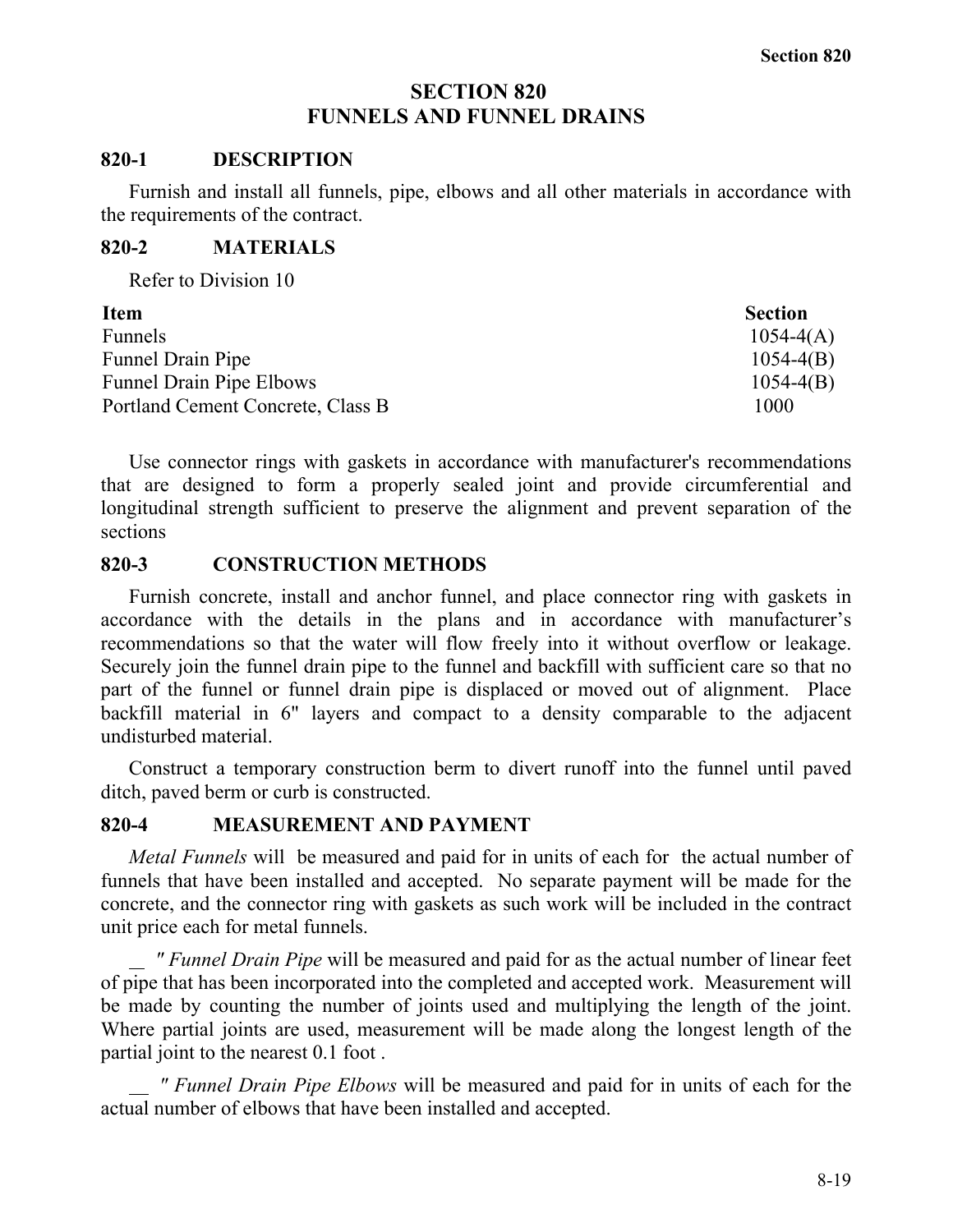Such price and payment includes but is not limited to metal funnels, funnel drain pipe and elbows, all excavation and backfilling, and construction and maintenance of temporary berms for diversion in accordance with the requirements of the contract.

Payment will be made under

# Pay Item **Pay Unit**

Metal Funnels **Each** \_\_" Funnel Drain Pipe Linear Foot <sup>1</sup> Funnel Drain Pipe Elbows Each

# **SECTION 825 INCIDENTAL CONCRETE CONSTRUCTION - GENERAL**

# **825-1 DESCRIPTION**

This section consists of the general requirements for the construction of all incidental concrete construction. The provisions of Sections 838, 840, 846, 848, 850, 852, 853, 854, 855, 857, and 858 will prevail over any conflicting requirements of this section.

## **825-2 FORMS**

## **(A) General**

Maintain forms true to the required lines, grades and dimensions. Construct forms with material of such strength and with sufficient rigidity to prevent any appreciable deflection between supports. Provide mortar-tight forms with a fillet at sharp corners when indicated on the plans.

Design clamps, pins, and metal spacers, anchorages, and other connecting devices to hold the forms rigidly together. Construct or install any metal spacers or anchorages that are required within the forms so that the metal work can be removed to a depth of at least 1 " from the exposed surface of the concrete without injury to the surface. The recess thus formed in the concrete shall have a diameter not greater than  $1\frac{1}{2}$  times the depth.

Maintain the shape, strength, rigidity, and surface smoothness of forms that are to be re-used at all times. Thoroughly clean all dirt, mortar, and foreign material from forms before reusing. Thoroughly coat all inside form surfaces with commercial quality form oil or other equivalent coating before placing concrete.

## **(B) Wood Forms**

Provide forms with a smooth and uniform texture. Make joints between forms tight and even so that no appreciable form marks remain after the forms are removed.

Do not use plywood sheets showing torn grain, worn edges, patches, or other defects that impair the texture of concrete surfaces that will be exposed to view.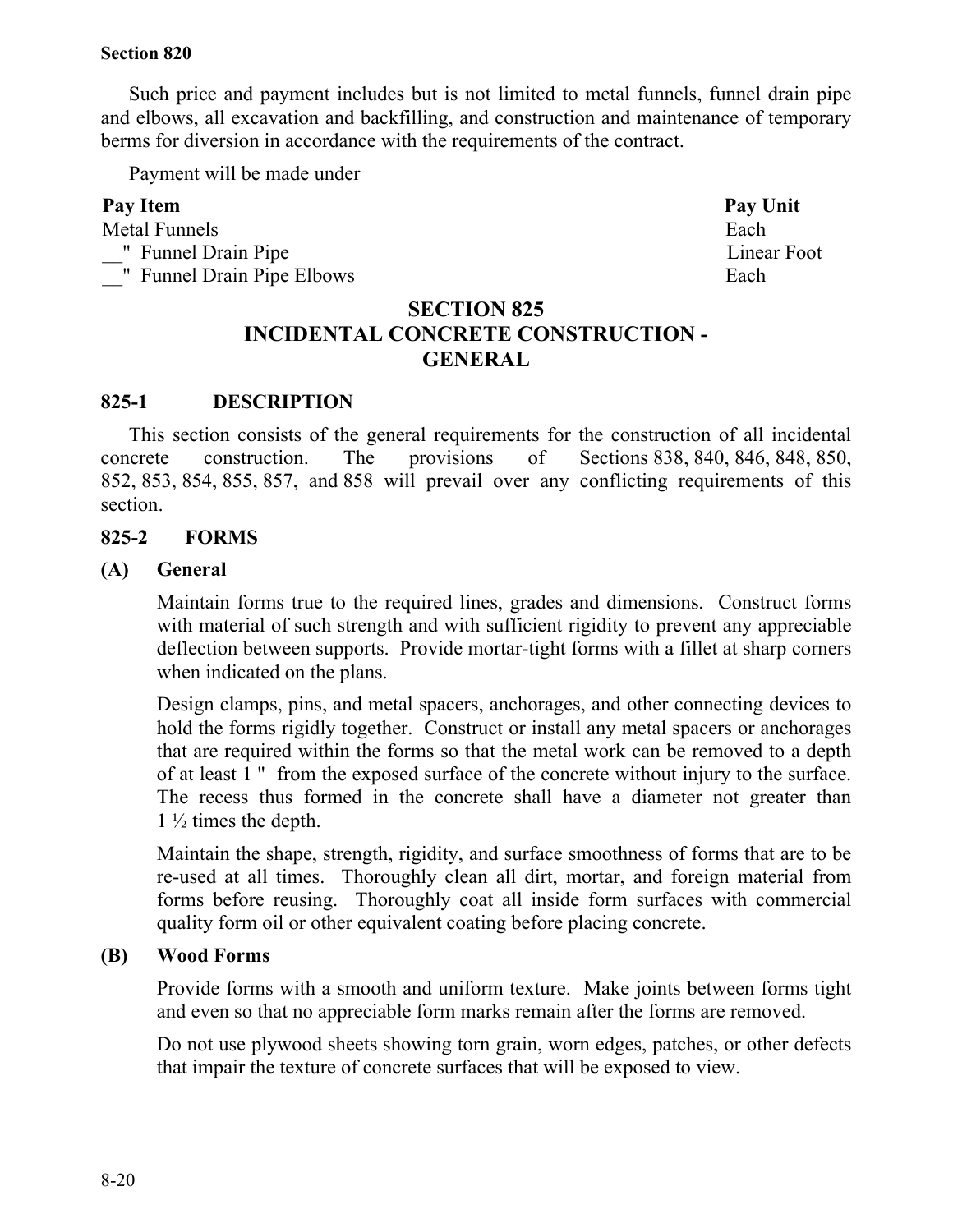# **(C) Metal Forms**

Use metal forms of such thickness and rigidity that the forms will remain true to shape. Counter-sink bolt and rivet heads. Use only metal forms that present a smooth surface and line up properly. Keep metal forms free from all foreign matter that will discolor the concrete.

## **825-3 REINFORCEMENT**

Furnish and place reinforcement as shown on the plans and in accordance with the requirements of Section 425.

# **825-4 PLACING CONCRETE**

Do not place concrete until the foundation, the adequacy of the forms, the placing of reinforcement and other embedded items have been inspected and approved.

Place concrete in daylight unless an approved lighting system is provided.

Remove all debris from the interior of forms in preparation for placing concrete. Moisten earth or base course surfaces on which concrete is to be placed immediately before placing concrete. Do not place concrete on excessively wet or frozen surfaces.

Place concrete in its final position in the forms within the time stipulated in Subarticle 1000-4(E).

Place concrete so as to avoid segregation of the materials and the displacement of the reinforcement. Thoroughly work the concrete during placement. Bring mortar against the forms to produce a smooth finish, substantially free from water and air pockets or honeycombs.

Do not place concrete when the air temperature, measured at the location of the concrete operation in the shade away from artificial heat, is below 35°F unless permission is otherwise granted. When such permission is granted, uniformly heat the aggregates and water to a temperature no higher than 150°F. Place the heated concrete at a temperature of not less than 55°F and not more than 80°F.

# **825-5 SLUMP TESTS**

Test the slump of the concrete in accordance with Article 420-6.

# **825-6 FINISHING**

# **(A) General**

Provide the type of finish required by the contract directly applicable to the work being constructed.

# **(B) Ordinary Surface Finish**

Remove all form ties or metal spacers to a depth of at least 1" below the surface of the concrete and clean and fill the resulting holes or depressions with grout. Metal devices with exposed cross sectional area not exceeding approximately 0.05 square inch on surfaces permanently in contact with earth fill may be broken off flush with the surface of the concrete.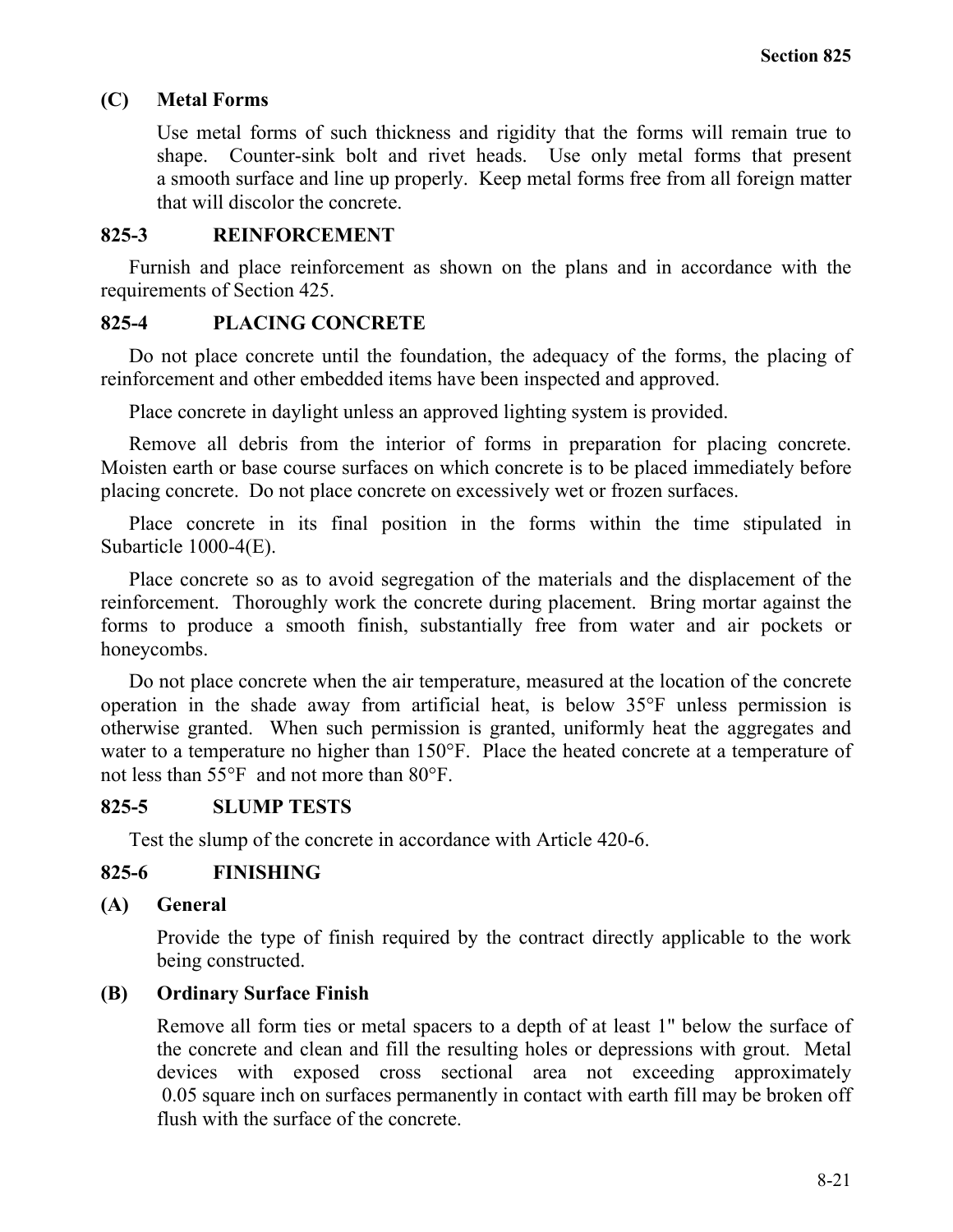Remove all fins caused by form joints and other projections. Remove stains and discoloration. Clean all pockets and fill with grout as directed. Thoroughly soak the surface of all concrete with water prior to the application of a grout repair.

Use grout consisting of one part cement and two parts sand. Use cement from the same source as originally incorporated in work. Cure the grout for at least 3 days. After the grout has thoroughly hardened, rub the patch with a carborundum stone as required to match the texture and color of the adjacent concrete.

On surfaces that are to be backfilled or surfaces that are enclosed, the removal of form marks, fins, and pockets; the rubbing of grouted areas to uniform color; and the removal of stains and discoloration will not be required.

# **(C) Sidewalk Finish**

Strike off fresh concrete and compact until a layer of mortar is brought to the surface. Finish the surface to grade and cross section with a float, trowel smooth, and finish with a broom.

# **(D) Rubbed Finish**

After the ordinary surface finish has been completed, thoroughly wet and rub the entire surface. Use a coarse carborundum stone or other equally good abrasive to bring the surface to a smooth texture and remove all form marks. Finish the paste formed by rubbing by carefully stroking with a clean brush, or spread the paste uniformly over the surface and allow it to take a reset. Finish by floating with a canvas, carpet-faced, or cork float; or rub down with dry burlap.

# **(E) Float Finish**

Finish the surface with a rough carpet float or other suitable device leaving the surface even, but distinctly sandy or pebbled in texture.

# **825-7 REMOVING FORMS**

Do not remove forms from freshly placed concrete until it has hardened sufficiently to resist spalling, cracking, or any other damage.

# **825-8 PROTECTION FROM COLD WEATHER**

When it is anticipated that the atmospheric temperature will fall below 35°F, protect concrete in accordance with Subarticle 420-7(C). Protect concrete containing fly ash or ground granulated blast furnace slag for a minimum of 7 curing days, and all other concrete for a minimum of 3 curing days.

# **825-9 CURING**

Cure concrete in accordance with Subarticle 700-9(B) immediately after finishing operations are completed and surface water has disappeared. Where forms are removed before the expiration of the required curing period, apply the curing compound immediately after the forms are removed.

Cure each mass for a period of 7 curing days. A curing day is any consecutive 24 hour period, after finishing operations of the mass is completed, when the air temperature adjacent to the mass does not fall below 40°F.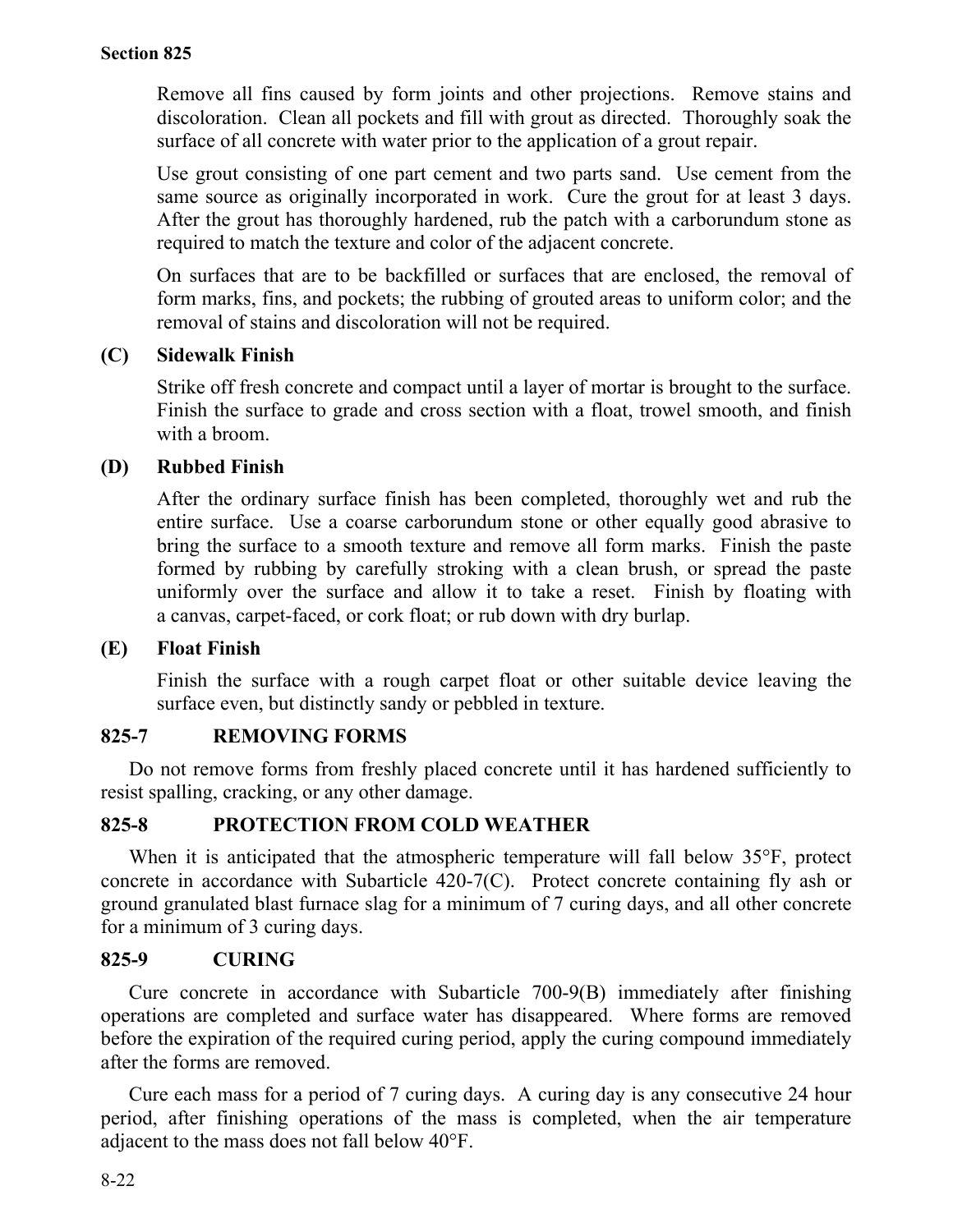# **825-10 JOINTS**

# **(A) General**

Construct joints at right angles to the surface of the concrete. Locate joints at right angles to the longitudinal centerline of curb, curb and gutter, gutter, island, median, median barrier, and all paved areas, except where different joint locations are called for on the plans.

Where concrete is to be placed adjacent to any existing slab or pavement that has a broken or irregular edge, provide a reasonably vertical edge by sawing.

# **(B) Grooved Contraction Joints**

Form grooved contraction joints by a tool specifically constructed for this purpose, or by sawing with an approved concrete saw.

Groove contraction joints to the depth shown on the plans and to a width between 1/4 " and 1/2", unless otherwise shown on the plans. If formed by a tool, make a radius of 1/8" at the corners of the adjacent concrete.

# **(C) Expansion Joints**

Fill construction joints with an expansion joint filler. Cut the filler into the shape necessary to fill the joint. Make the filler 1/2" thick unless indicated otherwise on the plans. After the concrete has hardened cut the filler away to a depth of 1/2" to provide space for the joint sealer.

Install an expansion joint adjacent to any existing slab, pavement, or structure against which new concrete is placed and at other locations detailed in the plans.

# **(D) Construction Joints**

Construct construction joints as shown on the plans, or where otherwise approved.

# **(E) Sawing Joints**

Saw joints after the concrete has hardened sufficiently to be sawed without spalling and raveling but not more than 24 hours after the concrete has been placed.

# **(F) Sealing Joints**

Seal all contraction and expansion joints, except otherwise specified, before the backfill is placed.

Thoroughly clean the joint to remove all foreign matter. Dry joints before sealing.

Entirely fill joints to within 1/8" to 1/4" of the surface of the concrete with joint sealer. Immediately remove any sealer spilled on the surface of the concrete.

Place joint sealer with equipment meeting the specifications of the manufacturer of the sealer material.

# **825-11 MEASUREMENT AND PAYMENT**

There will be no direct payment for the work covered by this section.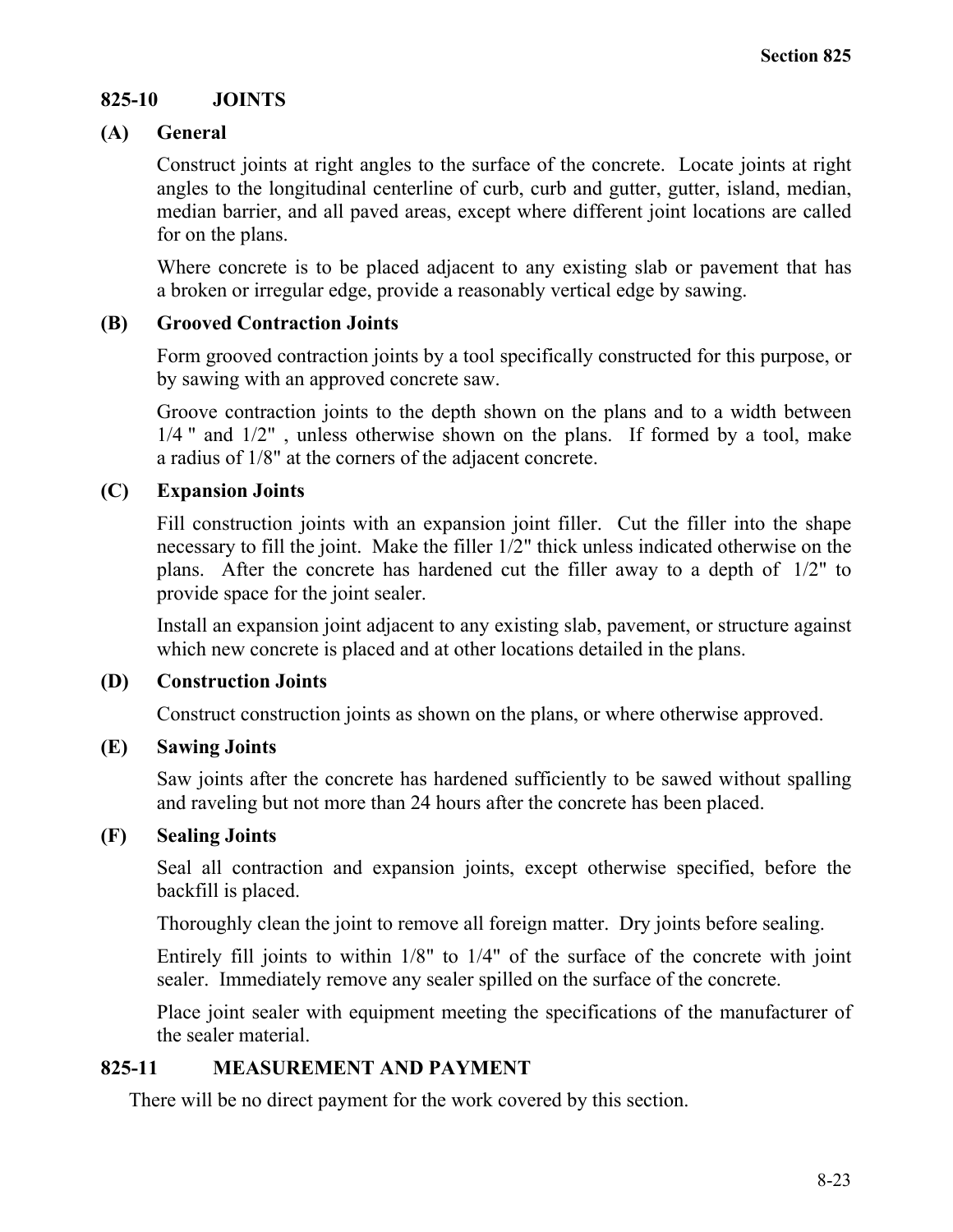Payment at the contract prices for the various items covered by those sections of the Specifications directly applicable to the work being constructed will be full compensation for all work covered by this section.

# **SECTION 828 TEMPORARY STEEL COVER FOR MASONRY DRAINAGE STRUCTURE**

# **828-1 DESCRIPTION**

Install temporary steel plate covers on masonry drainage structures in accordance with the details shown in the plans and as directed.

# **828-2 MATERIALS**

Provide materials that are Grade A36 steel and the size and thickness shown on the detail in the plans.

# **828-3 MEASUREMENT AND PAYMENT**

*Temporary Steel Plate Covers for Masonry Drainage Structures* will be measured and paid for in units of each for the actual number of these items that have been incorporated into the completed and accepted work.

Payment will be made under:

Pay Item Pay Unit Temporary Steel Plate Covers for Masonry Drainage Structures Each

# **SECTION 830 BRICK MASONRY CONSTRUCTION - GENERAL**

# **830-1 DESCRIPTION**

This work consists of the general requirements for all nonreinforced brick masonry construction. The provisions of Sections 453, 838, 840 and 858 will prevail over any conflicting provisions of this section.

# **830-2 CONSTRUCTION METHODS**

Construct all concrete footings and all other concrete elements of the structure in accordance with Section 825.

# **830-3 MORTAR**

Use freshly mixed mortar meeting the requirements of Article 1040-8. All mortar that has developed initial set or lost plasticity will be rejected.

# **830-4 LAYING BRICK**

Dampen brick when necessary to reduce the rate of absorption. Build brick masonry plumb and true to the required dimensions. Place a header course approximately mid height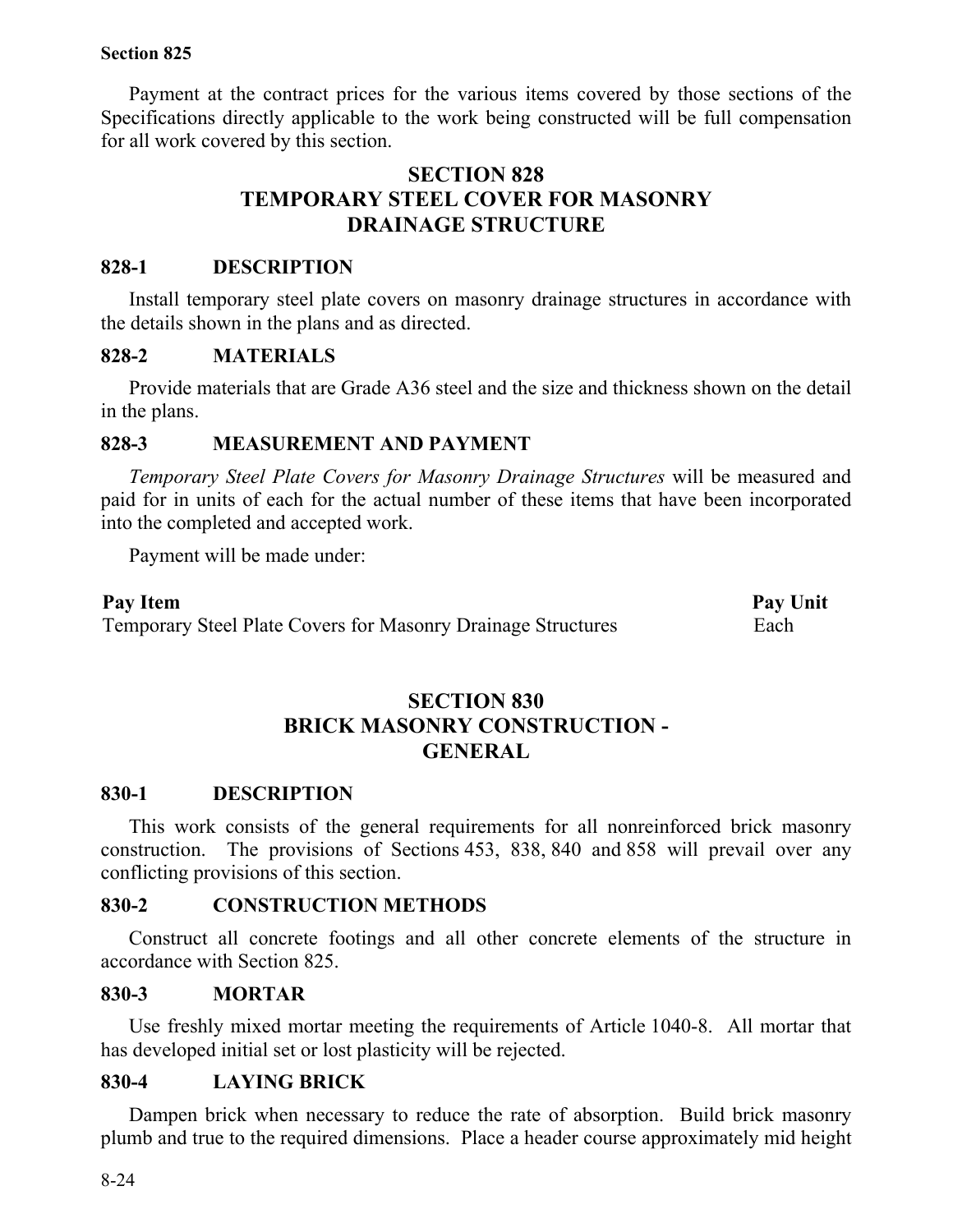of the structure in structures less than 9 courses high. Place a header course every third course on structures 9 courses high or higher. Use other types of bonding where indicated on the plans.

Completely fill brick joints and cavities with mortar. The thickness of mortar joints is a maximum 5/8" and a minimum of 3/8" except where otherwise indicated on the plans. Finish joints that will remain exposed after backfill with a concave jointer. Flush cut all other joints.

Use spalls or bats only when shaping around irregular openings or when unavoidable to finish out a course. Place a full brick at the corner and place the bat in the interior of the course when necessary to finish out the course.

Clean spilled mortar from exposed exterior surfaces not backfilled.

## **830-5 PROTECTION FROM COLD WEATHER**

Do not place masonry when the temperature is below 35°F unless adequate protection is provided by a pre-approved method.

When it is anticipated that the atmospheric temperature will fall below 35°F protect masonry, in accordance with Subarticle 420-8(C), for a minimum of 3 curing days.

A curing day is considered any consecutive 24 hour period, beginning when the last masonry unit is placed in the completed structure, during which the air temperature adjacent to the structure does not fall below 40°F.

## **830-6 MEASUREMENT AND PAYMENT**

There will be no direct payment for the work covered by this section.

Payment at the contract prices for the various items covered by those sections of the Specifications directly applicable to the work being constructed will be full compensation for all work covered by this section.

# **SECTION 832 REINFORCED BRICK MASONRY CONSTRUCTION - GENERAL**

## **832-1 DESCRIPTION**

This work shall consist of the general requirements for all reinforced brick masonry construction. The requirements of Section 838 will prevail over any conflicting provisions of this section.

## **832-2 CONCRETE CONSTRUCTION**

Construct concrete footings and all other concrete elements of the structure in accordance with Section 825. Furnish and place reinforcement as shown on the plans and in accordance with the requirements of Section 425. Use Class A concrete for footings unless otherwise indicated on the plans. Use Class M concrete in reinforcement cavities. Rod Class M concrete to provide a dense, homogeneous concrete. Do not vibrate.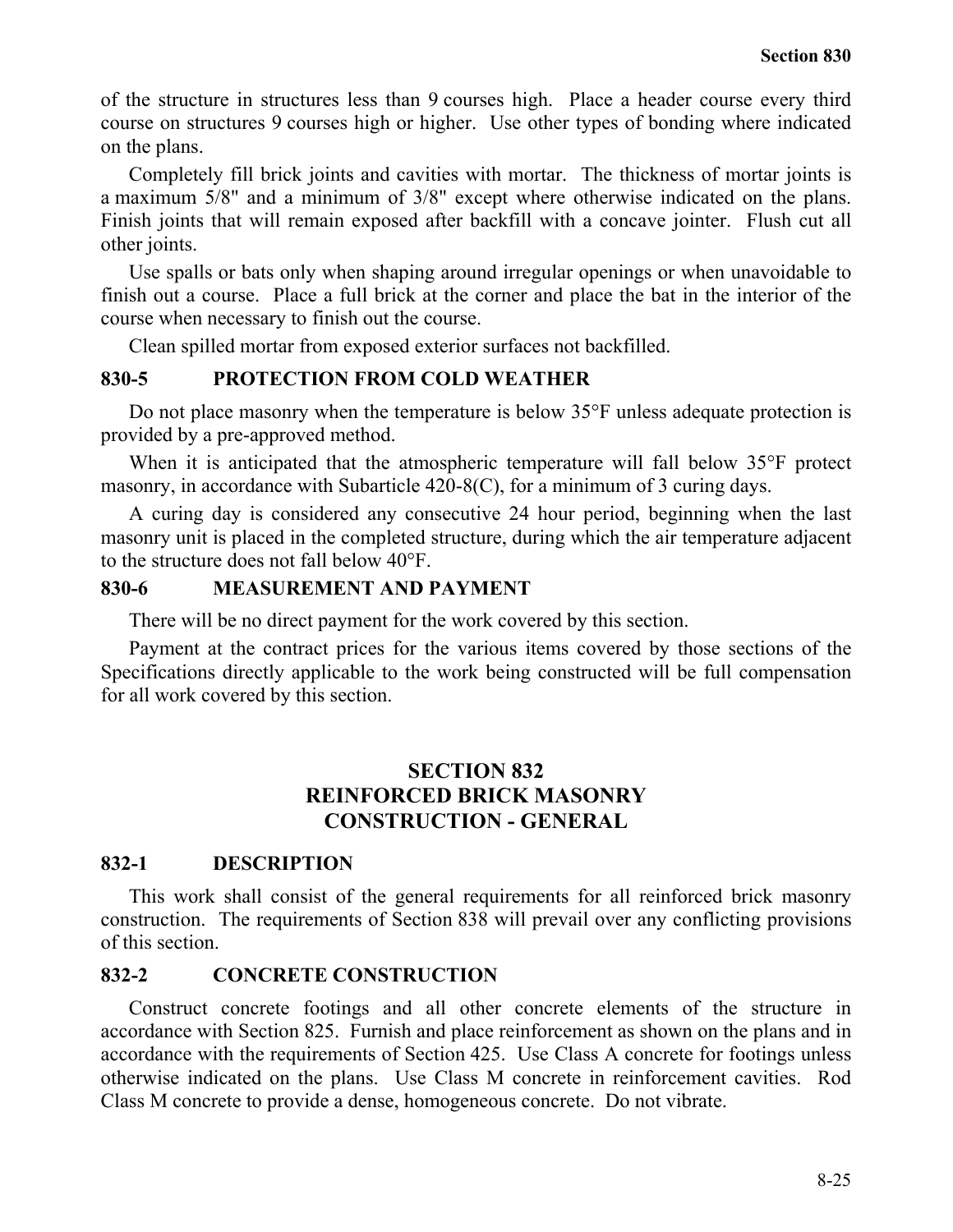# **832-3 MORTAR**

Machine mix mortar, meeting the requirements of Article 1040-8 for not less than 1 1/2 minutes. Remove and dispose of any mortar that has developed initial set or lost plasticity.

# **832-4 LAYING BRICK**

Dampen brick when necessary to reduce the rate of absorption. Construct the type of bond called for on the plans. Build reinforced brick masonry plumb and true to the required dimensions.

Lay brick with completely filled mortar joints. Make mortar joints not more than 1/2" or less than 1/4" thick except where indicated on the plans. Finish joints that will remain exposed after backfill, with a concave jointer. Flush cut all other joints.

Use spalls or bats only when shaping around irregular openings. Place a full brick at the corner and place the bat in the interior of the course when necessary to finish out a course.

Clean spilled mortar from exposed exterior surfaces not backfilled.

# **832-5 PROTECTION FROM COLD WEATHER**

Refer to Article 830-5

# **832-6 MEASUREMENT AND PAYMENT**

There will be no direct payment for the work covered by this section.

Payment at the contract unit prices for the various items covered by those sections of the Specifications directly applicable to the work being constructed will be full compensation for all work covered by this section.

# **SECTION 834 BLOCK MASONRY CONSTRUCTION - GENERAL**

# **834-1 DESCRIPTION**

This work consists of constructing concrete block masonry. The requirements of Sections 840, 858 and 859 will prevail over any conflicting provisions of this section.

# **834-2 CONCRETE CONSTRUCTION**

Construct concrete footings and all other concrete elements of the structure in accordance with Section 825. Use Class B concrete unless otherwise indicated on the plans.

# **834-3 MORTAR**

Use freshly mixed mortar meeting the requirements of Article 1040-8. Remove and dispose of any mortar that has developed initial set or has lost plasticity.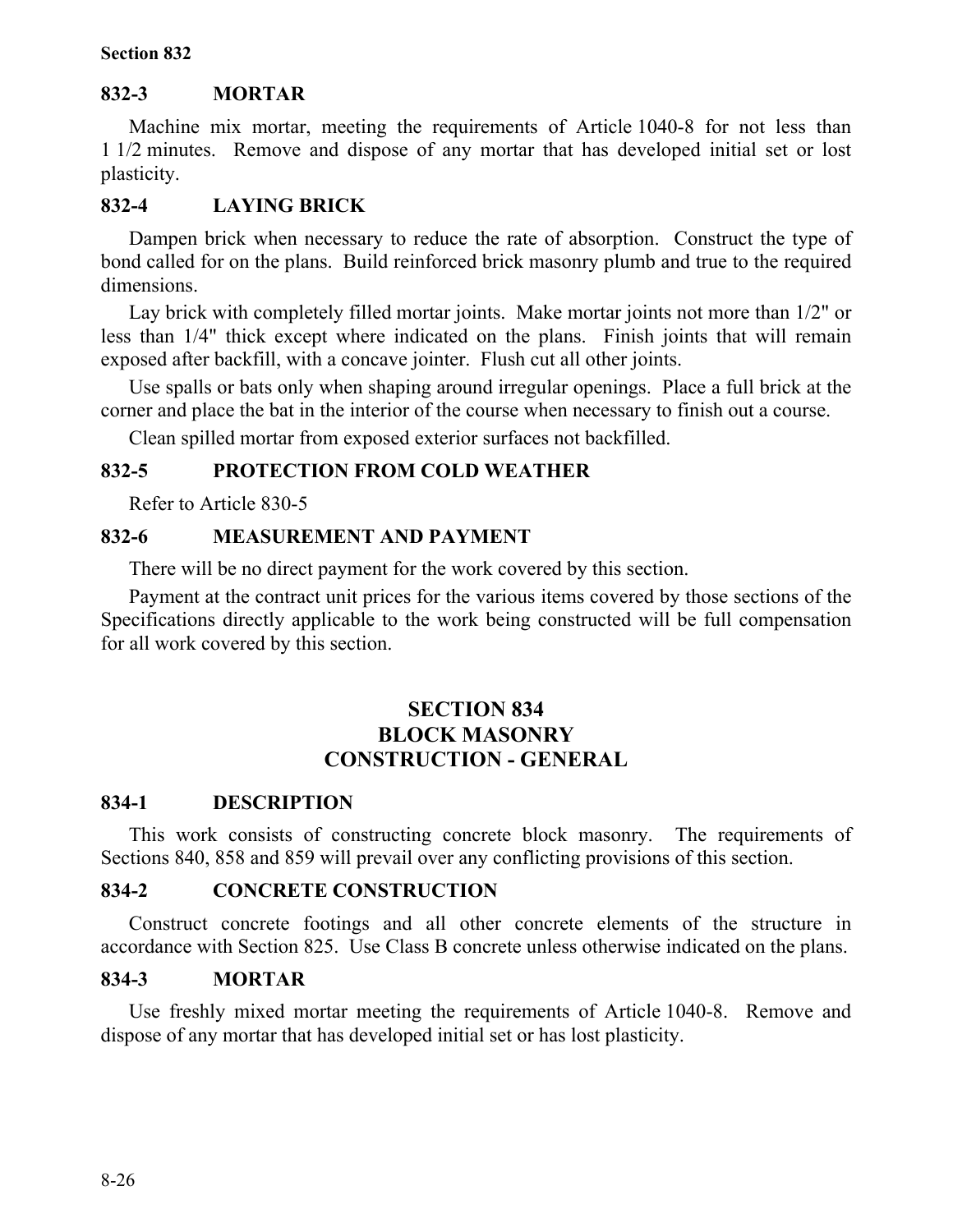# **834-4 LAYING CONCRETE BLOCK**

Build block masonry plumb and true to the required dimensions. Stagger vertical joints. Set the block with the cells vertical. Spread mortar on the bearing members and fill the vertical joints with mortar. Dampen block when necessary to reduce the rate of absorption.

Make joints straight, level, plumb, and neat at intersection. Make joints 1/4 to 1/2" thick except where otherwise indicated on the plans. Finish joints that will remain exposed after backfill, with a concave jointer. Flush cut all other joints. Clean exposed exterior surfaces of spilled mortar that are not backfilled.

## **834-5 PROTECTION FROM COLD WEATHER**

Refer to Article 830-5.

#### **834-6 COMPENSATION**

There will be no direct payment for the work covered by this section.

Payment at the contract prices for the various items covered by those sections of the Specifications directly applicable to the work being constructed will be full compensation for all work covered by this section.

# **SECTION 838 ENDWALLS**

#### **838-1 DESCRIPTION**

Perform the work covered by this section including but not limited to excavation, hauling, disposal of materials, furnishing and placing backfill materials, subsurface drainage, concrete, brick masonry, mortar, grout, and furnishing and placing reinforcing steel in order to construct portland cement concrete or brick masonry endwalls, either plain or reinforced, in accordance with the requirements shown on in the contract.

## **838-2 MATERIALS**

Refer to Division 10:

# **Item Section** Portland Cement Concrete, Class B 1000 Curing Agents 1026 Brick 1040-1 Mortar 1040-8 Reinforcing Steel 1070-2 Subdrain Fine Aggregate 1044-1 Stone, No 78M 1005 Precast Concrete Units 1077 Select Material 1016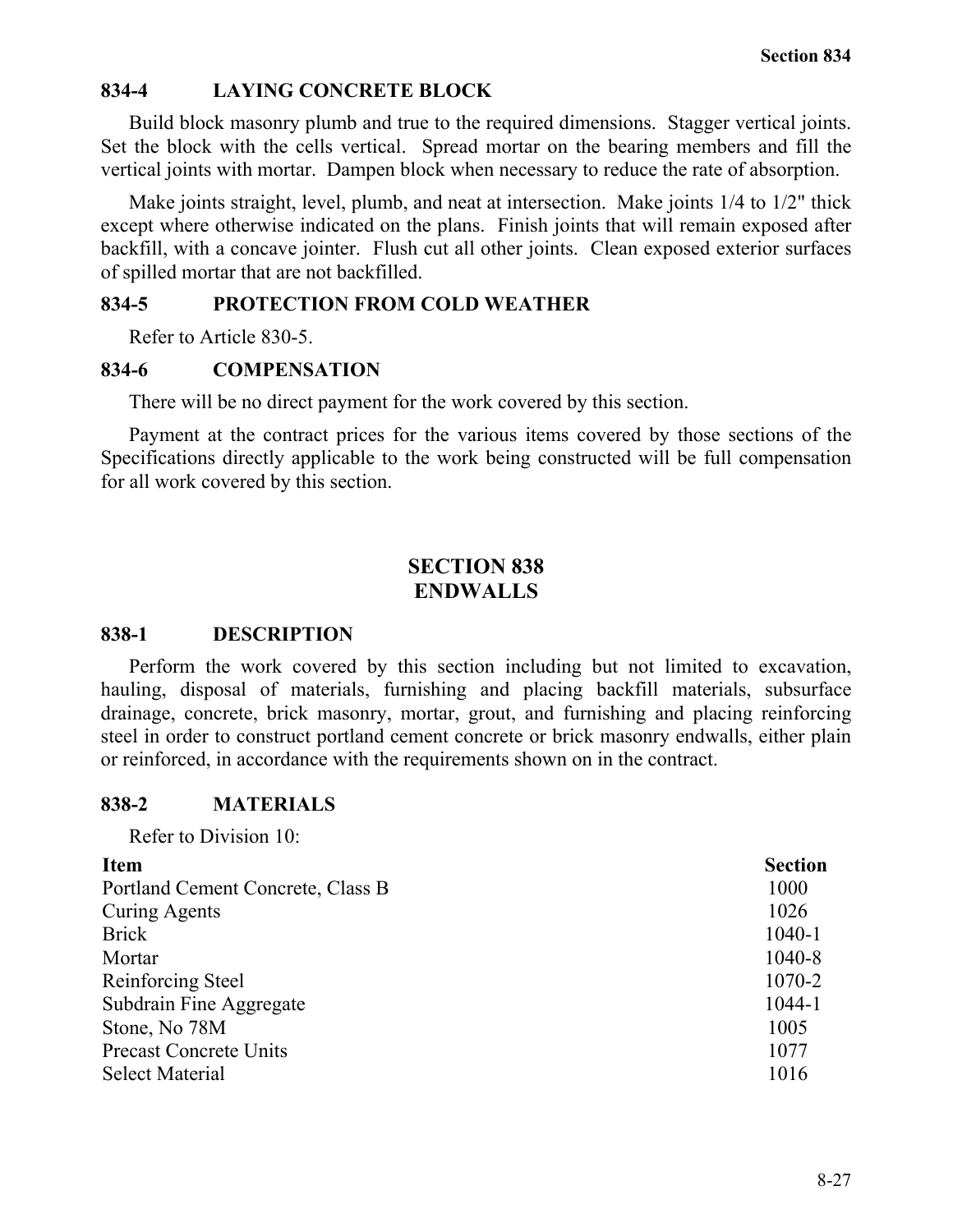Use portland concrete, brick masonry or precast concrete for the endwall unless otherwise specified on the plans.

If precast sections are proposed, submit in writing for approval.

# **838-3 CONSTRUCTION METHODS.**

## **(A) Foundation:**

Do not place concrete or masonry until the foundation is approved.

Excavate foundation to a firm surface, make level or stepped, and clean surfaces of loose material. Make excavation true to lines and dimensions shown on plans.

Where the foundation material is found to be of poor supporting value or of rock, the Engineer may make minor adjustments in the location of the structure to provide a more suitable foundation. Where this is not practical, undercut the foundation and condition by backfilling with an approved select material.

## **(B) Concrete and Masonry:**

Construct concrete in accordance with Section 825 and give an ordinary surface finish. Construct brick masonry in accordance with Sections 830 and 832. Furnish and place reinforcing steel in accordance with Section 425.

Provide the class of concrete indicated on the plans.

Obtain approval if field conditions necessitate a variance from the plan dimensions of the structure and footings.

Construct endwalls on the end of a full joint of pipe and in accordance with the details in the plans.

Any endwall that incorporates an opening for circular pipe 54" or greater shall be reinforced.

# **(C) Backfill:**

Complete endwall construction, and remove all forms. Backfill with approved material after the concrete or brick masonry has cured for at least 7 curing days unless otherwise permitted. A curing day is defined in Article 830-5. Within 4 calendar days after the completion of the seven day curing period, shape, compact, and complete backfill in accordance with the contract.

# **838-4 MEASUREMENT AND PAYMENT**

*Endwalls* will be measured and paid for in cubic yards of cast in place concrete, brick, or precast concrete that has been completed and accepted. This quantity will be computed from the dimensions shown on the plans or from revised authorized dimensions.

*Reinforced Endwalls* will be paid for in cubic yards of reinforced cast in place concrete, reinforced brick or precast concrete that has been completed and accepted. This quantity will be computed from the dimensions shown on the plans or from revised authorized dimensions.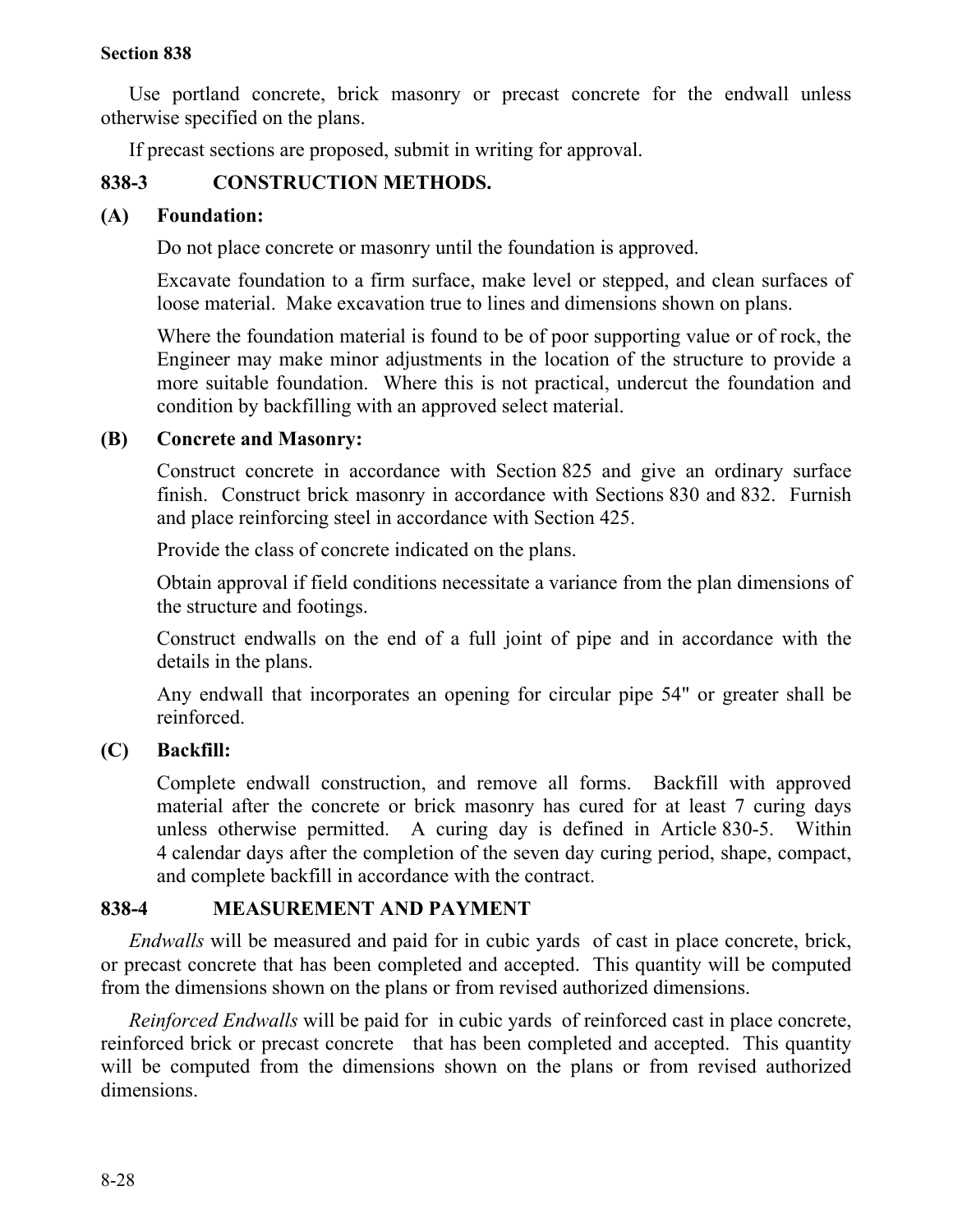Payment will be made under:

Pay Item **Pay Unit** Endwalls Cubic Yard Reinforced Endwalls **Cubic Yard** Cubic Yard

# **SECTION 840 MINOR DRAINAGE STRUCTURES**

## **840-1 DESCRIPTION**

Perform the work covered by this section including but not limited to excavation; providing protection of employees in excavation; hauling; disposal of materials; removing existing pipe and drainage structures at the site of the work; furnishing, transporting, and placing foundation conditioning material, backfill material, subsurface drainage, concrete, brick masonry, block masonry, precast units, mortar, grout, reinforcing steel, hardware, castings, and miscellaneous metal; fabrication; welding; and galvanizing in order to construct cast-in-place concrete, brick masonry, block masonry, or precast concrete inlets, catch basins, junction boxes, spring boxes, manholes, concrete aprons, and other minor drainage structures excluding endwalls, with all necessary metal grates, covers, frames, steps, and other hardware, in accordance with the requirements of the contract.

Use cast-in place concrete, brick masonry, block masonry, or precast concrete construction as shown on approved plans.

## **840-2 MATERIALS**

| Refer to Division 10                    |                |
|-----------------------------------------|----------------|
| <b>Item</b>                             | <b>Section</b> |
| Portland Cement Concrete, Class B       | 1000           |
| <b>Curing Agents</b>                    | 1026           |
| Joint Fillers                           | 1028-1         |
| Joint Sealers                           | 1028-2         |
| <b>Brick</b>                            | $1040 - 1$     |
| Concrete Block                          | 1040-2         |
| Mortar                                  | 1040-8         |
| <b>Precast Drainage Structure Units</b> | 1077           |
| Reinforcing Steel                       | 1070           |
| <b>Structural Steel</b>                 | 1072           |
| <b>Steps</b>                            | 1074-8         |
| <b>Fabricated Steel Grates</b>          | 1074-9         |
| <b>Gray Iron Castings</b>               | 1074-7         |
| <b>Select Materials</b>                 | 1016           |
|                                         |                |

Use grout in precast structures consisting of 1 part portland cement to 2 parts of mortar sand meeting the requirements of Articles 1040-4, 1040-6, and 1040-7.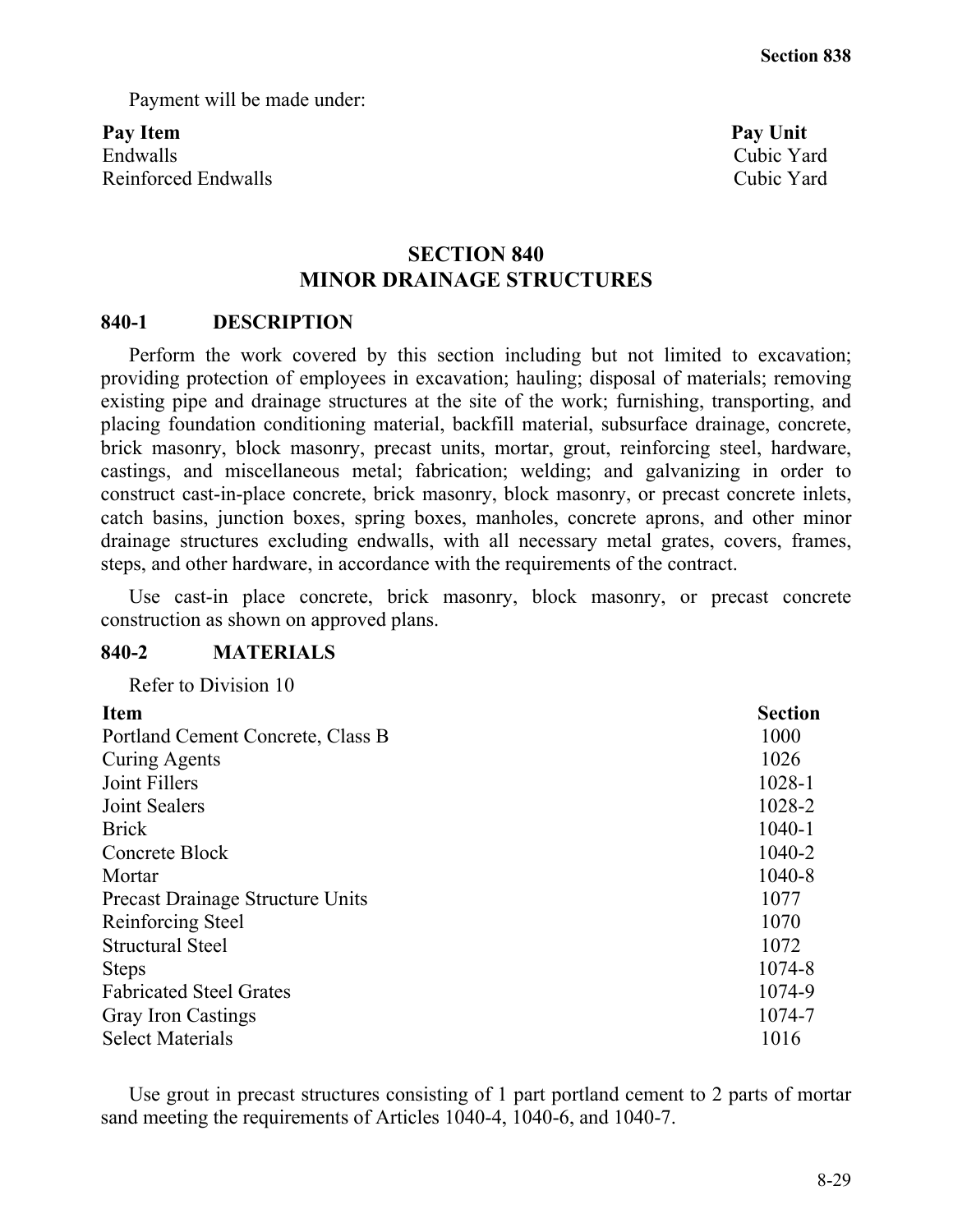Use foundation conditioning material meeting the requirements of Article 1016-3 for Class II, III, IV, V or VI select material as shown in the contract or as directed.

# **840-3 CONSTRUCTION METHODS**

# **(A) Excavation**

Perform excavation with equipment of adequate weight, size and capability. Where necessary, provide a competent person and protection of personnel in excavation by sloping, shoring or bracing in accordance with local, State or Federal standards and Article 107-1.

# **(B) Foundation**

Do not place masonry drainage structure until the foundation has achieved adequate strength.

Where the foundation material is found to be of poor supporting value or of rock, minor adjustments in the location of the structure may be approved to provide a more suitable foundation. Where this is not practical, undercut the foundation and condition by backfilling with an approved select material.

Set precast foundation slabs to within plus or minus 1/2" of grade on a 2" to 3" thick bed of compacted foundation conditioning material.

# **(C) Cast-In-Place Concrete, Brick, and Block Masonry**

Install drainage structures to plan line and grade or approved to meet drainage conditions. Do not modify the drainage structure by cobbling or use of concrete slabs unless otherwise directed.

Construct concrete in accordance with Section 825 and give an ordinary surface finish. Construct brick masonry in accordance with Section 830. Construct block masonry in accordance with Section 834. Furnish and place reinforcing steel in accordance with Section 425.

Do not modify box to adjust location.

Obtain approval if field conditions necessitate a variance from the plan dimensions of the structure and/ or footings.

# **(D) Installation of Precast Units**

Install drainage structures to plan line and grade or approved to meet drainage conditions. Do not modify the drainage structure by cobbling or use of concrete slabs unless otherwise directed.

Assemble and grout together the precast drainage structure units in accordance with the manufacturer's instructions. Subarticle 840-3(C) applies where it is necessary to use cast-in-place concrete or brick masonry, or block masonry construction as part of the structure.

Obtain approval if field conditions necessitate a variance from the plan dimensions of the structure and/ or footings.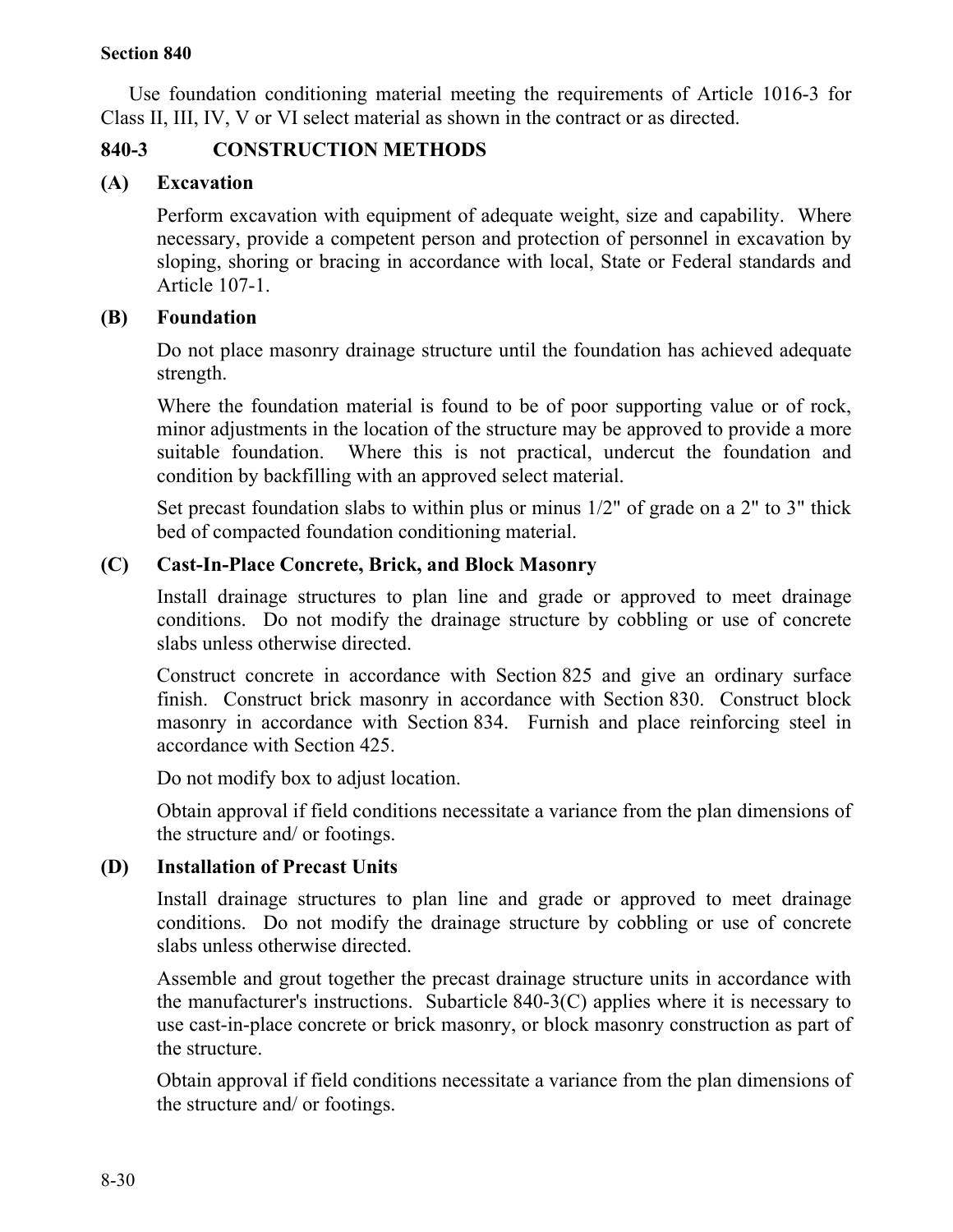## **(E) Fittings and Connections**

As the work is built up, accurately space, align, and thoroughly bond fittings that enter the structure.

Make pipe connections so that the pipe does not project beyond the inside wall of the drainage structure, and grout as necessary to make smooth and uniform surfaces on the inside of the structure.

Set metal frames for grates and covers in full mortar beds or secure by approved methods.

## **(F) Backfill**

Complete drainage structure and remove all forms and falsework. Backfill with approved material, compacted to the density required by Subarticle 235-4(C), after the drainage structure has cured for at least 7 curing days, unless otherwise permitted. A curing day is defined in Article 825-9 for concrete or Article 830-5 for brick or block masonry.

## **(G) Pipe Collars and Pipe Plugs**

Construct pipe collars and pipe plugs in accordance with the details shown in the plans or as directed.

Use any class of portland cement concrete contained within Section 1000 for pipe collars.

Construct pipe plugs with either brick masonry or any class of portland cement concrete contained within Section 1000.

## **(H) Concrete Aprons**

Construct concrete aprons in accordance with the details in the plans. Use Class B or higher compressive strength concrete.

# **840-4 MEASUREMENT AND PAYMENT**

*Masonry Drainage Structure* that incorporate an opening for circular pipe not exceeding 48" in diameter will be measured and paid for on an each basis, for the actual number completed and accepted.

*Masonry Drainage Structure* exceeding a height of 5.0 feet to be measured and paid for in linear feet for the portion of the drainage structure exceeding a height of 5.0 feet. The height will be measured vertically to the nearest tenth of a foot from the top of the bottom slab to the top of the wall.

*Masonry Drainage Structures* that incorporate an opening for circular pipe exceeding 48" in diameter, or for pipe arch of any size, will be measured and paid for on a volume basis as provided below.

Masonry to be paid for will be the number of cubic yards of cast-in-place concrete brick or block that has been incorporated into the completed and accepted structure. This quantity will be computed from the dimensions shown on the plans or from revised dimensions authorized by the Engineer. Where the wall thickness is greater than the wall thickness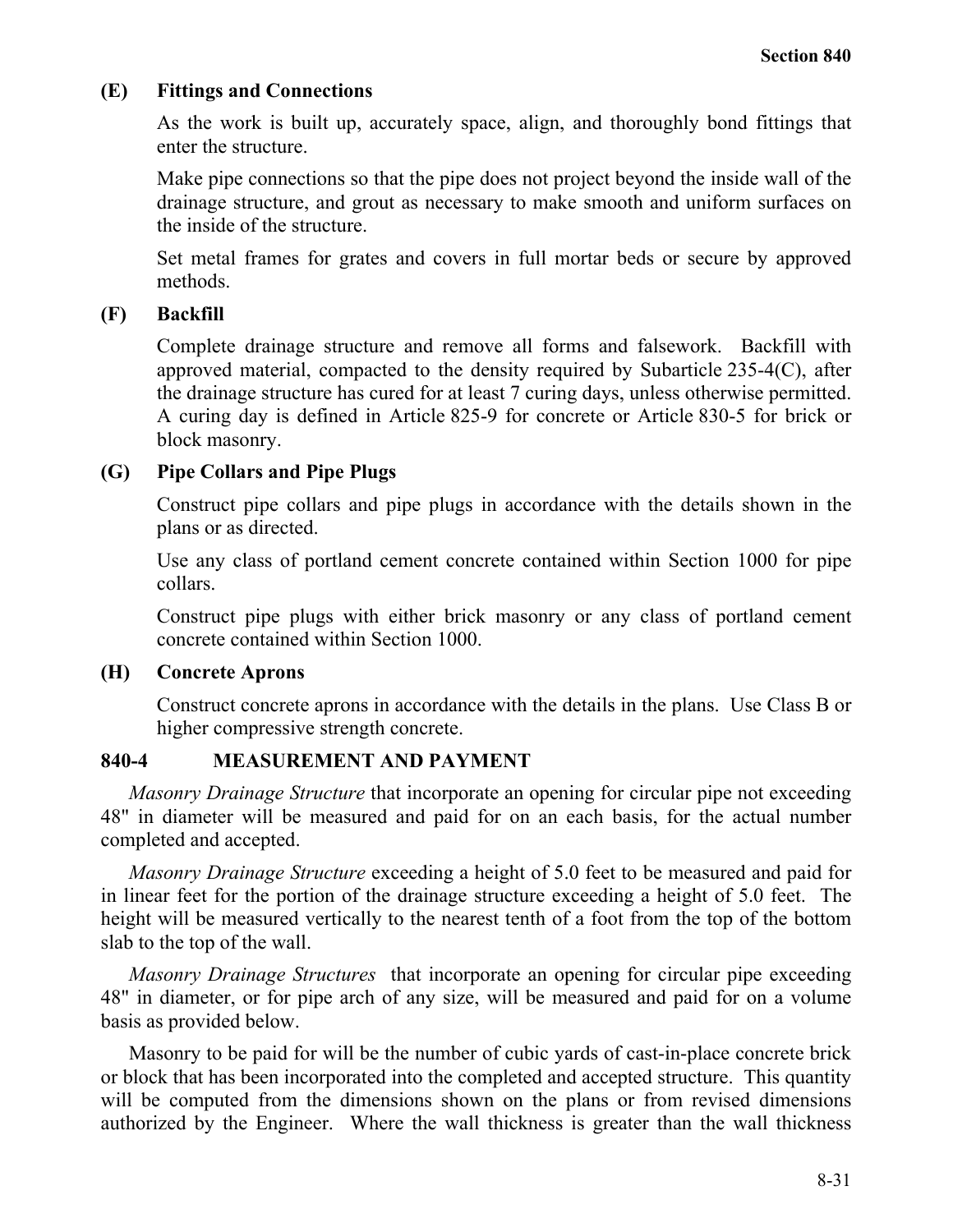shown on the plans due to the use of oversize brick or for any other reason, the wall thickness shown on the plans will be used to compute quantities except where an increase in wall thickness has been authorized by the Engineer.

*Pipe Collars* will be measured and paid for in cubic yards of concrete or brick that has been incorporated into the completed work. The cubic yards of pipe collars will be computed from the dimensions shown on the plans or from revised dimensions authorized by the Engineer.

*Pipe Plugs* will be measured and paid for in cubic yards of concrete or brick that has been incorporated into the completed and accepted pipe plug. The cubic yards of pipe plugs will be computed from the dimensions shown on the plans or from revised dimensions authorized by the Engineer.

*Frame with Grate and Hood, Std.* will be measured and paid for in units of each for actual number of assemblies that have been incorporated into the completed work. No separate measurement will be made of grates, hoods, and covers that are part of the assembly, as the grates, hoods, and covers will be considered to be part of the complete assembly.

*Frame with Grate, Std.* will be measured and paid for in units of each for actual number of assemblies that have been incorporated into the completed work. No separate measurement will be made of grates, hoods, and covers that are part of the assembly, as the grates, hoods, and covers will be considered to be part of the complete assembly.

*Frame with Two Grates, Std.* will be measured and paid for in units of each for actual number of assemblies that have been incorporated into the completed work. No separate measurement will be made of grates, hoods, and covers that are part of the assembly, as the grates, hoods, and covers will be considered to be part of the complete assembly.

*Frame with Cover, Std.* will be measured and paid for in units of each for actual number of assemblies that have been incorporated into the completed work. No separate measurement will be made of grates, hoods, and covers that are part of the assembly, as the grates, hoods, and covers will be considered to be part of the complete assembly.

*Steel Frame with Two Grates, Std.\_\_* will be measured and paid for in units of each for the actual number of fabricated steel grates that have been incorporated into the completed work.

Concrete Apron for catch basins and drop inlets will be considered incidental to the other work in this section. No separate payment will be made.

Foundation conditioning will be paid for as provided in Article 300-9.

The above prices and payments will be full compensation for all work covered by this section.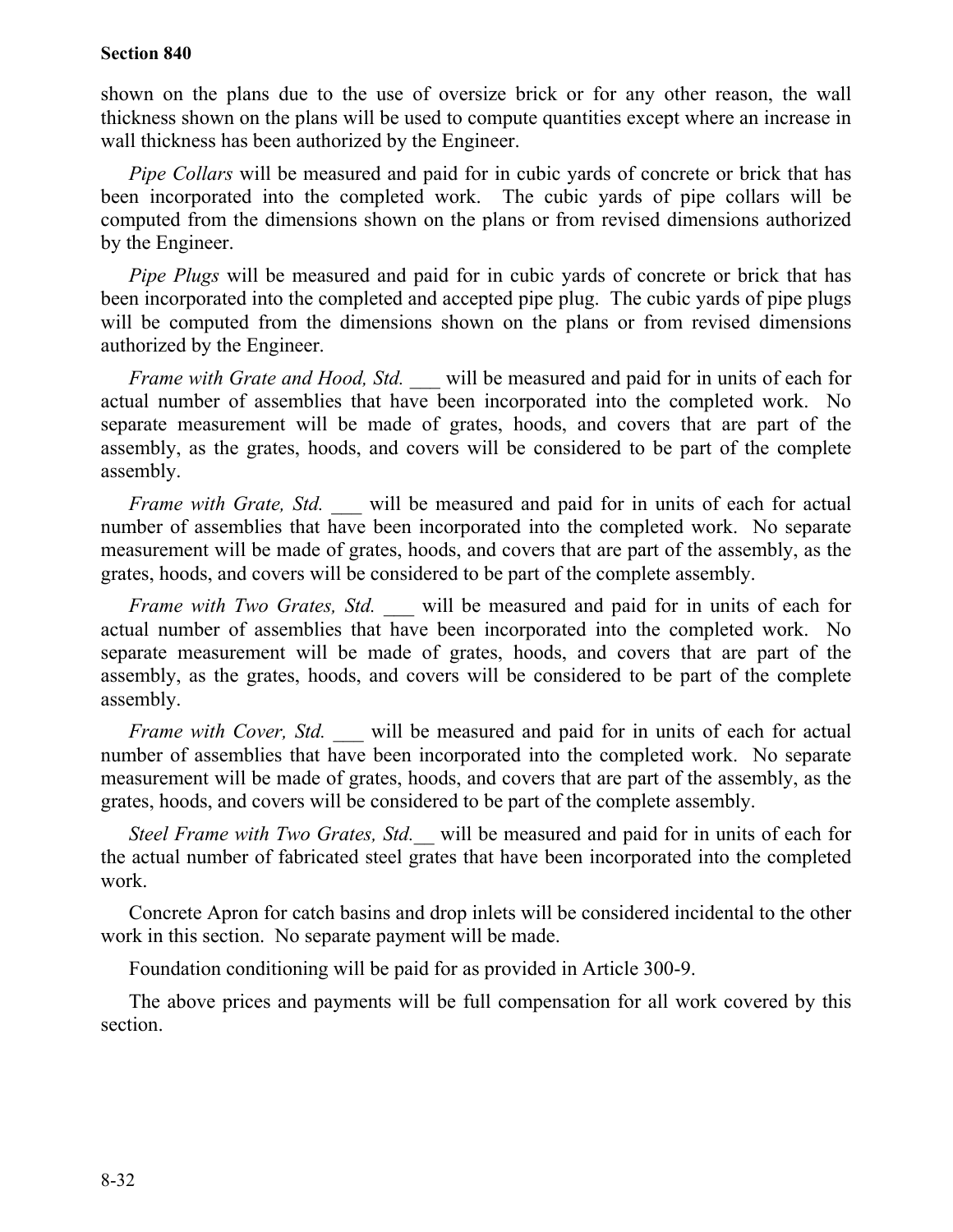Payment will be made under:

## Pay Item **Pay Unit**

| <b>Masonry Drainage Structures</b> | Each  |
|------------------------------------|-------|
| <b>Masonry Drainage Structures</b> | Linea |
| <b>Masonry Drainage Structures</b> | Cubic |
| Pipe Collars                       | Cubic |
| Pipe Plugs                         | Cubic |
| Frame with Grate and Hood, Std.    | Each  |
| Frame with Grate, Std.             | Each  |
| Frame with Two Grates, Std.        | Each  |
| Frame with Cover, Std.             | Each  |
| Steel Frame with Two Grates, Std.  | Each  |
|                                    |       |

Linear Foot Cubic Yard Cubic Yard Cubic Yard

# **SECTION 846 CONCRETE CURB, CURB AND GUTTER, CONCRETE GUTTER, SHOULDER BERM GUTTER, CONCRETE EXPRESSWAY GUTTER AND CONCRETE VALLEY GUTTER**

# **846-1 DESCRIPTION**

Construct portland cement concrete curb, concrete curb and gutter, concrete gutter, shoulder berm gutter, concrete expressway gutter and 4" concrete valley gutter as shown in the contract.

## **846-2 MATERIALS**

| Refer to Division 10              |                |
|-----------------------------------|----------------|
| <b>Item</b>                       | <b>Section</b> |
| Portland Cement Concrete, Class B | 1000           |
| Curing Agents                     | 1026           |
| Joint Fillers                     | $1028 - 1$     |
| Joint Sealers                     | 1028-2, 1028-4 |

# **846-3 CONSTRUCTION METHODS**

## **(A) General**

Construct concrete in accordance with Section 825, except as provided herein.

Give surface a light broom finish with brush marks parallel to the curb line or gutter line.

Prepare foundation and compact base or subgrade to the degree required by the applicable section of the Specifications before placing forms.

## **(B) Forms**

Use forms that have no more than 1/8" in 10 feet deflection from true line horizontally and vertically to adequately support the concrete and construction equipment.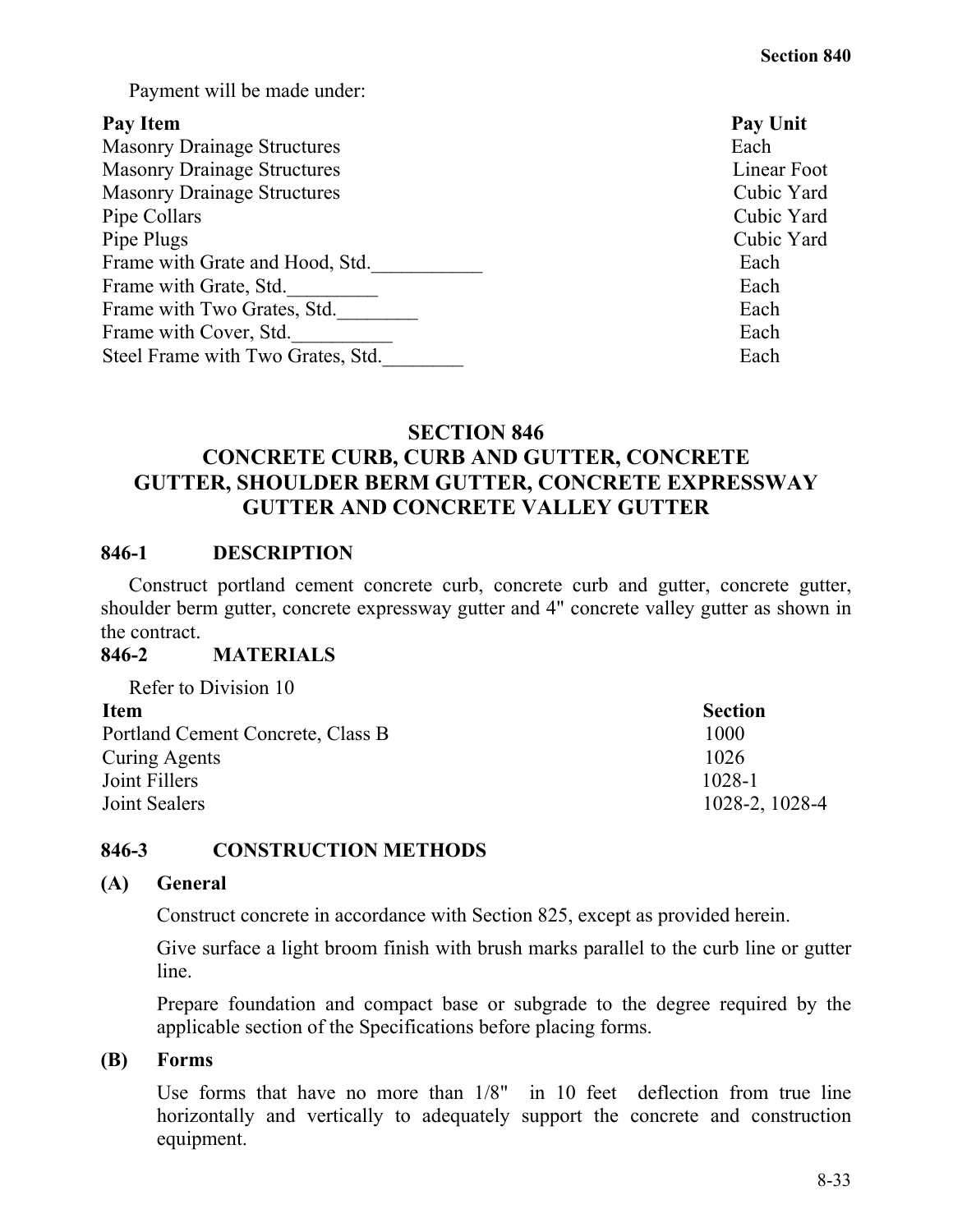Obtain approval before placing concrete.

# **(C) Joints**

Locate joints as shown on the plans except as provided herein.

Space joints no closer than 5 feet.

Locate joints to line up with the joints in concrete pavement when placed adjacent to concrete pavement.

Form grooved contraction joints as required by Subarticle 825-10(B).

Construct grooved butt joint between the work and adjacent pavement except where expansion joints are required by the plans. Form butt joints as required by Subarticle 825-10(B) for grooved contraction joints and seal.

Seal all joints except for joints in curb sections not having an integral gutter.

Fill joints in gutter with joint sealer to the top surface of the gutter.

Seal joints before backfilling or performing adjacent operations.

# **(D) Surface Tolerances**

Finish surface within 1/4" when checked longitudinally with a 10 foot straightedge.

# **(E) Backfilling**

Do not place backfill or pavement adjacent to the curb, curb and gutter, gutter, shoulder berm gutter, expressway gutter or concrete valley gutter until at least three curing days, as defined in Article 825-9, have elapsed.

Complete backfill within four calendar days after the completion of the three day curing period unless otherwise approved.

Compact backfill to an approved density.

# **(F) Opening to Traffic**

Vehicles may be permitted on the completed work after the following curing days, as defined in Article 825-9, have elapsed:

Regular strength concrete -- seven curing days.

High early strength concrete -- three curing days.

# **846-4 MEASUREMENT AND PAYMENT**

*" X \_\_ " Concrete Curb* will be measured and paid for by the linear foot, accepted in place, along the surface of the top of the curb.

*\_\_ ' \_\_ " Concrete Curb and Gutter* will be measured and paid for by the linear foot, accepted in place. Measurement will be made along the surface of the top of the curb.

*' Concrete Gutter* will be measured and paid for by the linear foot accepted in place. Measurement will be made along the surface of the top of the curb.

*Shoulder Berm Gutter* will be measured and paid for by the linear foot, accepted in place. Measurement will be made along the surface of the top of the curb.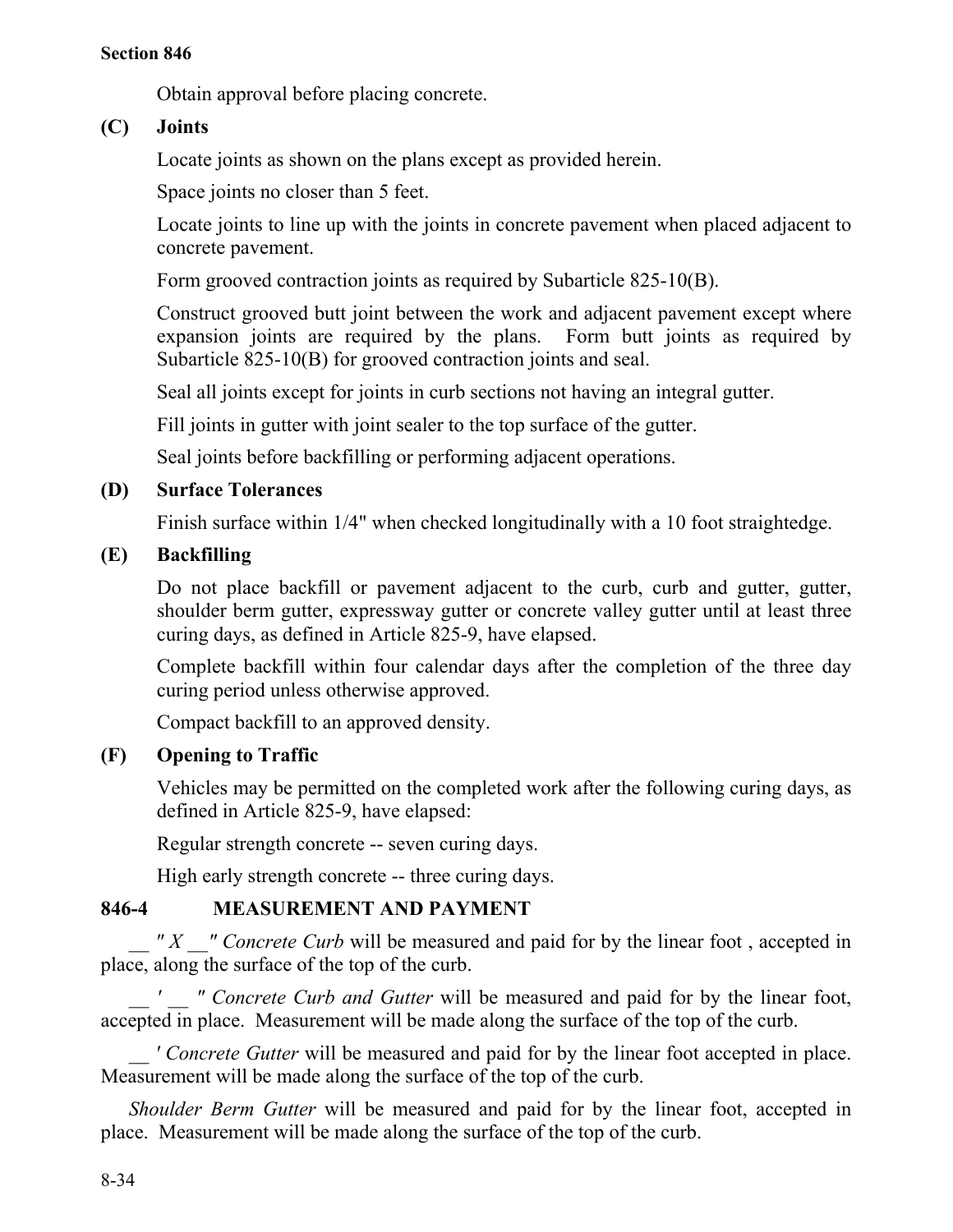*Concrete Expressway Gutter* will be measured and paid for by the linear foot, accepted in place. Measurement will be made along the surface of the top of the curb.

*Concrete Valley Gutter* will be measured and paid for by the linear foot, accepted in place. Measurement will be made along the surface of the top of the curb.

Work includes providing all materials, placing all concrete, excavating and backfilling, forming, finishing, constructing and sealing joints, and all incidentals necessary to complete the work.

Payment will be made under:

#### Pay Item **Pay Unit**

" X  $\blacksquare$  " Concrete Curb Linear Foot ' " Concrete Curb and Gutter Linear Foot Linear Foot — Concrete Gutter Linear Foot Linear Foot Shoulder Berm Gutter **Linear Foot** Linear Foot Concrete Expressway Gutter **Linear Foot Concrete Valley Gutter Linear Foot** Linear Foot

# **SECTION 848 CONCRETE SIDEWALKS, DRIVEWAYS AND WHEELCHAIR RAMPS**

## **848-1 DESCRIPTION**

Construct portland cement concrete sidewalks, driveways, and wheelchair ramps in accordance with the requirements shown in the contract.

## **848-2 MATERIALS**

Refer to Division 10

| <b>Item</b>                      | <b>Section</b> |
|----------------------------------|----------------|
| Portland Cement Cncrete, Class B | 1000           |
| Curing Agents                    | 1026           |
| Joint Fillers                    | $1028 - 1$     |
| Joint Sealers                    | 1028-2, 1028-4 |

Detectable Warnings may be either truncated dome concrete paving blocks or stamped concrete. Detectable warnings shall consist of raised truncated domes. Truncated Domes shall have a base diameter of no less than 0.9" to no more than 1.4", a top diameter of no less than 50% to no more than 65% of the base diameter, and a height of 0.2". Truncated domes shall have center-to-center spacing of no less than 1.6" to no more than 2.4", and a base to base spacing of 0.65" minimum, measured between the most adjacent domes on square grid.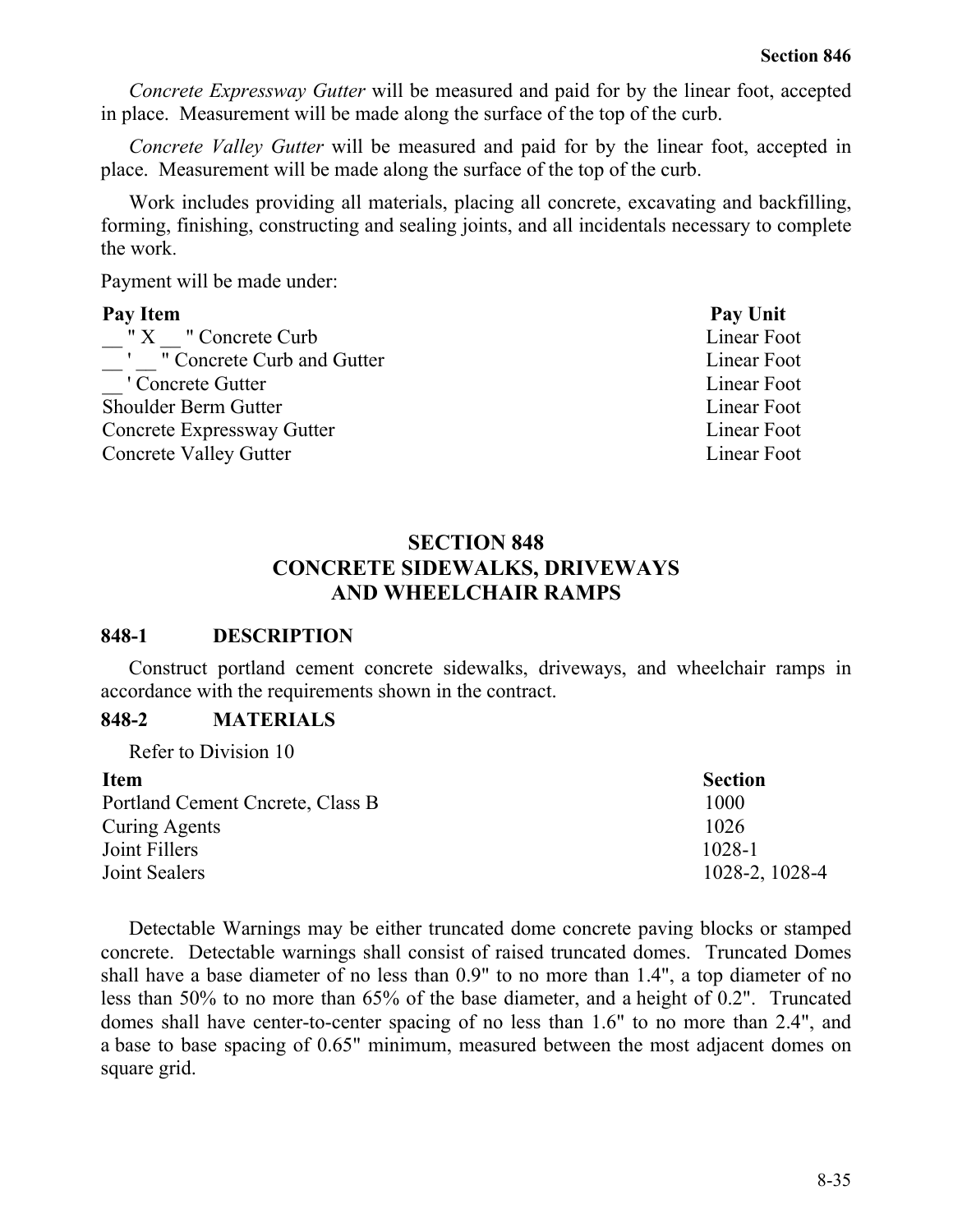#### **848-3 CONSTRUCTION REQUIREMENTS**

Where it is necessary to remove a portion of existing sidewalks or driveways, saw a neat edge along the pavement to be retained approximately 2" deep with a concrete saw before breaking the adjacent pavement away.

Construct concrete in accordance with Section 825 and give a sidewalk finish, except as otherwise provided herein.

Broom the concrete surface in a transverse direction to traffic. Make joint spacing no less than 5 feet. Where existing sidewalks are being widened, line up new transverse joints with existing joints in the adjacent sidewalk. Seal expansion joints where sidewalk and wheelchair ramps are placed adjacent to concrete curb and/ or gutter. Do not seal grooved joints.

Do not place backfill adjacent to the sidewalk, driveway or wheelchair ramp until at least 3 curing days, as defined in Article 825-9, have elapsed unless otherwise approved. Compact backfill to a degree comparable to the adjacent undisturbed material.

Do not place vehicles on the completed work until 7 curing days, as defined in Article 825-9, have elapsed. When high early strength concrete is used, vehicles will be permitted on the completed work after 3 curing days have elapsed.

Install detectable warnings 24" in length of truncated dome paving blocks along the bottom of the curb ramps in accordance with the plans and details. Obtain 70 percent contrast visibility with adjoining surfaces, either light-on-dark, or dark-on-light sequence covering the entire ramp.

#### **848-4 MEASUREMENT AND PAYMENT**

\_\_" *Concrete Sidewalk* will be measured and paid for in square yards, measured along the surface of the completed and accepted work. Such price includes, but is not limited to excavating and backfilling, sawing the existing sidewalk, furnishing and placing concrete, and constructing and sealing joints.

*\_\_" Concrete Driveways* will be measured and paid for in square yards, measured along the surface of the completed and accepted work. Such price includes, but is not limited to excavating and backfilling, sawing the existing driveway, furnishing and placing concrete, and constructing and sealing joints.

*Concrete Wheelchair Ramps* will be measured and paid for in units of each. Such price includes, but is not limited to excavating and backfilling, sawing the existing sidewalk or driveway, furnishing and placing concrete, constructing and sealing joints, and furnishing and installing truncated domes.

Payment will be made under:

| Pay Item                         | Pay Unit    |
|----------------------------------|-------------|
| " Concrete Sidewalk              | Square Yard |
| "Concrete Driveways"             | Square Yard |
| <b>Concrete Wheelchair Ramps</b> | Each        |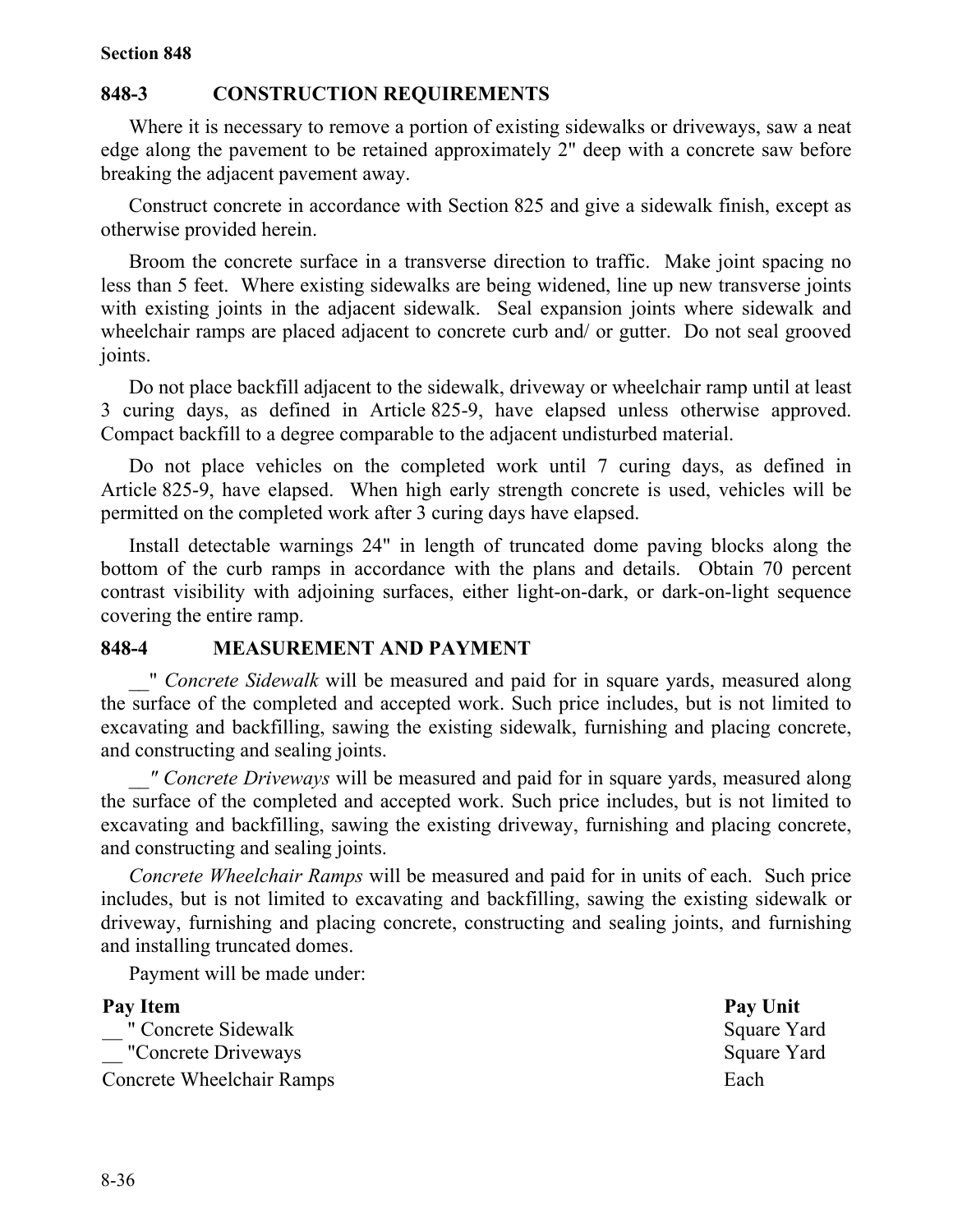# **SECTION 850 CONCRETE PAVED DITCH**

## **850-1 DESCRIPTION**

Construct portland cement concrete paved ditches in accordance with the requirements shown on the plans for the various types of ditches and the requirements of these Specifications. Work includes but is not limited to all excavating and backfilling, furnishing and placing concrete, constructing curtain walls, and constructing and sealing joints.

## **850-2 MATERIALS**

Refer to Division 10

| <b>Section</b> |
|----------------|
| 1000           |
| 1026           |
| $1028 - 1$     |
| 1028-2, 1028-4 |
|                |

## **850-3 CONSTRUCTION METHODS**

Construct concrete in accordance with Section 825 and give a sidewalk finish, except as otherwise provided herein.

Broom the concrete surface transverse to the longitudinal centerline of the paved ditch. Make joint spacing no less than 5 feet.

Do not place backfill adjacent to the paved ditch until at least 3 curing days have elapsed unless otherwise approved. Compact backfill to a degree comparable to the adjacent undisturbed material.

# **850-4 MEASUREMENT AND PAYMENT**

*\_\_" Concrete Paved Ditch* will be measured and paid for in square yards that is completed and accepted. Longitudinal measurements will be made along the surface of the pavement at the centerline of the ditch and transverse measurements will be made along the surface of the pavement at right angles to the centerline. No measurement will be made of curtain walls at the beginning or ends of the paved ditches.

Payment will be made under:

" Concrete Paved Ditch Square Yard

# **SECTION 852 TRAFFIC ISLANDS AND MEDIANS**

# **852-1 DESCRIPTION**

Construct traffic islands and medians of the type required by the plans. Perform the work in accordance with the requirements of the contract.

Pay Item **Pay Unit**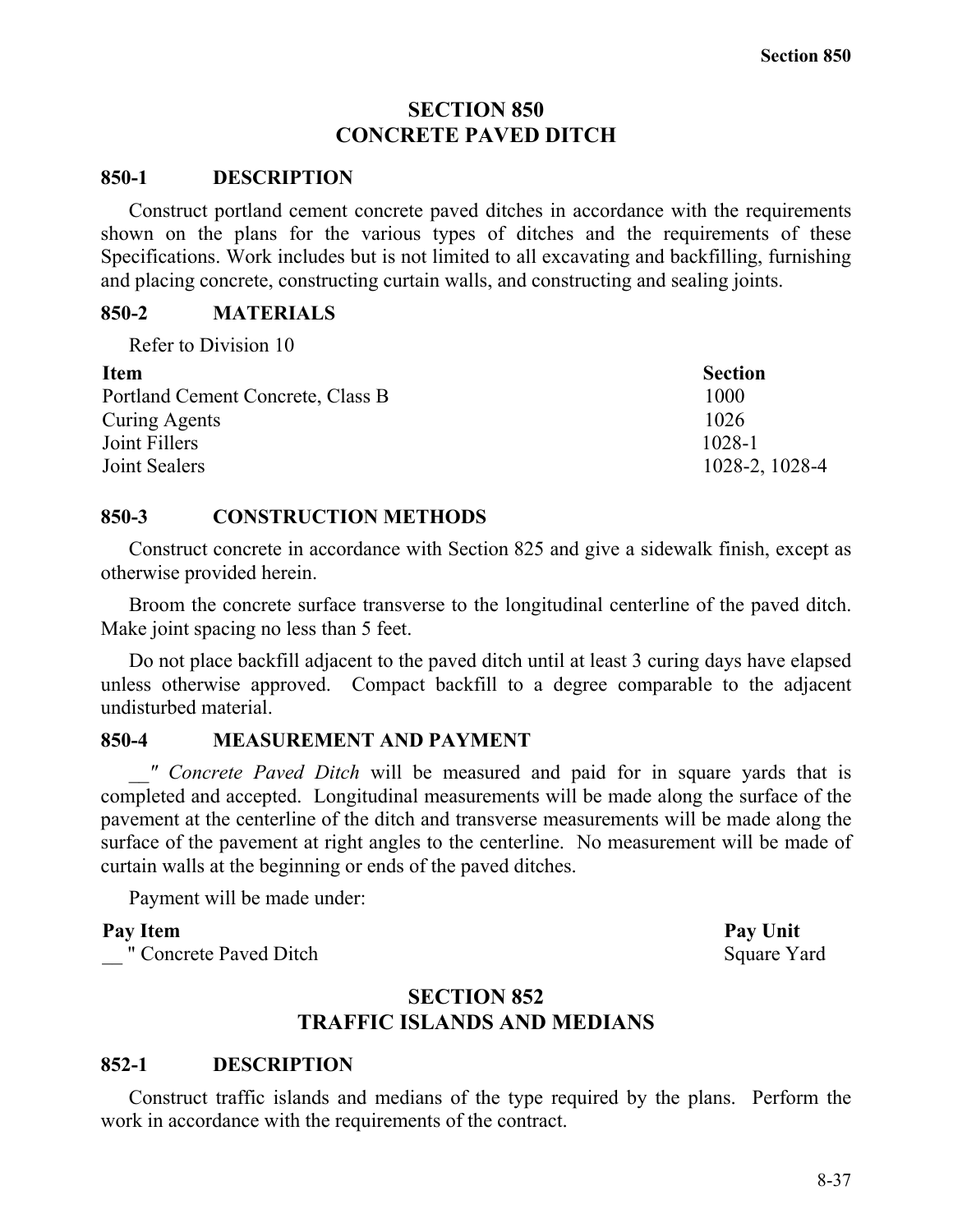## **852-2 MATERIALS**

Refer to Division 10

**Item Section** Portland Cement Concrete, Class B 1000 Curing Aagents 1026 Joint Fillers 1028-1 Joint Sealers 1028-2, 1028-4 Herbicide 1060-13

## **852-3 CONSTRUCTION REQUIREMENTS**

Construct curb, and curb and gutter, in accordance with the requirements of Section 846.

Uniformly grade and compact the earth or base course under any island or median to the same requirements as the surrounding material.

Treat aggregate and soil type base courses, and subgrade beneath other types of bases or directly beneath any concrete with a herbicide in accordance with Article 1670-7.

Construct concrete in accordance with Section 825 and give a sidewalk finish, except as otherwise provided herein. Broom concrete surfaces in medians transverse to the direction of traffic unless otherwise directed. Locate joints in island and median covers so as to line up with the joints in the curb and curb and gutter wherever possible. Locate joints in monolithic concrete islands and medians constructed adjacent to concrete pavement so as to line up with the joints in the concrete pavement wherever possible. Seal all joints.

Form openings in the island or island cover to accommodate sign posts.

## **852-4 MEASUREMENT AND PAYMENT**

*\_\_ " Concrete Island Cover* will be measured and paid for in square yards of concrete island cover that has been placed and accepted. Measurement will be made along the top surface of the completed island cover. This work includes but is not limited to excavation and backfilling, constructing base, furnishing and placing concrete, forming holes for signposts, and constructing and sealing joints.

*\_\_ " Monolithic Concrete Islands ( )* will be measured and paid for in square yards of concrete island that has been placed and accepted. Measurement will be made parallel to the bottom surface of the island or median. This work includes but is not limited to excavation and backfilling, constructing base, furnishing and placing concrete, forming holes for signposts, and constructing and sealing joints.

*\_\_ " Monolithic Concrete Median ( )* will be measured and paid for in square yards of concrete median that has been placed and accepted. Measurement will be made parallel to the bottom surface of the island or median. This work includes but is not limited to excavation and backfilling, constructing base, furnishing and placing concrete, forming holes for signposts, and constructing and sealing joints.

Payment for constructing earth fill will be made in accordance with Article 225-7 for *Unclassified Excavation* or Article 230-5 for *Borrow Excavation*, depending on the source of the material.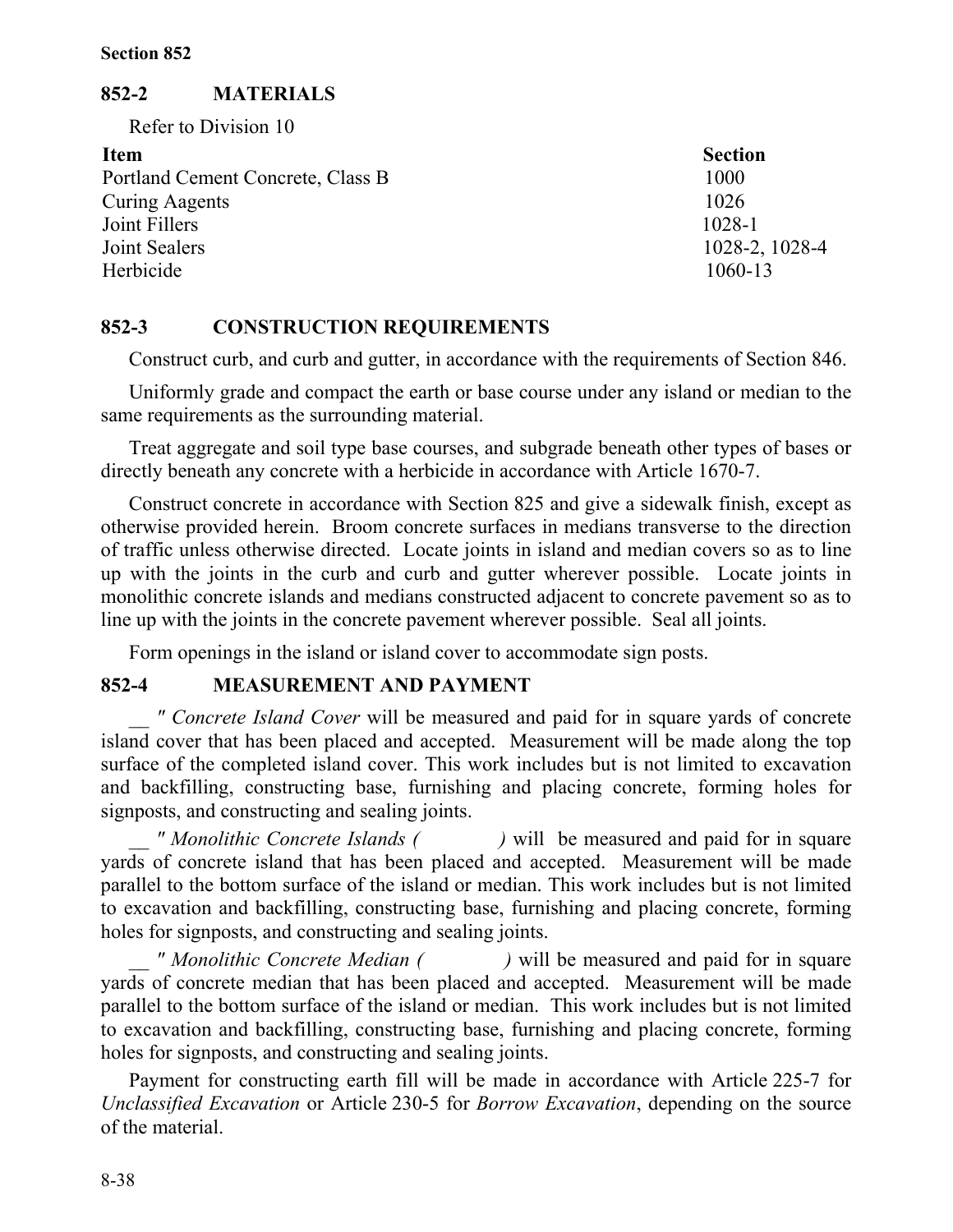Payment for establishing a grass cover in unpaved island areas will be in accordance with Article 1660-8.

Payment for constructing *Concrete Curb* and *Concrete Curb and Gutter* will be made in accordance with Article 846-4.

Payment will be made under:

| Pay Item                        | Pay Unit    |
|---------------------------------|-------------|
| " Concrete Island Cover         | Square Yard |
| " Monolithic Concrete Islands ( | Square Yard |
| " Monolithic Concrete Median (  | Square Yard |

## **SECTION 854 CONCRETE BARRIER**

## **854-1 DESCRIPTION**

Construct portland cement concrete barrier in accordance with the requirements shown in the contract. The concrete barrier may be cast in place, slip formed, or precast, unless otherwise specified in the contract.

#### **854-2 MATERIALS**

Refer of Division 10

| <b>Item</b>                              | <b>Section</b> |
|------------------------------------------|----------------|
| Portland Cement Concrete, Class AA       | 1000           |
| <b>Curing Agents</b>                     | 1026           |
| Joint Fillers                            | 1028-1         |
| Joint Sealers                            | 1028-4         |
| Grout                                    | 1054-6         |
| Reinforcing Steel                        | 1070-2         |
| <b>Connector Pins and Eye Assemblies</b> | 1072           |
| <b>Guardrail and Barrier Delineators</b> | 1088-2         |

Use clear curing compound.

Galvanize connector pins and eye assemblies in accordance with Section 1076.

## **854-3 CONSTRUCTION METHODS**

## **(A) Cast in Place or Slip Formed**

Construct concrete in accordance with Section 825 and give an ordinary surface finish, except as otherwise provided herein.

Construct joints in accordance with the details shown on the plans. Seal expansion joints.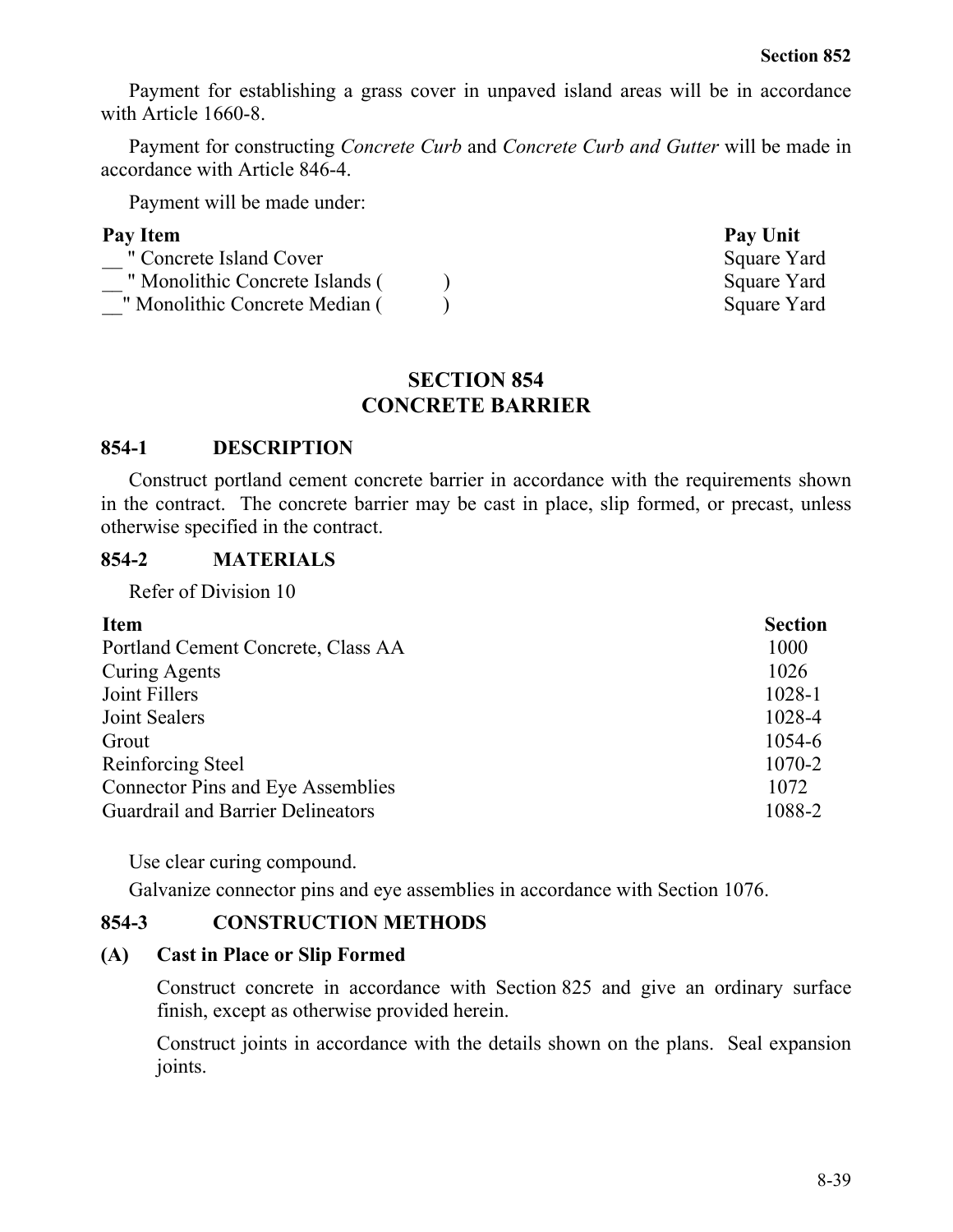# **(B) Precast**

Construct concrete in accordance with Section 825 and give an ordinary surface finish, except as otherwise provided herein. Use Class AA concrete.

Do not handle or remove the forms from barrier until the strength of the concrete reaches at least 2000 psi as evidenced by nondestructive tests made in place by a rebound hammer in accordance with ASTM C805.

Construct the base beneath the precast units so as to be equivalent to the adjacent pavement structure.

Lift and place precast units using a two-point pick up, or other approved method that will not overstress or damage the concrete. Do not use connectors for lifting purposes. Do not use lifting devices or methods that will mar the surface of the concrete. Do not use any precast unit that has been cracked, damaged, chipped, scarred, or otherwise disfigured.

# **(C) Barrier Delineators**

Use any of the several alternate delineator types for barrier shown in the plans, but only one delineator type for barrier at any one time throughout the project.

The delineators consist of a reflector and base or casing. Attach the delineator to the barrier as shown in the plans. Only one attachment position will be permitted throughout the project length.

Position delineators perpendicular to the centerline of the road. Use yellow delineators in the median and on the left side of one-way ramps, loops, or other oneway facilities. Use crystal delineators on the right side of divided highways, ramps, loops and all other one-way or two-way facilities. In all cases, the color of the delineator shall supplement the color of the adjacent edgelines.

# **854-4 MEASUREMENT AND PAYMENT**

*Concrete Barrier, Type* will be measured and paid for in linear feet of barrier that has been completed and accepted. Measurement will be made along the top surface at the centerline of the barrier completed and in place with no deduction made for joints.

*Variable Height Concrete Barrier, Type* will be measured and paid for in linear feet of barrier that has been completed and accepted. Measurement will be made along the top surface at the centerline of the barrier completed and in place with no deduction made for joints.

*Concrete Barrier Transition Section* will be measured and paid for in units of each for transitions completed and accepted.

There will be no measurement made of barrier delineators as they are considered incidental to the other pay items in this specification.

No direct payment will be made for the work of constructing any footing beneath the concrete barrier or concrete barrier transition sections as payment at the various contract unit prices for concrete barrier or concrete barrier transition sections will be full compensation for all such work.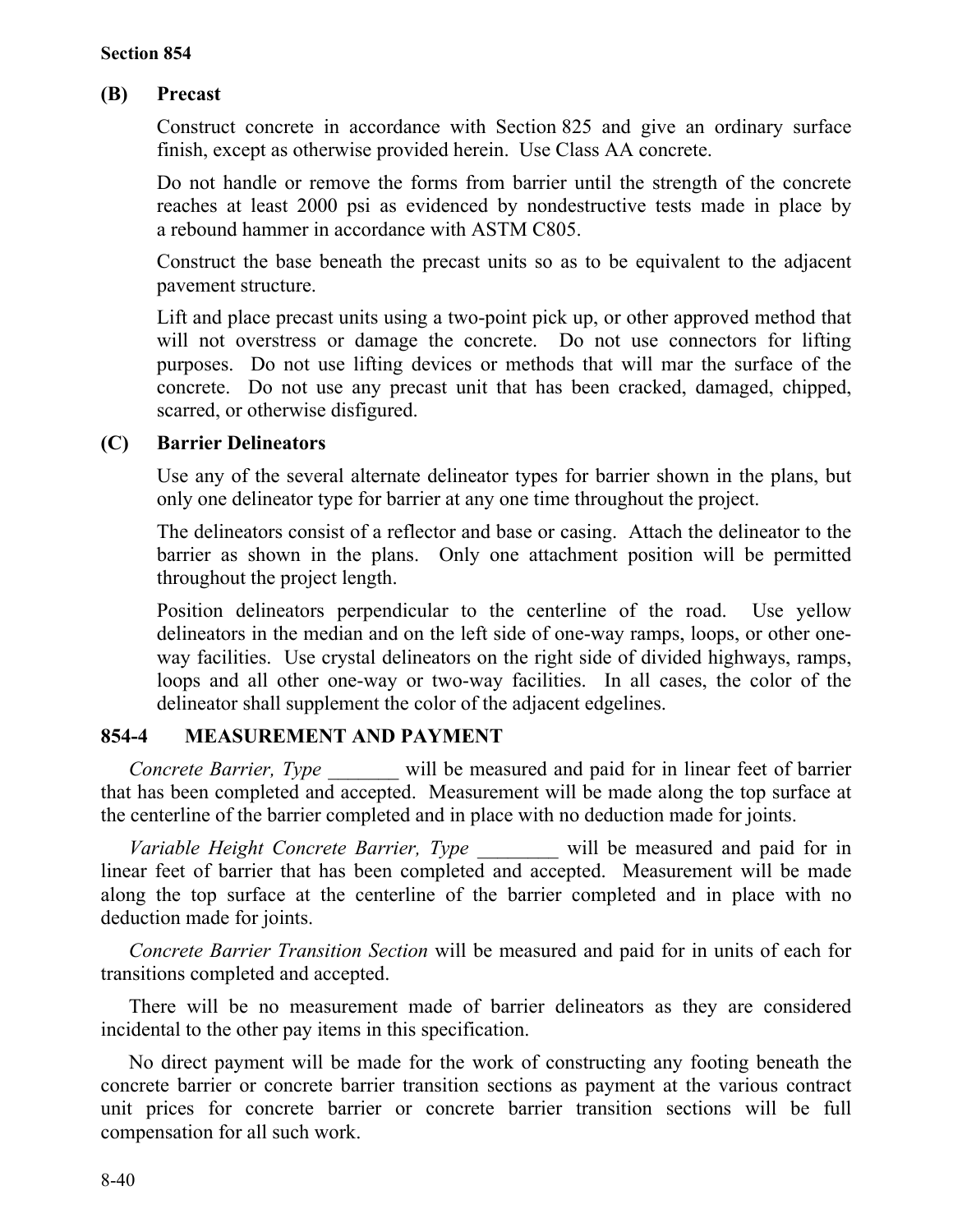Price and payment includes but is not limited to excavating, furnishing and placing concrete, reinforcing steel, grout, and hardware; transporting and placing precast units; galvanizing; constructing and sealing joints; and furnishing and installing barrier delineators.

Payment will be made under:

# Pay Item **Pay Unit**

Concrete Barrier, Type Linear Foot Variable Height Concrete Barrier, Type Linear Foot **Concrete Barrier Transition Section Each** 

# **SECTION 857 PRECAST REINFORCED CONCRETE BARRIER - SINGLE FACED**

# **857-1 DESCRIPTION**

Construct precast reinforced portland cement concrete barrier in accordance with the requirements shown in the contract.

# **857-2 MATERIALS**

Refer to Division 10

| <b>Item</b>                              | <b>Section</b> |
|------------------------------------------|----------------|
| Portland Cement Concrete, Class AA       | 1000           |
| Curing Agents                            | 1026           |
| Joint Filler                             | 1028-1         |
| Grout                                    | 1054-6         |
| Reinforcing Steel                        | 1070-2         |
| Eye Assemblies                           | 1072           |
| <b>Guardrail and Barrier Delineators</b> | 1088-2         |

Use clear curing compound.

Galvanize eye assemblies in accordance with Section 1076.

# **857-3 CONSTRUCTION METHODS**

Construct concrete in accordance with Section 825 and give an ordinary surface finish, except as otherwise provided herein.

Lift and place precast units using a two-point pick up or other approved method that will not overstress or damage the concrete. Do not use lifting devices or methods that will mar the surface of the concrete. Do not set any precast unit that is cracked, damaged, chipped, scarred, or otherwise disfigured.

Do not start installation of the precast concrete barrier until all components are prepared for a complete continuous installation, including the guardrail and guardrail anchors approaching the barrier. Once work has begun on a barrier installation, continue the work to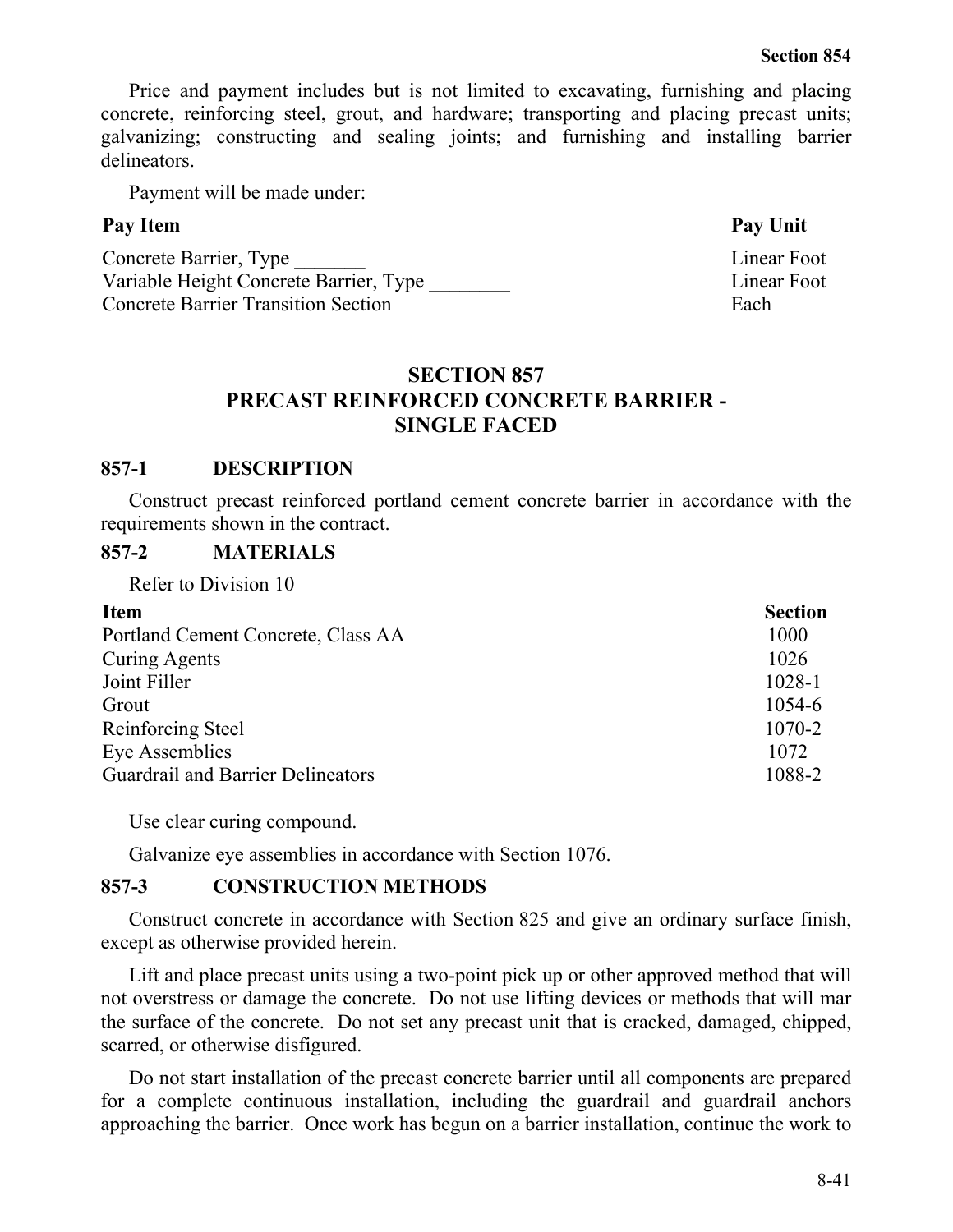its completion unless weather or other conditions beyond the control of the Contractor interfere with the work.

Use any of the several alternate delineator types for barrier shown in the plans, but only one delineator type for barrier at any one time throughout the project.

The delineators consist of a reflector and base or casing. Attach the delineator to the barrier as shown in the plans. Only one attachment position will be permitted throughout the project length.

Position delineators perpendicular to the centerline of the road. Use yellow delineators in the median and on the left side of one-way ramps, loops, or other one-way facilities. Use crystal delineators on the right side of divided highways, ramps, loops and all other one-way or two-way facilities. In all cases, the color of the delineator shall supplement the color of the adjacent edgelines.

## **857-4 MEASUREMENT AND PAYMENT**

There will be no measurement made of barrier delineators as they are considered incidental to the other pay items in this specification. *Precast Reinforced Concrete Barrier*, *Single Faced* will be measured and paid for in linear feet of barrier that has been completed, placed on the road, and accepted. Measurement will be made along the top surface at the centerline of the barrier with no deduction made for joints. Price includes but is not limited to furnishing and placing concrete and reinforcing steel, transporting, and placing precast units, grout, joint filler, hardware, galvanizing, constructing joints, and furnishing and installing barrier delineators.

*Concrete Barrier Transition Section* will be paid for in accordance with Section 854.

Payment will be made under:

## Pay Item Pay Unit

Precast Reinforced Concrete Barrier, Single Faced Linear Foot

# **SECTION 858 ADJUSTMENT OF CATCH BASINS, MANHOLES, DROP INLETS, METER BOXES, AND VALVE BOXES**

## **858-1 DESCRIPTION**

Raise or lower existing catch basins, manholes, drop inlets, meter boxes, and valve boxes encountered within the limits of the project to match the adjacent finished work.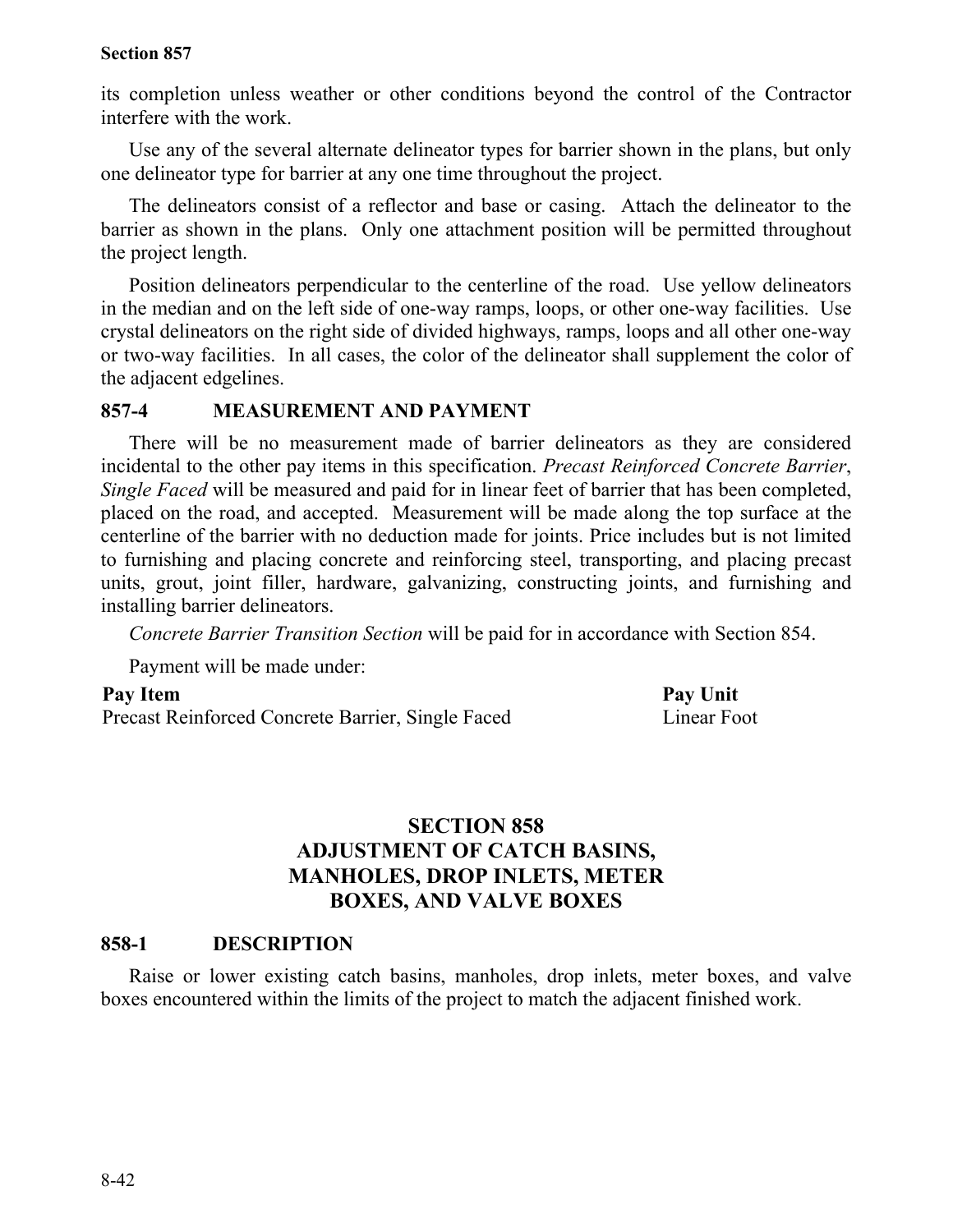## **858-2 MATERIALS**

Refer to Division 10

| <b>Item</b>                       | <b>Section</b> |
|-----------------------------------|----------------|
| Portland Cement Concrete, Class B | 1000           |
| Curing Agents                     | 1026           |
| <b>Asphalt Plant Mix</b>          | 1020           |
| Joint Fillers                     | 1028-1         |
| Joint Sealers                     | 1028           |
| <b>Brick</b>                      | $1040 - 1$     |
| Concrete Block                    | 1040-2         |
| Mortar                            | 1040-8         |
| Reinforcing Steel                 | 1070           |
| <b>Steps</b>                      | 1070           |
| <b>Fabricated Steel Grates</b>    | 1074-9         |
| <b>Gray Iron Castings</b>         | 1074-7         |
| <b>Precast Risers</b>             | 1077           |

#### **858-3 CONSTRUCTION REQUIREMENTS**

Perform the adjustment with brick or block masonry or portland cement concrete on existing walls, in accordance with Subarticle 840-3(C).

Adjust manholes, meter boxes, and valve boxes as provided above or, where approved, by utilizing cast iron or steel fittings. When fittings are used, leave the existing walls in place and securely attach the fittings to the existing walls or install in a manner that will eliminate movement of the fitting.

Backfill excavated areas in an existing pavement with portland cement concrete. High early strength concrete may be used. Wait at least 72 hours after the placement of the concrete before placing any surfacing or resurfacing material over the concrete. This time period will not be required where the strength of the concrete is at least 2500 psi as evidenced by nondestructive tests made in place by a rebound hammer in accordance with ASTM C805. Thoroughly compact backfill of other excavated areas.

In areas open to traffic, construct a temporary ramp of asphalt plant mix around structures that have been adjusted. Construct the ramp to extend a minimum of 3 feet from the structure within one calendar day after completing the adjustment. Construct the ramp using any type of asphalt surface course plant mix meeting the requirements of any job mix formula issued by the Department for a Department project. Compact to an approved density.

Place bituminous plant mix flush with the top of the raised structure within 7 days after raising the structure.

Make the adjustments before the final layer of surfacing material is placed in areas to be surfaced or resurfaced. Salvage and reuse existing frames, grates, manhole covers, rings, and meter and valve boxes in the adjustment.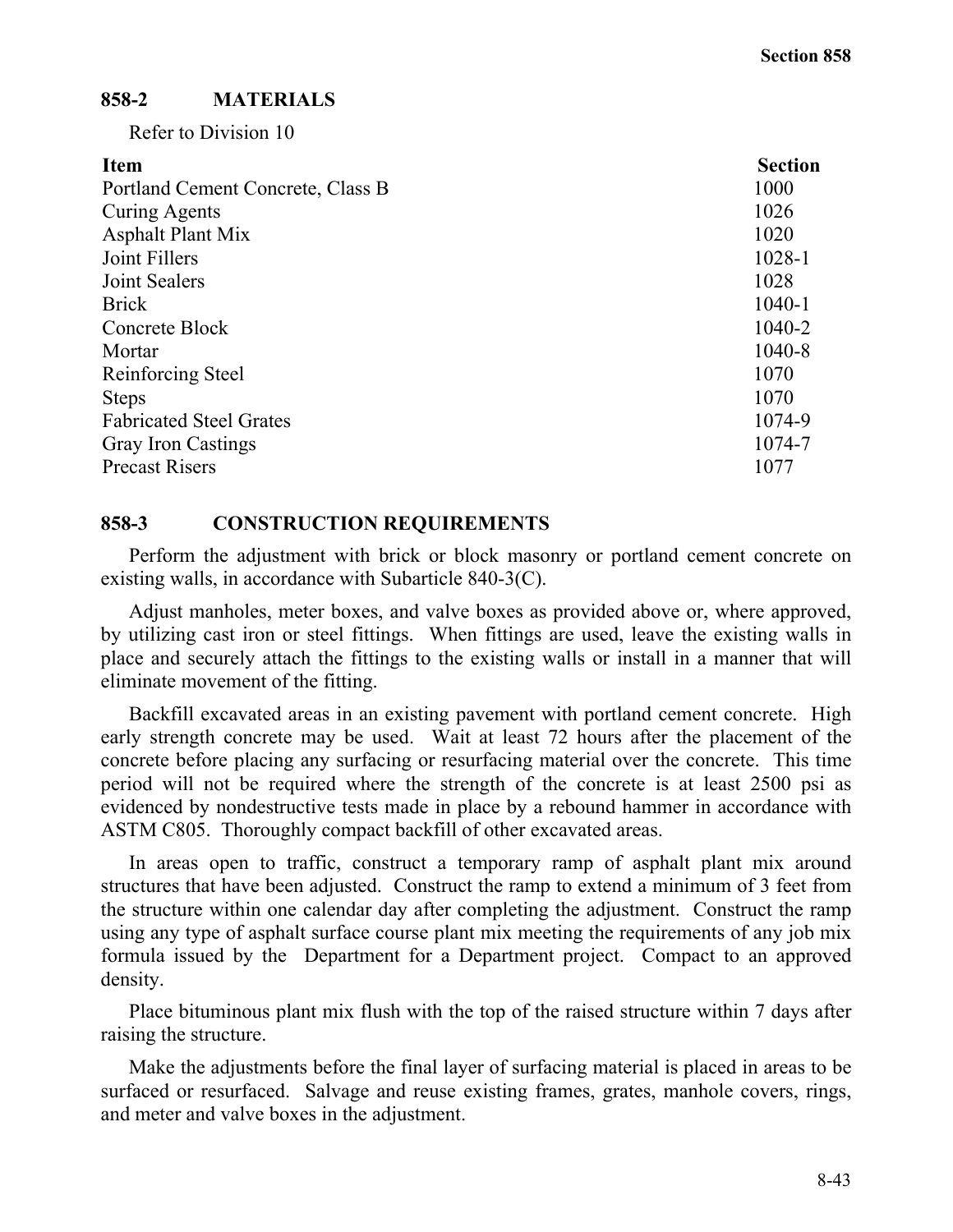#### **858-4 MEASUREMENT AND PAYMENT**

*Adjustment of Catch Basins* will be measured and paid for in units of each for catch basins that have been satisfactorily adjusted.

*Adjustment of Drop Inlets* will be measured and paid for in units of each for drop inlets that have been satisfactorily adjusted.

*Adjustment of Manholes* will be measured and paid for in units of each for manholes that have been satisfactorily adjusted.

*Adjustment of Meter Boxes or Valve Boxes* will be measured and paid for in units of each for meter boxes or valve boxes that have been satisfactorily adjusted.

Where any one catch basin, drop inlet, manhole, meter box, or valve box is adjusted more than once because of milling operations, such adjustments will be counted as one adjustment.

Where a catch basin, manhole, drop inlet, meter box, or valve box is raised more than 2 feet , the number of linear feet exceeding 2 feet that such structure has been raised will be measured and paid for per linear foot as provided in Article 840-4 for *Masonry Drainage Structure*. Measurement will be made by subtracting the elevation at the highest point of the original structure from the elevation at the highest point of the adjusted structure, and then subtracting 2 feet from the results of the first subtraction.

Such price includes but is not limited to excavation and backfilling, removal of a portion of the existing structure, brick masonry, mortar, grout, concrete, reinforcing steel, fittings, furnishing and hauling asphalt plant mix and any other materials, and placing, maintaining, removing, and disposing of traffic ramps.

Payment will be made under:

#### Pay Item **Pay Unit**

Adjustment of Catch Basins Each Adjustment of Drop Inlets Each Adjustment of Manholes Each Adjustment of Meter Boxes or Valve Boxes **Each** 

# **SECTION 859 CONVERTING EXISTING CATCH BASINS AND DROP INLETS**

#### **859-1 DESCRIPTION**

Convert existing catch basins and drop inlets to either drop inlets or junction boxes, including all necessary construction and reconstruction in accordance with the requirements shown in the contract.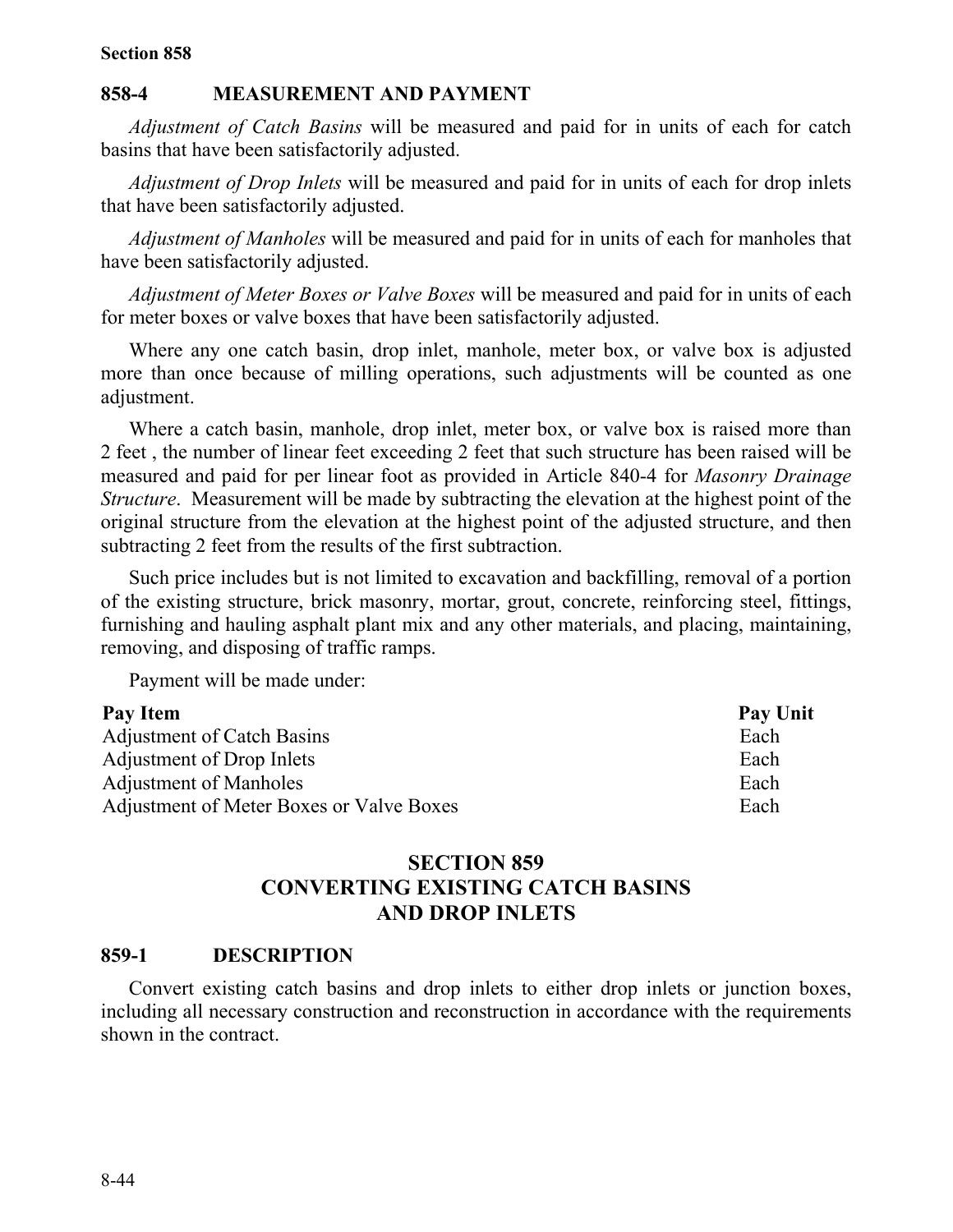# **859-2 MATERIALS**

Refer to Division 10

| <b>Section</b> |
|----------------|
| 1000           |
| 1026           |
| 1028-1         |
| 1028-4         |
| $1040 - 1$     |
| 1040-2         |
| 1040-8         |
| 1070           |
| 1072           |
| 1074-8         |
| 1074-9         |
| 1074-7         |
| 1005           |
|                |

## **859-3 CONSTRUCTION METHODS**

Perform work in accordance with the applicable requirements of Article 840-3 and the details shown in the plans. Raise or lower the existing catch basins and drop inlets as required by the plans and provisions.

# **859-4 MEASUREMENT AND PAYMENT**

*Convert Existing Catch Basin to Junction Box* will be measured and paid for in units of each drainage structure that has been acceptably converted.

*Convert Existing Catch Basin to Drop Inlet* will be measured and paid for in units of each drainage structure that has been acceptably converted*.*

*Convert Existing Drop Inlet to Junction Box* will be measured and paid for in units of each drainage structure that has been acceptably converted*.*

Where a catch basin or drop inlet is raised more than 2 feet, the number of linear feet exceeding 2 feet that the catch basin or drop inlet has been raised will be measured and paid for per linear foot for Masonry Drainage Structure as provided for in Article 840-4. Measurement will be made by subtracting the elevation at the highest point of the original catch basin or drop inlet from the elevation at the highest point of the converted junction box or drop inlet, and then subtracting 2 feet from the results of the first subtraction.

If grates and frames are necessary in converting either catch basins or drop inlets, separate payment will be made for the grates and frames in accordance with Section 840.

Such price will include but is not limited to excavating hauling; removal of a portion of the existing structures, disposal of materials, furnishing, transporting, and placing backfill material, subsurface drainage, concrete, brick masonry, mortar, grout, reinforcing steel, hardware, casting, and miscellaneous metal, fabricating, welding, and galvanizing.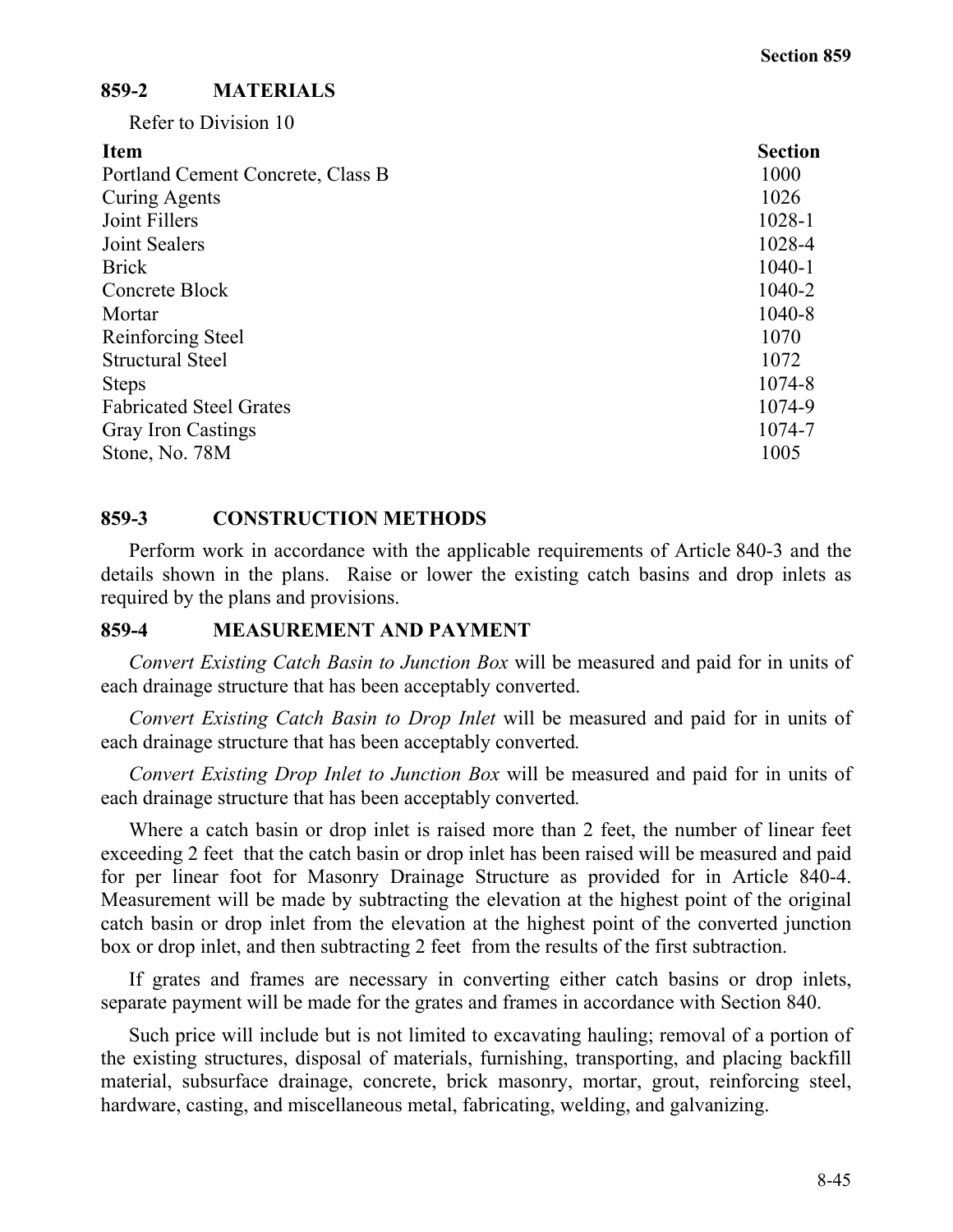Payment will be made under:

# **Pay Item Pay Unit**

Convert Existing Catch Basin to Junction Box Each Convert Existing Catch Basin to Drop Inlet Each Convert Existing Drop Inlet to Junction Box Each

# **SECTION 862 GUARDRAIL**

# **862-1 DESCRIPTION**

Construct either permanent or temporary steel beam guardrail, in accordance with the requirements of the contract and at the locations designated on the plans or as directed.

# **862-2 MATERIALS**

Refer to Division 10

| <b>Item</b>                       | <b>Section</b> |
|-----------------------------------|----------------|
| Rail Elements                     | 1046-2         |
| Posts and Offset blocks           | 1046-3         |
| Hardware                          | 1046-4         |
| Anchors                           | 1046-5         |
| Welded Wire Fabric                | 1070-3         |
| Organic Zinc Repair Paint         | 1080-9         |
| Guardrail and Barrier Delineators | 1088-2         |
| Guardrail End Delineation         | 1088-3         |
| Select Material, Class VI         | 1016           |

Supply material in accordance with the Department's Brand Certification Program for Guardrail.

Temporary guardrail shall be of the type called for on the plans and shall be fabricated from plates that are not less than 12 gauge in thickness. Used materials are acceptable for temporary guardrail construction provided their condition is approved.

# **862-3 CONSTRUCTION METHODS**

Erect the rail elements to produce a smooth continuous rail paralleling the line and grade of the highway surface or as shown on the plans. Lap the rail elements in the direction of traffic. Re-lap the rail elements if required by traffic phasing. Field drill holes for special details. Field punching holes is allowed. Attach terminal sections, when required, to the ends of each installation and lap on the face of the rail.

Install shop curve guardrail in accordance with the plans.

Posts may be power driven, or set by hand. Protect the top of steel posts by a suitable driving cap if power driven. If set by hand, dig post holes to the depth and at the locations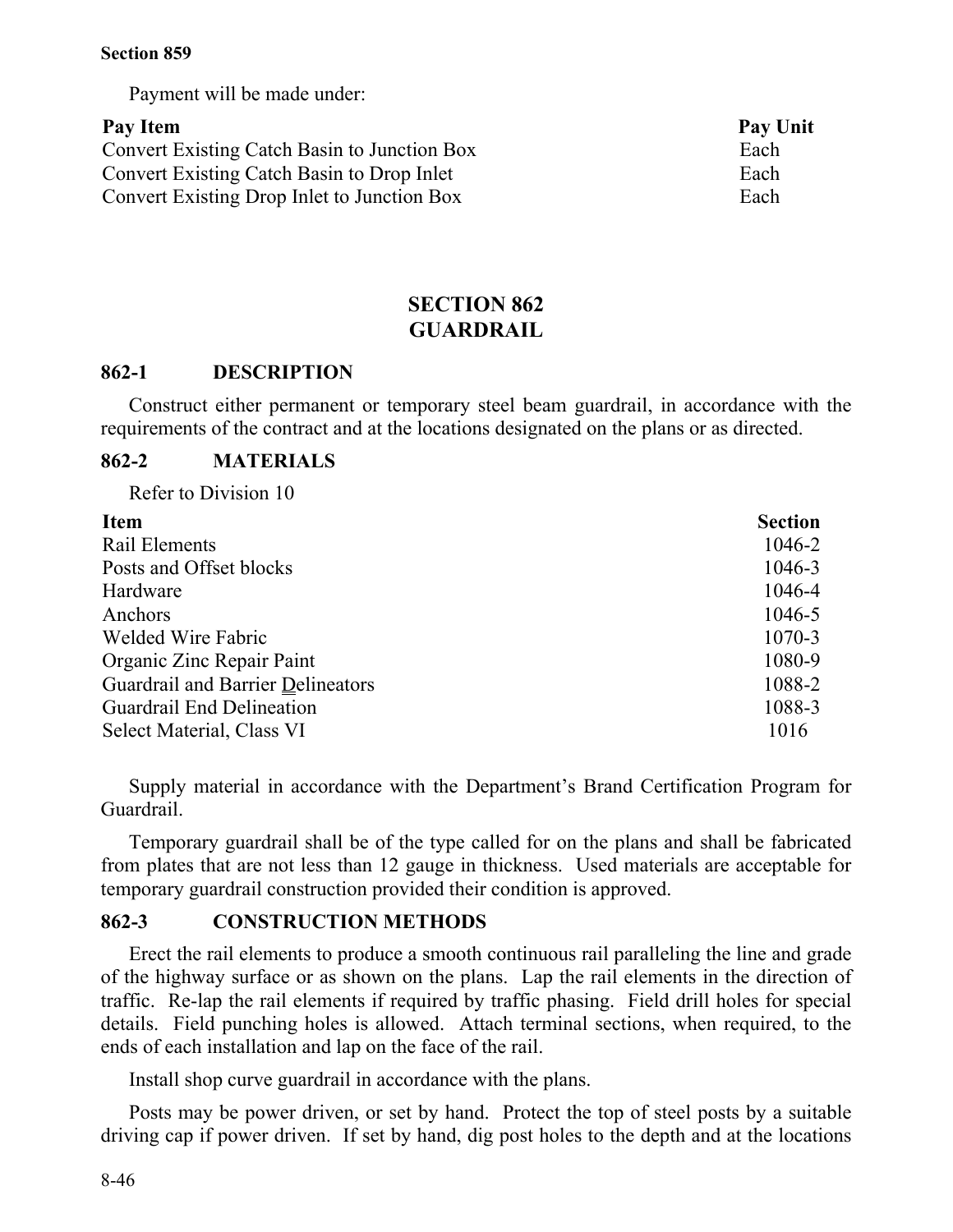shown on the plans. Thoroughly ram the bottom of the post holes so that the posts will have a stable foundation. Set the posts plumb and accurately space and line. Backfill the post holes in 6" layers with suitable material and thoroughly compact by tamping or puddling.

Where rock interferes with the proper installation of the post, excavate a shaft in the rock not less than 9" wide, parallel to the roadway, by 23" long, perpendicular to the roadway, and 24" deep. Place the post against the roadside edge of the shaft and fill in behind the post with Select Material Class VI, up to the top elevation of the rock. Fill the remainder of the hole with earth material. Where timber posts are to be driven in fill slopes 1 1/2:1 or steeper and the fill height is 15 feet or more, auger a 6" diameter pilot hole to the full depth of the post before driving.

Where steel posts are required to be installed at box culverts, weld the post to the anchor plate, cut off, and align in accordance with the details shown in the plans or as directed.

Use the same type of guardrail posts and offset blocks throughout the project unless otherwise directed or detailed in the plans.

After galvanized guardrail has been erected, clean all scarred, scratched, or abraded areas of all loose spelter coat and rust. Paint with organic zinc repair paint 3 mils thick.

When guardrail is being constructed near traffic, conduct operations so as to constitute the least hazard to the public. Schedule and conduct operations to construct and complete each individual continuous guardrail installation in the least possible time.

Do not begin work on any section of new guardrail until preparations are made to fully complete the installation of the section as a continuous operation. Once work is initiated on a section, pursue the work to its completion unless inclement weather or other conditions beyond the control of the Contractor interfere with the work. Begin attachment of the rail elements at the approach end of the guardrail and continue in the same direction as the movement of traffic.

When directed, install guardrail posts and blocks at locations that are in addition to those required by the plans.

Install tubular triple corrugated steel beam guardrail on concrete bridges or driven posts or at locations shown in the plans in accordance with the details shown in the plans and as directed. Where the tubular triple corrugated steel beam guardrail is to be mounted on concrete, use steel posts, weld the post to the anchor plate, cut off, and align in accordance with the details shown in the plans or as directed.

# **862-4 GUARDRAIL DELINEATORS**

Use any of the several alternate delineator types for guardrail shown in the plans, but only one delineator type for guardrail at any one time throughout the project.

The delineators consist of a reflector and base or casing. Attach the delineator to the guardrail as shown in the plans. Only one attachment position will be permitted throughout the project length.

Position delineators perpendicular to the centerline of the road. Use yellow delineators in the median and on the left side of one-way ramps, loops, or other one-way facilities. Use crystal delineators on the right side of divided highways, ramps, loops and all other one-way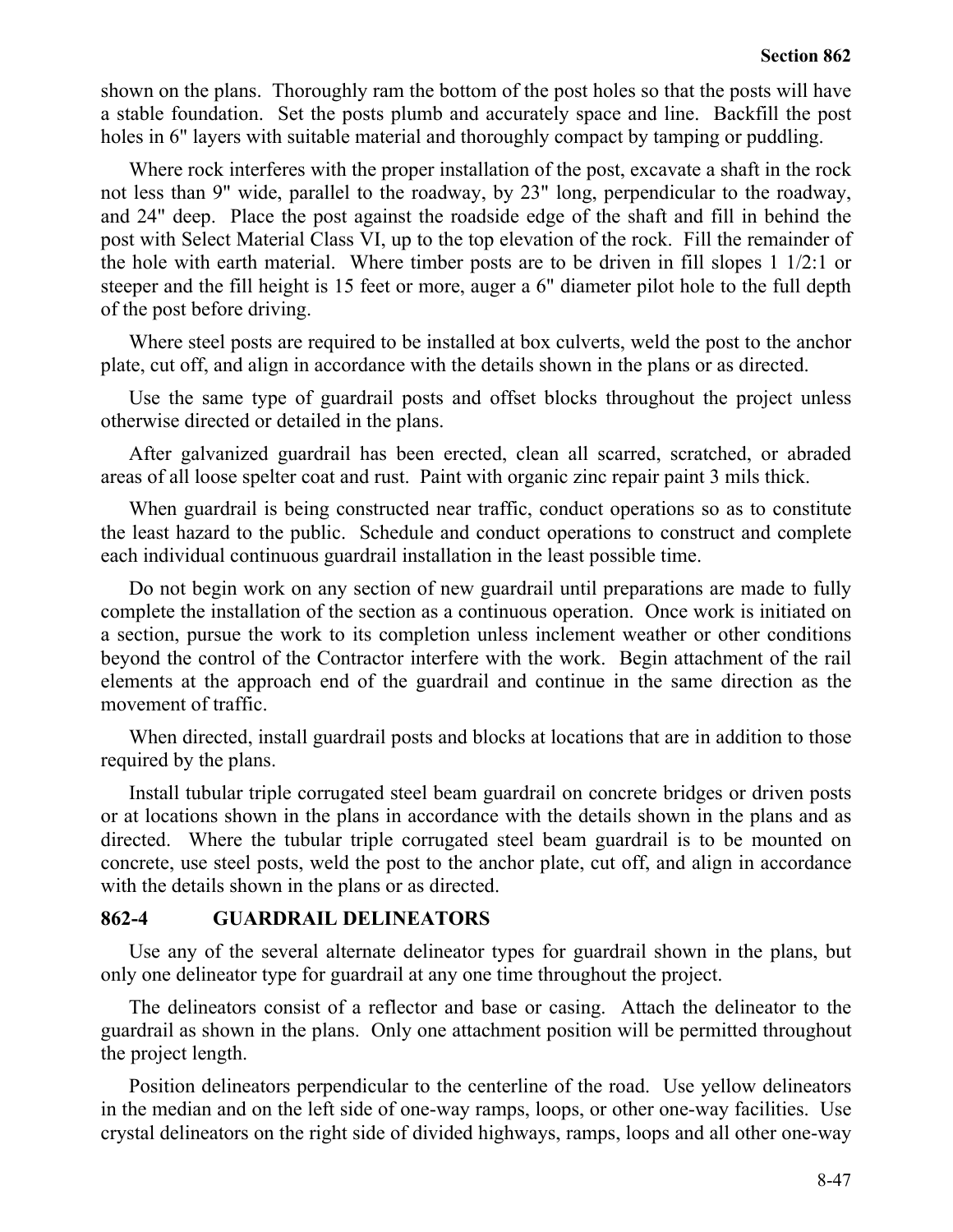or two-way facilities. In all cases, the color of the delineator shall supplement the color of the adjacent edgelines.

# **862-5 TEMPORARY GUARDRAIL**

Erect temporary guardrail in accordance with the requirements of Section 1046 and the contract.

Temporary guardrail may be reused if it is still in satisfactory condition.

After temporary guardrail is no longer needed, it becomes the property of the Contractor. Remove the temporary guardrail from the project.

# **862-6 MEASUREMENT AND PAYMENT**

*Steel Beam Guardrail* will be measured and paid for in linear feet of guardrail that has been satisfactorily completed and accepted exclusive of that length of guardrail that is within the pay limits of guardrail anchors. Measurement will be made from center to center of the outermost post in the length of guardrail being measured.

*Steel Beam Guardrail, Shop Curved* will be measured and paid for in linear feet of guardrail that has been satisfactorily completed and accepted exclusive of that length of guardrail that is within the pay limits of guardrail anchors. Measurement will be made from center to center of the outermost post in the length of guardrail being measured.

*Steel Beam Guardrail, Double Faced* will be measured and paid for in linear feet of guardrail that has been satisfactorily completed and accepted exclusive of that length of guardrail that is within the pay limits of guardrail anchors. Measurement will be made from center to center of the outermost post in the length of guardrail being measured.

*Triple Corrugated Steel Beam Guardrail* will be measured and paid for in linear feet of guardrail that has been satisfactorily completed and accepted exclusive of that length of guardrail that is within the pay limits of guardrail anchors. Measurement will be made from center to center of the outermost post in the length of guardrail being measured.

*20" Tubular Triple Corrugated Steel Beam Guardrail* will be measured and paid for in linear feet of guardrail that has been satisfactorily completed and accepted exclusive of that length of guardrail that is within the pay limits of guardrail anchors. Measurement will be made from center to center of the outermost post in the length of guardrail being measured.

*Temporary Steel Beam, Guardrail* will be measured and paid for in linear feet of guardrail that has been satisfactorily completed and accepted exclusive of that length of guardrail that is within the pay limits of guardrail anchors. Measurement will be made from center to center of the outermost post in the length of guardrail being measured.

*Temporary Steel Beam Guardrail, Shop Curved* will be measured and paid for in linear feet of guardrail that has been satisfactorily completed and accepted exclusive of that length of guardrail that is within the pay limits of guardrail anchors. Measurement will be made from center to center of the outermost post in the length of guardrail being measured.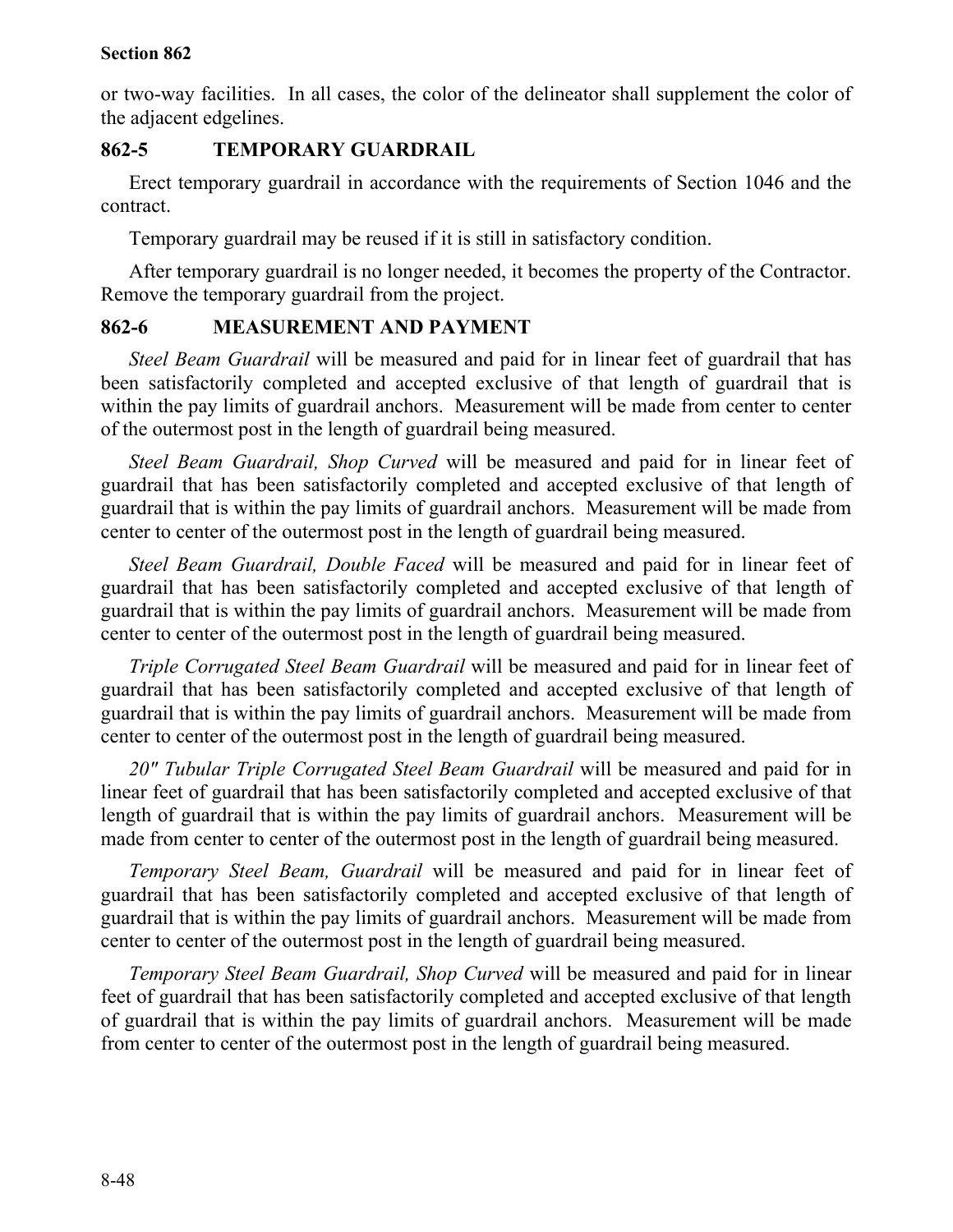*Temporary Steel Beam Guardrail, Double Faced* will be measured and paid for in linear feet of guardrail that has been satisfactorily completed and accepted exclusive of that length of guardrail that is within the pay limits of guardrail anchors. Measurement will be made from center to center of the outermost post in the length of guardrail being measured.

*Steel Beam Guardrail Terminal Section and Temporary Steel Beam Guardrail Terminal Sections* will be measured and paid for in units of each that have been completed and accepted, exclusive of terminal sections that are within the pay limits of guardrail anchors.

*Triple Corrugated Steel Beam Guardrail Terminal Sections* will be measured and paid for in units of each that have been completed and accepted, exclusive of terminal sections that are within the pay limits of guardrail anchors.

*Guardrail Anchor Units, Type* \_\_ and *Temporary Guardrail Anchor Units Type \_\_* will be measured and paid for as units of each that have been completed and accepted. No separate measurement will be made of any rail, terminal sections, posts, offset blocks, concrete, hardware, or any other components of the completed unit that are within the pay limits shown on the plans for the unit as all such components will be considered to be part of the unit.

*W-TR Steel Beam Guardrail Transition Sections* will be measured and paid for in units of each that have been completed and accepted.

*Additional Guardrail Posts* will be measured and paid for in units of each for additional posts required but not shown in the plans.

There will be no measurement or payment made for *Guardrail Delineators* as they are considered incidental to the other pay items in this Specification.

There will be no measurement or payment made for *Guardrail End Delineation* as it is considered incidental to the other pay items in this Specification.

Such price and payment includes, but is not limited to furnishing and erecting posts, offset blocks, rail, terminal sections, miscellaneous hardware, and all other materials, field curving and shop curving of the rail; removing temporary guardrail; excavation; furnishing and installing additional guardrail posts and additional offset blocks; backfilling; fabrication; welding; galvanizing; furnishing and installing guardrail delineators and end delineation.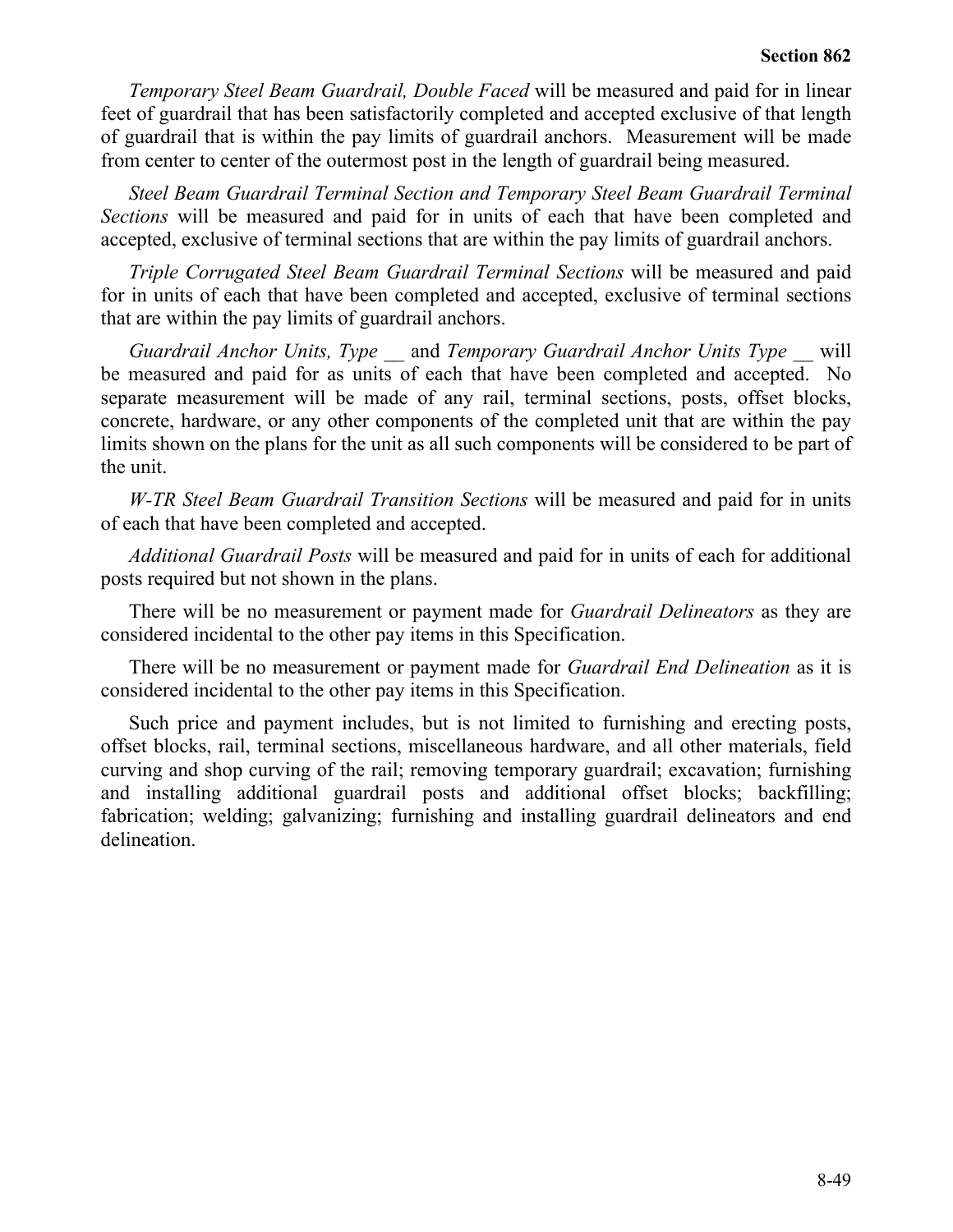Payment will be made under:

| Pay Unit    |
|-------------|
| Linear Foot |
| Linear Foot |
| Linear Foot |
| Linear Foot |
| Linear Foot |
| Linear Foot |
| Linear Foot |
| Linear Foot |
| Each        |
| Each        |
| Each        |
| Each        |
| Each        |
| Each        |
| Each        |
|             |

# **SECTION 863 REMOVE EXISTING GUARDRAIL**

# **863-1 GENERAL**

Dismantle, remove and dispose of existing guardrail and anchors of any type at locations shown on the plans or established by the Engineer and in accordance with this specification.

# **863-2 CONSTRUCTION METHODS**

Remove guardrail and posts beginning at the trailing end and continuing towards the approach end. Remove the posts immediately after the rail is removed. Complete post removal so that no posts without rail attached are present at the end of any day's operations. Exercise care not to damage adjoining structures or other appurtenances. Repair all damage at no cost to the Department. All guardrail and components removed are the property of the **Contractor** 

# **863-3 MEASUREMENT AND PAYMENT**

*Remove Existing Guardrail* will be measured and paid for in linear feet of guardrail that has been satisfactorily removed. Measurement will be made to the nearest 1.0 foot from center to center of the outermost post or end shoe center bolt in the length of the guardrail being removed. Measurement will be made prior to removing the guardrail.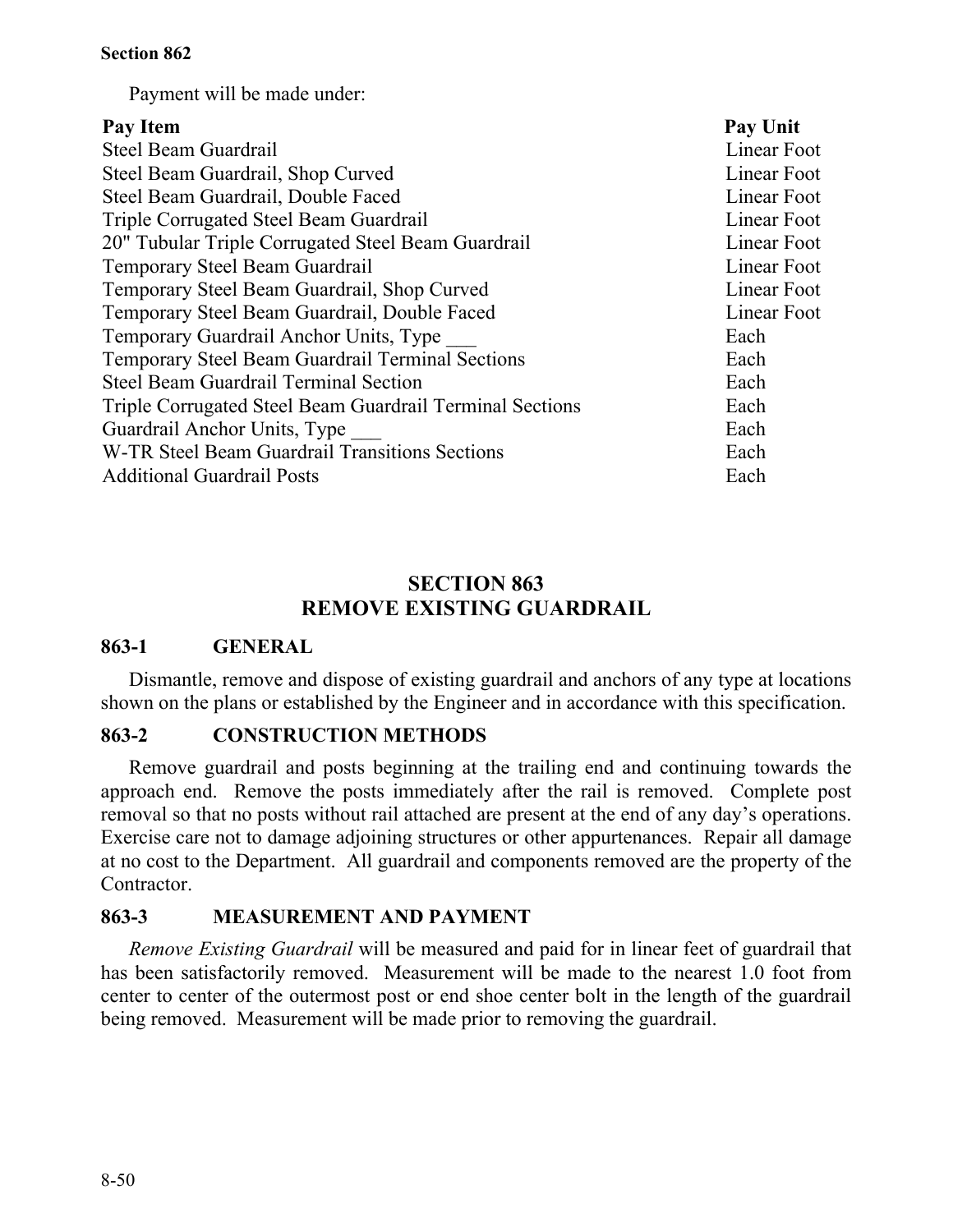Payment will be made under

## Pay Item **Pay Unit**

Remove Existing Guardrail Linear Foot

# **SECTION 864**

# **REMOVE AND RESET EXISTING GUARDRAIL AND GUIDERAIL**

## **864-1 GENERAL**

Remove and reset existing guardrail and guiderail and anchors of any type at locations shown in the plans and as directed in accordance with the contract.

## **864-2 CONSTRUCTION METHODS**

Exercise care not to damage adjoining structures or other appurtenances. Repair all damage at no cost to the Department. Reset existing guardrail and guiderail in accordance with Article 862-3 and 865-3. Reset guardrail and guiderail in a condition that is equal to or better than the condition that exists before the guardrail and guiderail is removed. Replace any of the guardrail and guiderail components that have been unnecessarily damaged.

# **864-3 MEASUREMENT AND PAYMENT**

*Remove and Reset Existing Guardrail* will be measured and paid for in linear feet of guardrail and anchors that has been removed, reset, and accepted. Measurement will be made after the guardrail has been reset.

*Remove and Reset Existing Guiderail* will be measured and paid for in linear feet of guiderail and anchors that has been removed, reset, and accepted. Measurement will be made after the guiderail has been reset.

Such price will include but is not limited to removing and resetting the guardrail, guiderail, and anchors and for furnishing all equipment, labor, and incidentals necessary to complete the work.

Payment will be made under:

Remove and Reset Existing Guardrail Linear Foot Linear Foot Remove and Reset Existing Guiderail Linear Foot

**Pay Item Pay Unit**

# **SECTION 865 CABLE GUIDERAIL**

## **865-1 DESCRIPTION**

Construct cable guiderail in accordance with the contract and at the locations designated in the plans or as directed.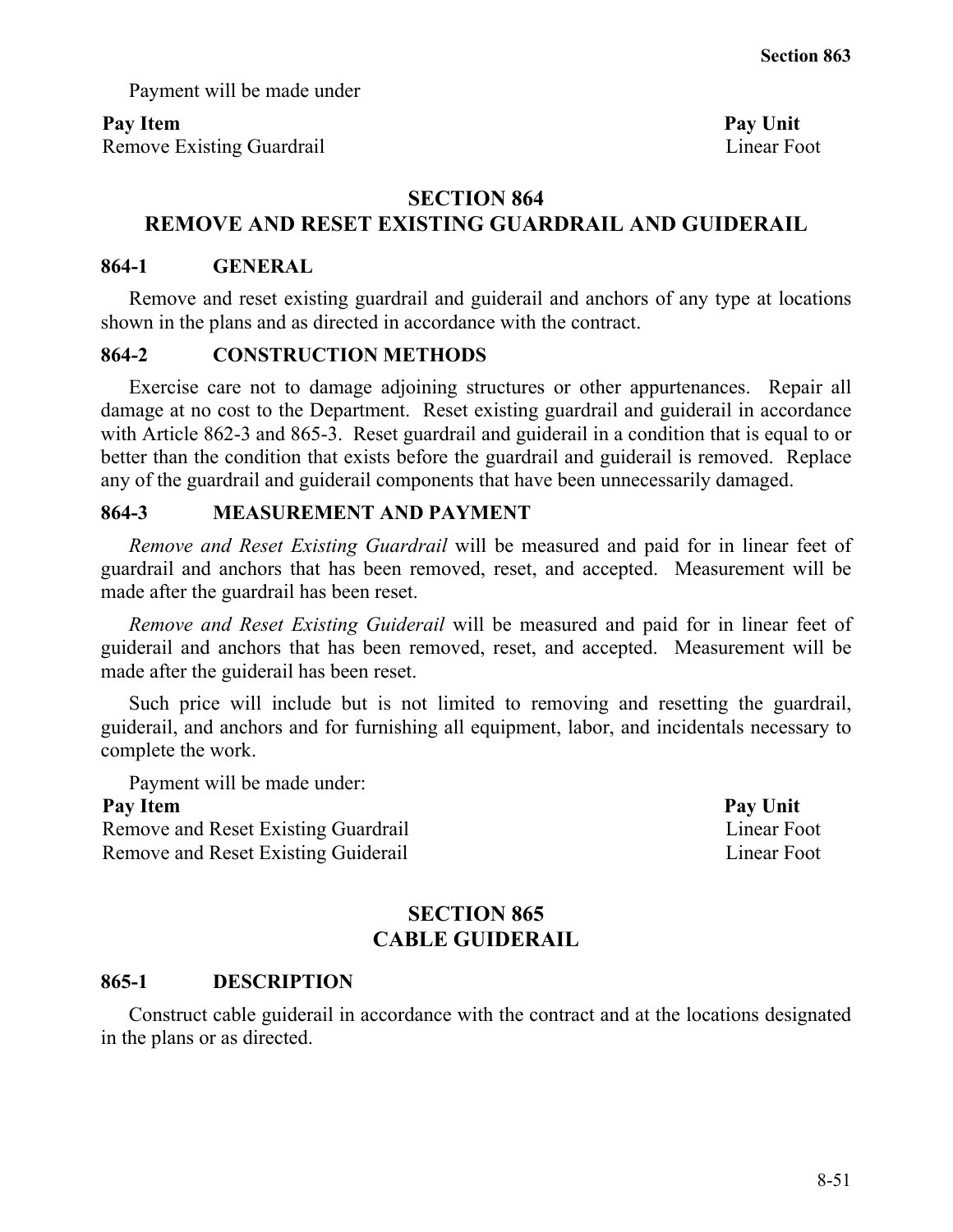## **865-2 MATERIALS**

Refer to Division 10:

| <b>Item</b>                       | <b>Section</b> |
|-----------------------------------|----------------|
| Rail Elements                     | 1046-2         |
| Posts                             | 1046-3         |
| Hardware                          | 1046-4         |
| Organic Zinc Repair Paint         | 1080-9         |
| Portland Cement Concrete, Class A | 1000           |
| <b>Precast Concrete Anchors</b>   | 1077           |
| Select Material, Class VI         | 1016           |

Manufacture cable in accordance with AASHTO M-30, Type I, Class A. The cable shall be pre-inspected at the producer's facility prior to shipment.

## **865-3 CONSTRUCTION METHODS**

Erect the rail elements to produce a smooth continuous rail paralleling the line and grade of the highway surface or as shown on the plans.

Posts may be power driven, or set by hand. Protect the top of steel posts by a suitable driving cap if power driven. If set by hand, dig post holes to the depth and at the locations shown on the plans. Thoroughly ram the bottom of the post holes so that the posts will have a stable foundation. Set the posts plumb and accurately space and align. Backfill the post holes in 6" layers with suitable material and thoroughly compact by tamping or puddling.

Where rock interferes with the proper installation of the post, excavate a shaft in the rock not less than 9" wide, parallel to the roadway, by 23" long, perpendicular to the roadway, and 24" deep. Place the post against the roadside edge of the shaft and fill in behind the post with Select Material Class VI, up to the top elevation of the rock. Fill the remainder of the hole with earth material. Where timber posts are to be driven in fill slopes 1 1/2:1 or steeper and the fill height is 15 feet or more, auger a 6" diameter pilot hole to the full depth of the post before driving.

Where steel posts are required to be installed at box culverts, weld the post to the anchor plate, cut off, and align in accordance with the details shown in the plans or as directed.

When guiderail is being constructed near traffic, conduct operations so as to constitute the least hazard to the public. Schedule and conduct operations to construct and complete each individual continuous guiderail installation in the least possible time.

Do not begin work on any section of new guiderail until preparations are made to fully complete the installation of the section as a continuous operation. Once work is initiated on a section, pursue the work to its completion unless inclement weather or other conditions beyond the control of the Contractor interfere with the work. Begin attachment of the cable elements at the approach end of the guiderail and continue in the same direction as the movement of traffic.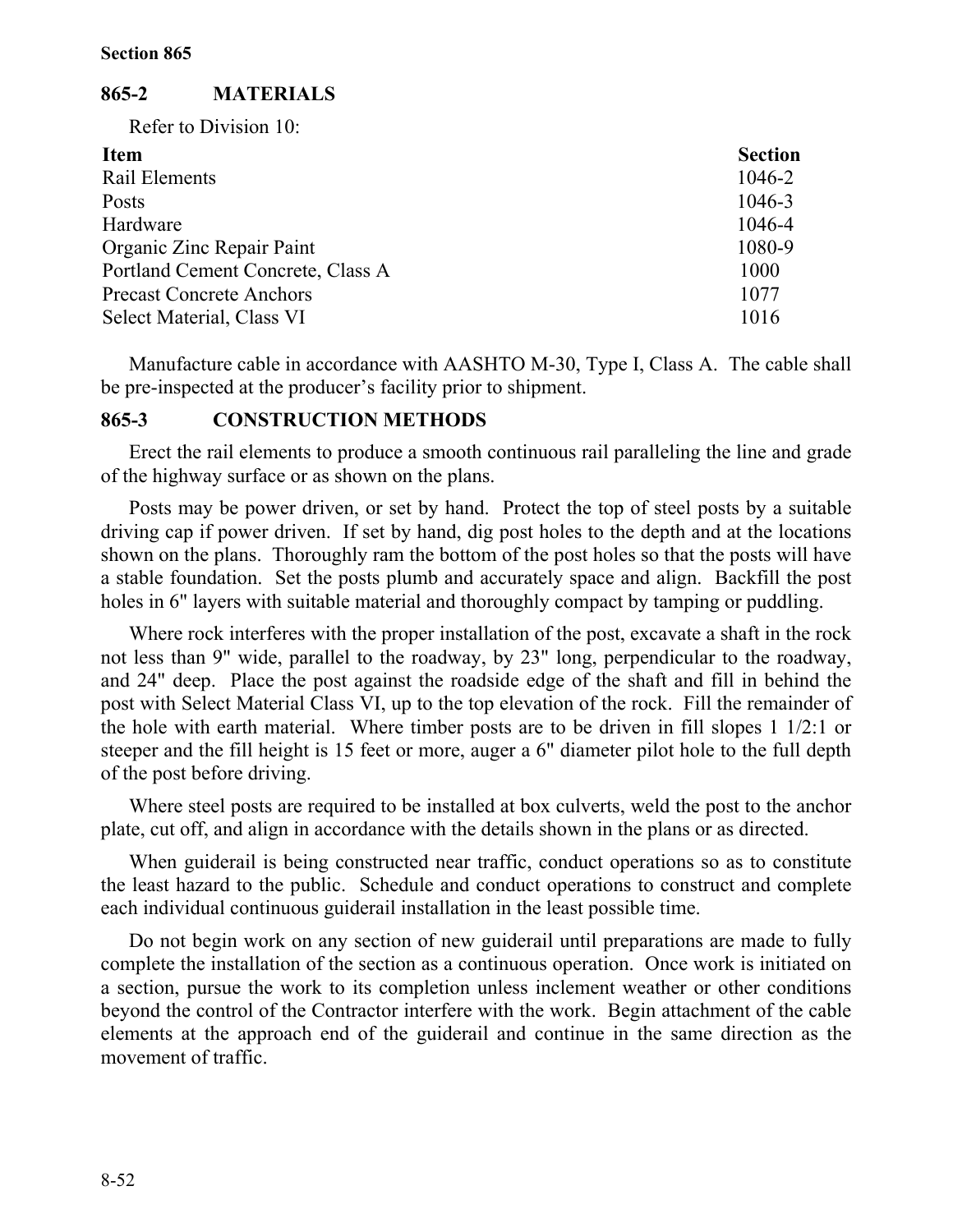## **865-4 MEASUREMENT AND PAYMENT**

*Cable Guiderail* will be measured and paid for in linear feet of guiderail that has been satisfactorily completed and accepted exclusive of that length of guiderail that is within the pay limits of guiderail anchors. Measurement will be made from center to center of the outermost post in the length of guiderail being measured. Such price will include but is not limited to furnishing and erecting posts, cable, miscellaneous hardware, concrete, delineators, and all incidentals necessary to complete the work.

*Double Faced Cable Guiderail* will be measured and paid for in linear feet of guiderail that has been satisfactorily completed and accepted exclusive of that length of guiderail that is within the pay limits of guiderail anchors. Measurement will be made from center to center of the outermost post in the length of guiderail. Such price will include but is not limited to furnishing and erecting posts, cable, miscellaneous hardware, concrete, delineators, and all incidentals necessary to complete the work.

*Cable Guiderail Anchor Unit* will be measured and paid for in units of each that have been completed and accepted.

No separate measurement will be made of any cable, posts, concrete, hardware, or any other components of the completed anchor units that are within the pay limits shown on the plans.

Payment will be made under:

Pay Item **Pay Unit** Cable Guiderail Linear Foot Double Faced Cable Guiderail **Linear Foot** Linear Foot Cable Guiderail Anchor Unit Each

# **SECTION 866 FENCE**

#### **866-1 DESCRIPTION**

Furnish and erect woven wire, chain link, and barbed wire fence with gates in conformity with the details shown on the plans and at locations as shown on the plans.

## **866-2 MATERIALS**

Refer to Division 10

| <b>Item</b>                       | <b>Section</b> |
|-----------------------------------|----------------|
| Portland Cement Concrete, Class B | 1000           |
| <b>Timber Posts and Braces</b>    | 1050-2         |
| <b>Metal Posts and Rails</b>      | 1050-3         |
| <b>Barbed Wire</b>                | 1050-4         |
| Woven Wire                        | 1050-5         |
| Chain Link Fabric                 | 1050-6         |
| <b>Fittings and Accessories</b>   | 1050-7         |
| <b>Fence Materials</b>            | 1050-1         |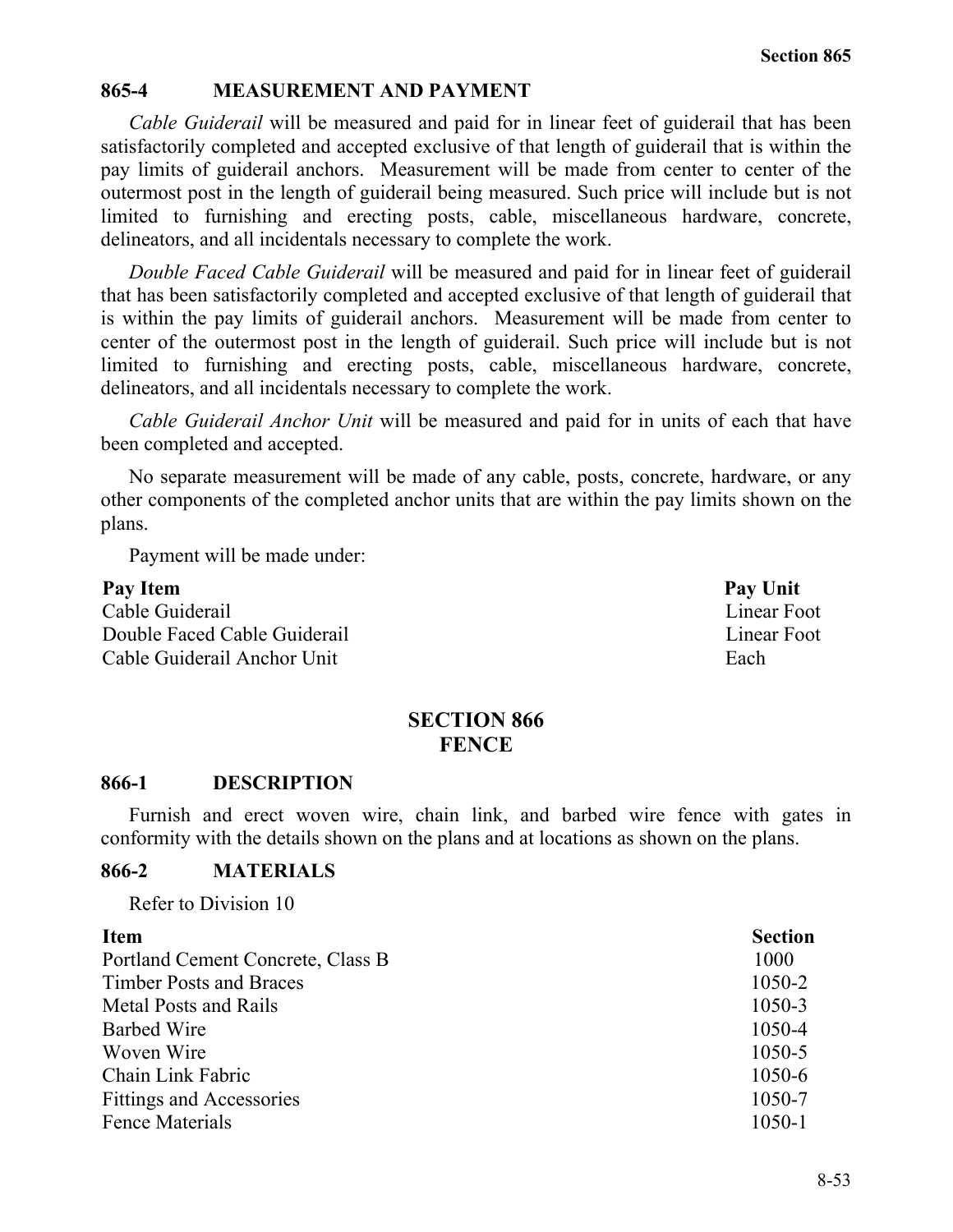Use Class B concrete for anchors. In lieu of Class B concrete, pre-mixed commercially bagged dry concrete mix provided the concrete meets the minimum strength requirements for Class B concrete when mixed with the quantity of water shown on the instructions printed on the bag may be used.

# **866-3 CONSTRUCTION METHODS**

# **(A) Clearing and Grubbing**

Only clear the ground that is absolutely necessary to erect a clear fence line. Clearing includes satisfactory removal and disposal of all trees, brush, stumps, or other objectionable material. Erect the fence to conform to the general contour of the ground. Place the bottom of the fabric or wire no more than 6" above the natural ground, except where the Engineer directs that ditches and depressions are to be spanned by using extra length posts in conjunction with additional barbed wire installed between the bottom of the fence wire or fabric and the ground surface. Grade along the fence line to meet the above requirement such that no obstructions to proper drainage are created.

# **(B) Setting Posts and Braces**

Set and maintain all posts in a vertical position. Line posts may be hand set or set with a post driver. Thoroughly tamp all backfilled material if hand set. If power driven, wood posts may be sharpened to a dull point. Remove and replace posts that are damaged by power driving.

Set posts in concrete anchors to maintain the position and alignment of the post when required on the plans or where dictated by soil conditions. Forms are not required for the concrete. Trowel the top of the concrete to a smooth finish and slope to drain away from the post. The concrete anchors require at least a 3 day curing period before any load is placed on the post.

In lieu of setting roll formed steel line posts in concrete, such posts may be driven provided they are not part of a line brace assembly. Drive the posts a minimum of 3 feet into the ground. Provide adequate protection to the post tops to prevent damage from the driving operations. Repair damage to the zinc coating of otherwise acceptable driven posts by brushing with a steel wire brush to remove flaked and cracked zinc coating and by painting with enough coats to equal 3 mils thick of organic zinc repair paint meeting the requirements of Article 1080-9. Set posts in concrete anchors where soil conditions are such that the posts cannot be driven without deformation, or where soils are encountered that does not provide adequate in-ground stability.

Where rock or concrete pavement or slabs are encountered within the required depth where fence posts are to be erected, drill a hole in the rock or concrete of a diameter slightly larger than the largest dimension of the post in the rock or concrete and grout in the post. The depth of post embedment shown on the plans will not be required and the post may be shortened as necessary, provided the post is embedded within the rock or concrete pavement or slab to a minimum depth of 12".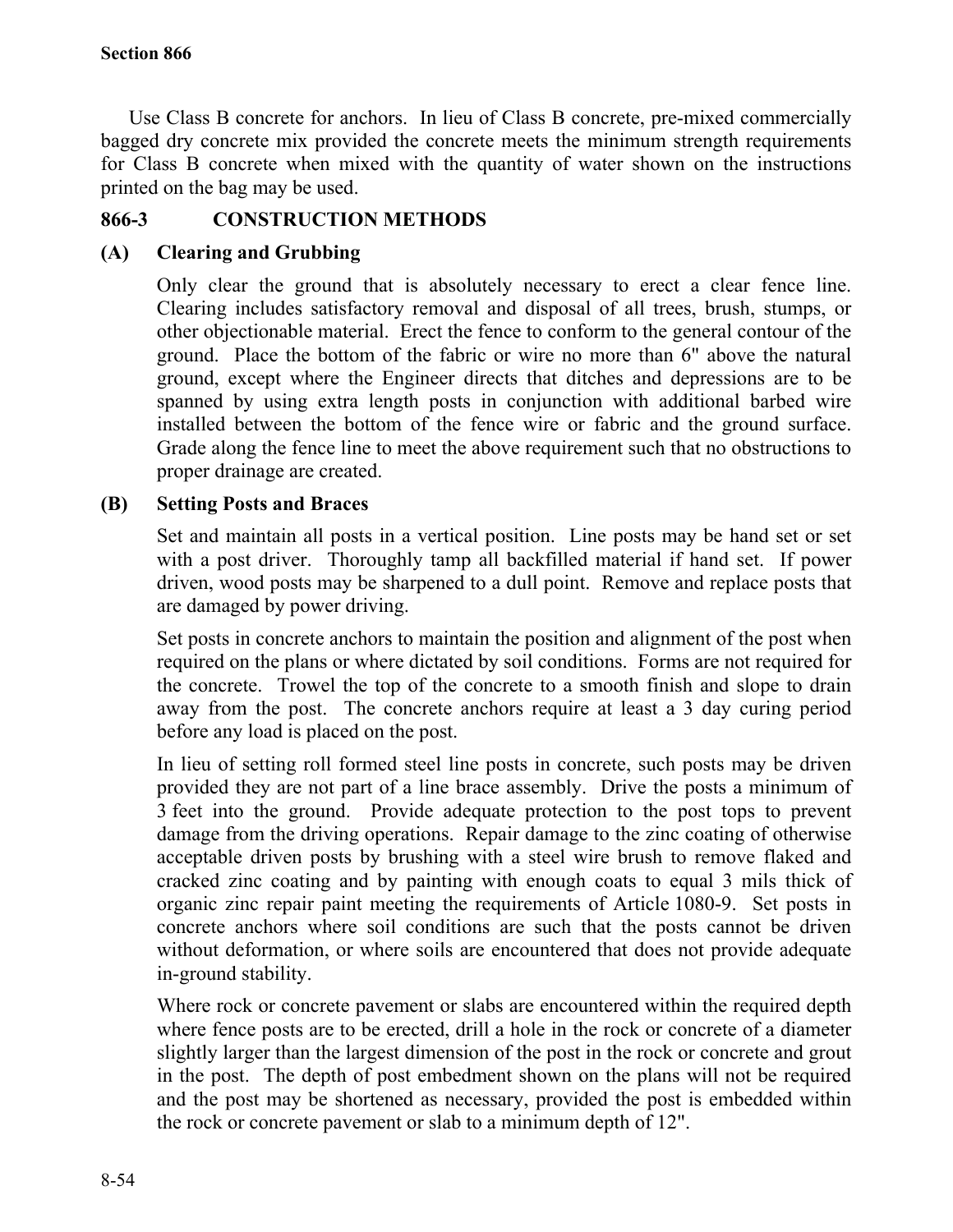Do not fabricate extra length posts by welding short sections of posts together.

Place line braces at the end of each roll or piece of woven wire.

Do not use pieces of woven wire fabric less than 100 feet in length, unless otherwise directed. When the use of short pieces of woven wire is permitted, furnish and install the additional required brace posts and braces at no cost to the Department. Approved splicing sleeves may be used in lieu of providing such brace posts and braces.

Set approved sleeves in retaining wall in accordance with the details in the plans. After the posts have been set, fill sleeves with grout.

# **(C) Installing Fabric and Wire**

## **(1) Chain Link Fence**

Attach chain link fabric to tubular end, gate, corner, or brace posts with stretcher bars and stretcher bar bands as shown on the plan. Fasten the fabric to line posts and to top and brace rails with wire fasteners spaced and wound as shown on the plans. Fasten the fabric to the tension wire by hog rings spaced at 24" intervals, or weave the tension wire through the fabric. Make hog ring ties at fabric joints with the hog ring passing completely around the fabric joint.

Place chain link fabric by securing or fastening on end and applying sufficient tension to remove all slack before making permanent attachments elsewhere. Apply the tension for stretching by mechanical fence stretchers designed for this purpose.

Connect rolls and pieces of chain link fabric to each other by field weaving provided that such weaving is identical in appearance and strength as the machine weaving done at the factory.

Attach barbed wire used in conjunction with chain link fabric, to the post by means of eyebolt or by a tie wire passing through holes drilled in the metal post so as to prevent any vertical movement of the barbed wire. Wrap the ends and beginnings of strands around the post twice and securely fasten by winding the end around the wire near the post. Splice barbed wire only at posts.

Install additional barbed wire when shown on the plans or where directed.

# **(2) Woven Wire Fence**

Stretch woven wire fabric taut and securely attach to each post with a staple in each line of wire. Use as many additional staples as required to firmly secure the wire at the location and elevation required by the plans. When woven wire is attached to metal posts, use at least 5 clips at each post to fasten the individual strands of wire to the post except where wrapping of the strand around the post is required. Stretch with an approved stretcher that will produce equal tension in each line of wire.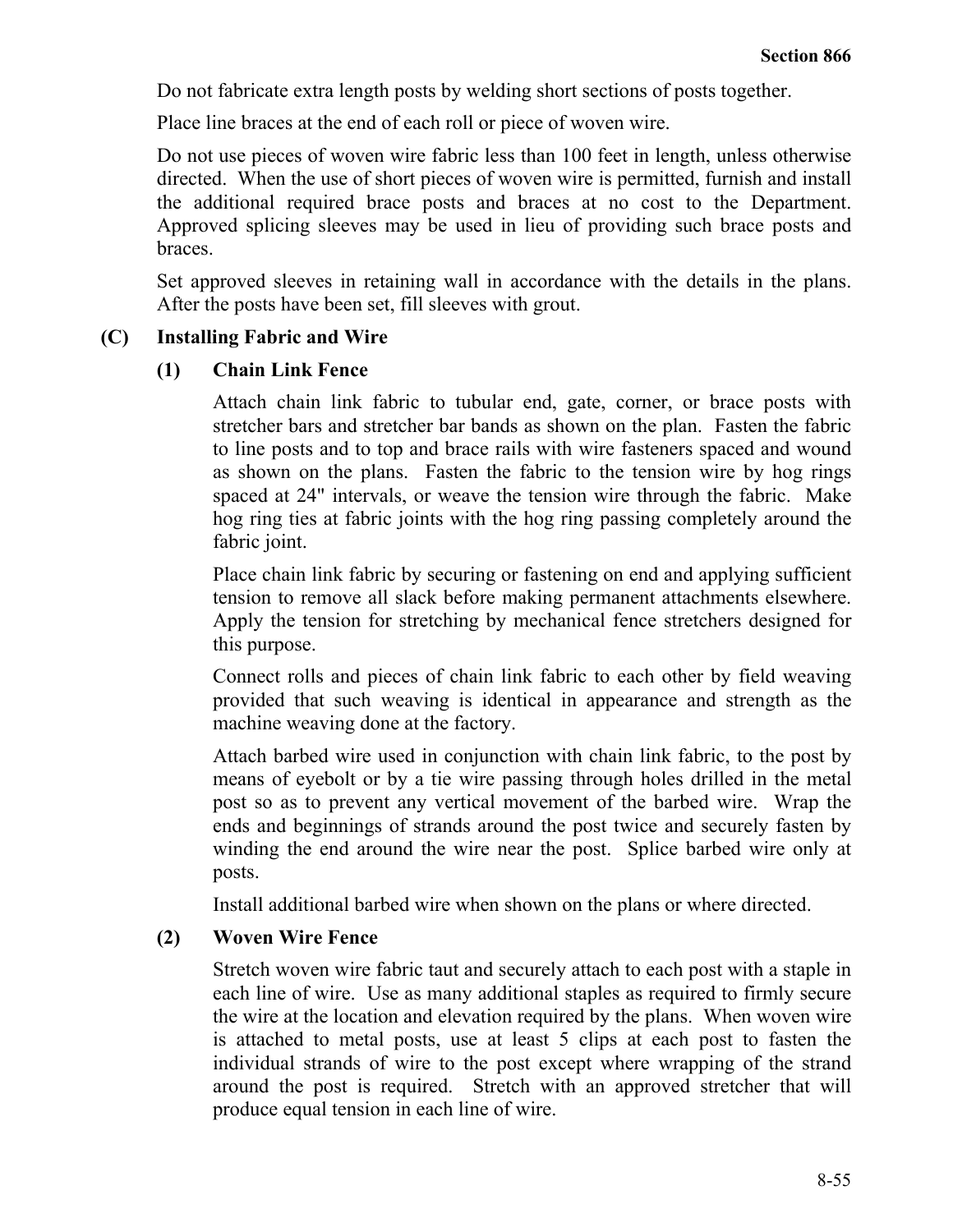At each end or gate post, at the center post in each line brace and at corner posts except as otherwise shown on the plans, cut out all vertical strands of wire and wrap each horizontal strand of wire around the post and securely fasten by winding the end around the strand of wire near the post.

Do not splice fabric between the posts of a brace post assembly. Do not splice between other posts, unless the splicing sleeves are approved.

Pull woven wire taut and securely attach to each post by methods described for woven wire when used in conjunction with woven wire fabric. Do not splice woven wire between posts.

Install additional woven wire as shown on the plans or where directed.

# **(3) Barbed Wire Fence**

Install barbed wire fence in accordance with the plans and as directed.

Pull barbed wire taut and securely attach to each post by methods described for woven wire. Do not splice barbed wire between posts.

## **866-4 MEASUREMENT AND PAYMENT**

*Woven Wire Fence,* " *Fabric* will be measured and paid for in linear feet of fence, measured in place from center of each post or gate post to center of end post or gate post exclusive of gate sections, that has been completed and accepted.

*Chain Link Fence, \_\_ " Fabric* will be measured and paid for in linear feet, of fence measured in place from center of each post or gate post to center of end post or gate post exclusive of gate sections, that has been completed and accepted.

*Strand Barbed Wire Fence with Posts* will be measured and paid for in linear feet of fence measured in place from center of each post or gate post to center of end post or gate post exclusive of gate sections, that has been completed and accepted. All posts used for the barbed wire fence are included in the price of the barbed wire fence and will not be paid for separately.

*" Timber Fence Posts, will be measured and paid for in units of each for the* several sizes and kinds of posts installed on the project, including timber posts erected as barriers at driveways and entrances. The actual length of timber posts in linear feet of variable length and extra length posts shall be measured as placed and converted to an equivalent number of standard length posts of the same size for which a pay item has been established. In converting to equivalent numbers of standard length posts, any fractional portion of a post remaining from the division of a total number of linear feet by a standard post length shall be considered as equal to one post. Where the Contractor has elected to use pieces of woven wire shorter than 100 feet in length, as permitted by Subarticle 866-3(B), on the condition that he furnish and install at no additional cost to the Department line braces at the ends of short pieces, timber fence posts shall also include the number of line posts that have been made unnecessary by such line braces but shall exclude the posts used in the line braces.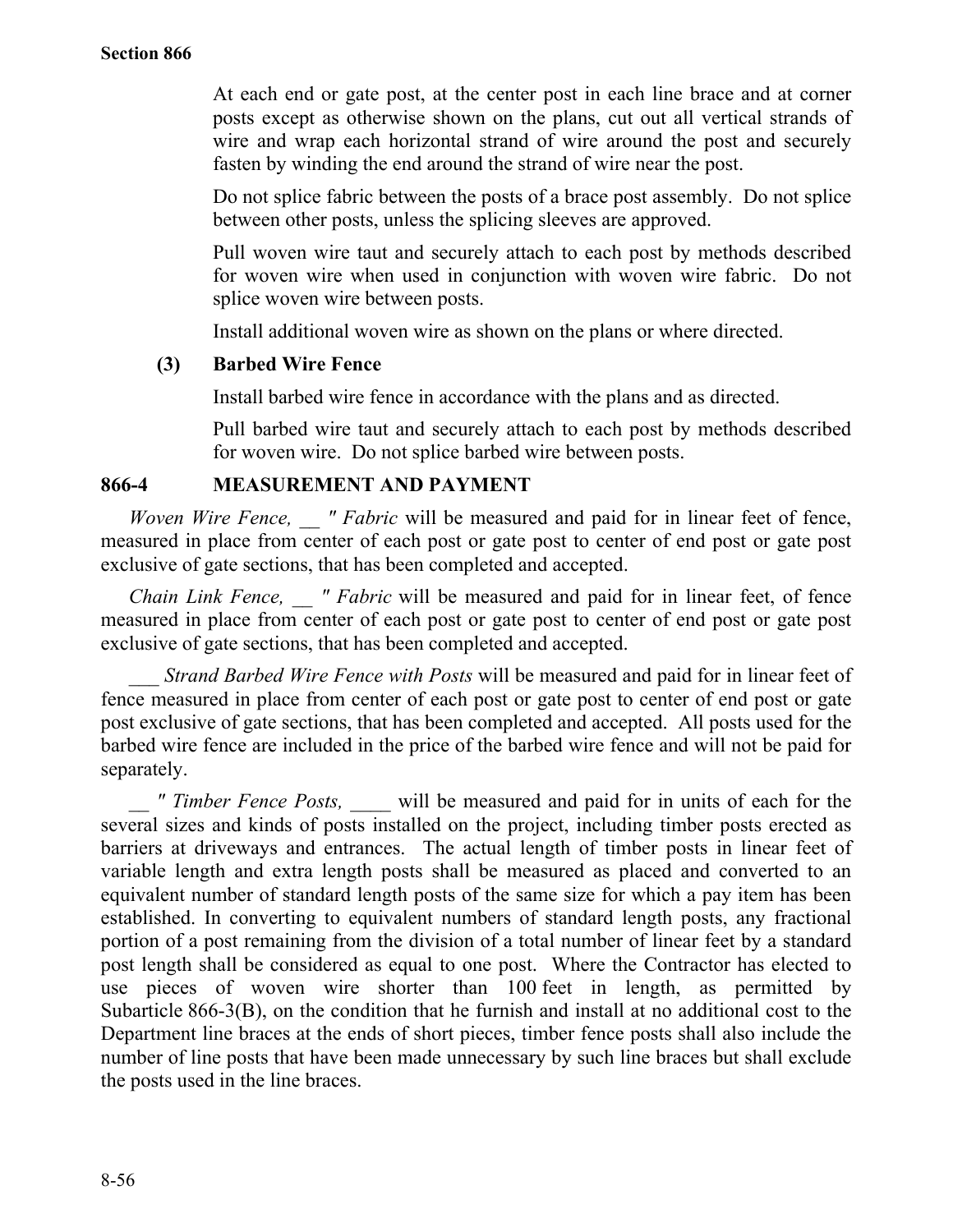*Metal Line Posts for " Chain Link Fence* will be measured and paid for in units of each for the several sizes and kinds of posts actually installed on the project. For extra length metal posts, the actual length of post in place in excess of the standard pay length for each post shall be measured in linear feet, and one half of such length shall be converted to an equivalent number of standard length posts of the same size for which a pay item has been established. In converting to equivalent numbers of standard length posts, any fractional portion of a post remaining from the division of a total number of linear feet by a standard post length shall be considered as equal to one post.

*Metal Terminal Posts for " Chain Link Fence will be measured and paid for in units* of each for all end, corner, and brace posts installed on the project.

*Metal Gate Posts for " Chain Link Fence, Double Gate* will be measured and paid for in units of each for gateposts installed on the project.

*Metal Gate Posts for " Chain Link Fence, Single Gate will be measured and paid for* in units of each for gate posts installed n the project.

*Double Gates, High, Wide, Opening* will be measured and paid for in units of each for the number of gates actually erected on the project. Double gates will be measured as one gate.

*Single Gates, High, Wide, Opening* will be measured and paid for in units of each for the number of gates actually erected on the project.

*Additional Barbed Wire* will be measured and paid for in linear feet of wire installed in the work, complete and in place. Measurement of additional barbed wire will be made along each strand after the installation has been completed. No measurement will be made of any wraps, nor will measurement be made of the upper or lower continuous strand of barbed wire that is erected as part of woven wire fence.

Setting sleeves in retaining wall will not be paid for as such work is considered incidental to the other pay items in this specification.

Work includes but is not limited to clearing and grading; and furnishing and installing fence fabric, barbed wire, staples, tie wires, stretcher bars, top rails, tension wire, posts and post braces, concrete, gates, fittings, and any other materials, furnishing and installing sleeves in retaining walls and filling sleeves upon setting posts.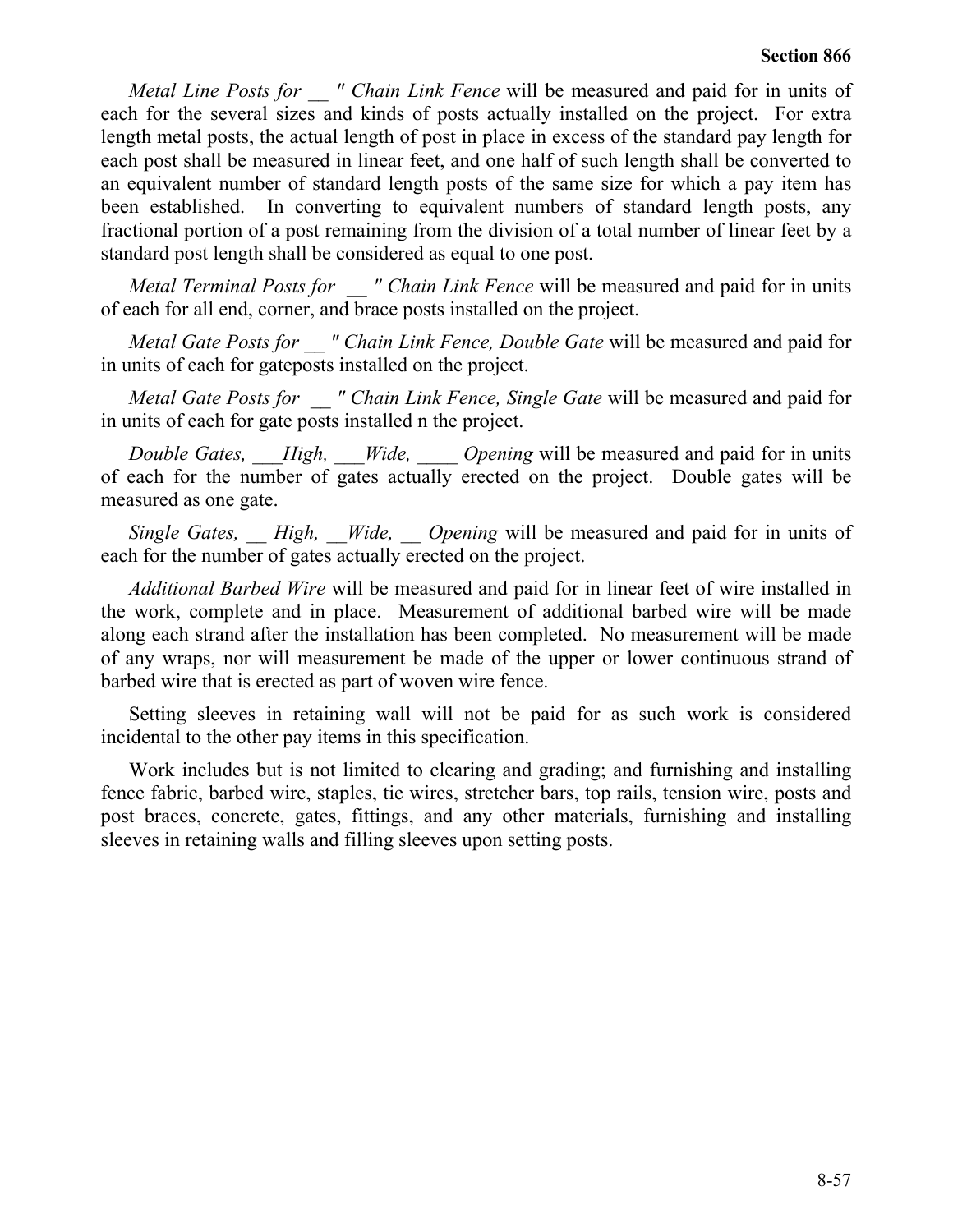# **(A) Pay Items**

Payment will be made under:

| <b>Pay Unit</b> |
|-----------------|
| Linear Foot     |
| Linear Foot     |
| Linear Foot     |
| Each            |
| Each            |
| Each            |
| Each            |
| Each            |
| Each            |
| Each            |
| Linear Foot     |
|                 |

# **SECTION 867 FENCE RESET**

# **867-1 DESCRIPTION**

Remove and reset existing fences of various types to the locations indicated in the plans or where directed.

# **867-2 CONSTRUCTION METHODS**

Reset the fence in a condition that is equal to or better than before the fence is removed. Replace any of the fence components unnecessarily damaged by the Contractor's forces.

The Contractor will be responsible for damage caused by livestock escaping or entering the existing fenced area through the negligence of his forces.

If the owner of the fence desires to repair, rebuild, or renew any parts of the fence, and agrees to furnish the materials without cost to the Contractor, then repair, rebuild, renew, and reset such fence using the material furnished by the owner at no additional cost to the owner or the Department.

# **867-3 MEASUREMENT AND PAYMENT**

\_\_\_\_\_ *Fence Reset* will be measured and paid for in the linear feet of fence that has been acceptably reset. Measurement will be made along the fence after it has been reset from center of end post to center of end post. Such price includes but is not limited to removing, hauling, and re-erecting the existing fence; and furnishing and installing any fence components unnecessarily damaged by the Contractor's forces.

Payment will be made under

# **Pay Item Pay Unit**

Fence Reset Linear Foot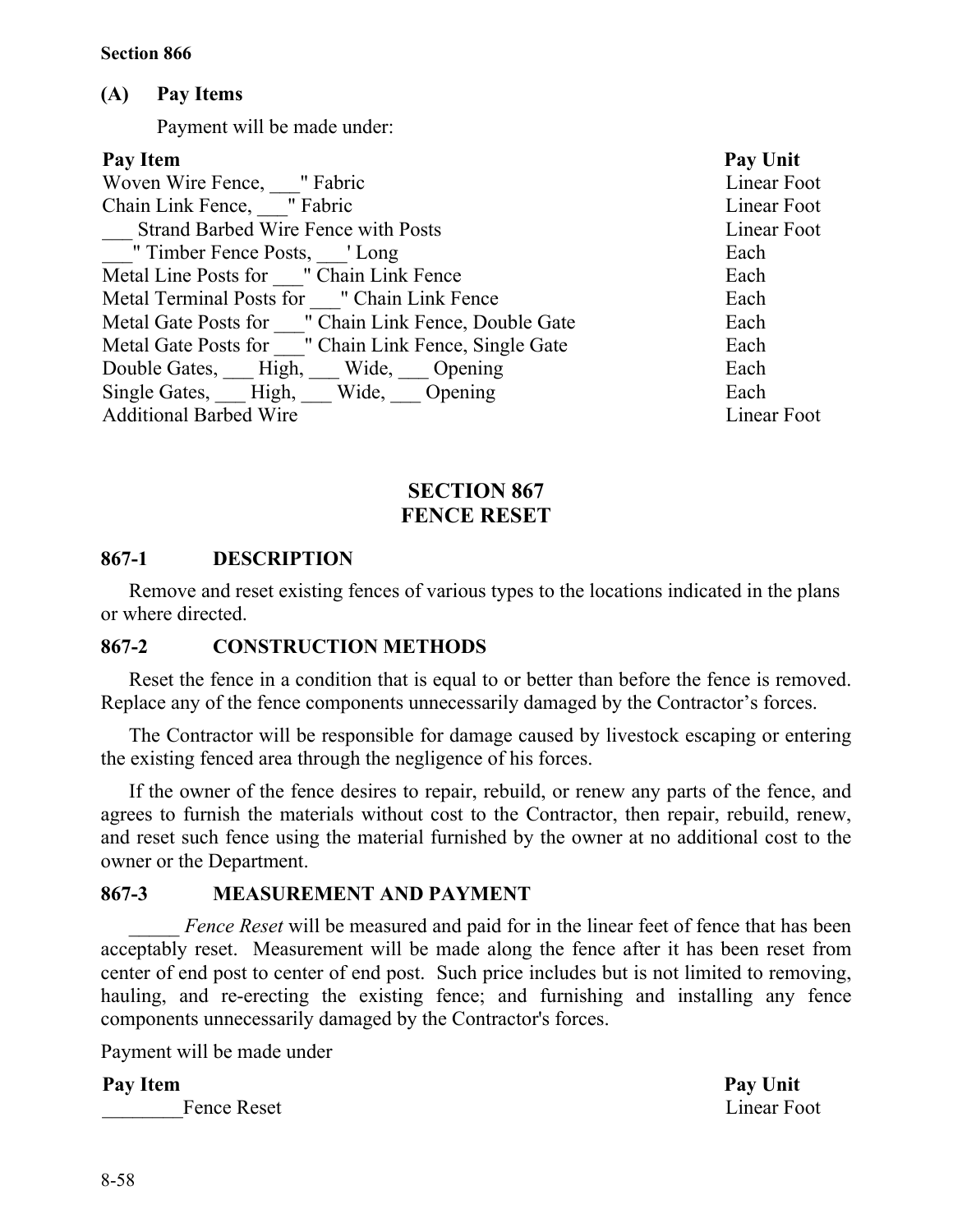# **SECTION 869 RELAPPING GUARDRAIL**

#### **869-1 DESCRIPTION**

Relap either existing or recently installed guardrail in accordance with the requirements of the contract and where directed.

#### **869-2 CONSTRUCTION METHODS**

Where required by the traffic phasing, at locations shown on the plans, or where directed, relap guardrail to conform to the required traffic pattern. Complete all required relapping of guardrail and have it inspected prior to shifting traffic into a new traffic pattern. All guardrail shall be lapped in the direction of traffic prior to placing traffic next to the guardrail.

#### **869-3 MEASUREMENT AND PAYMENT**

*Relapping Guardrail* will be measured and paid for in linear feet of guardrail that has been satisfactorily relapped and accepted. Measurement will be made from center to center of the outermost post in the length of guardrail being measured. Such price includes but is not limited to providing all necessary labor, tools, equipment, and materials necessary to acceptably relap the guardrail.

Payment will be made under:

**Pay Item Pay Unit** Relapping Guardrail Linear Foot

# **SECTION 876 RIPRAP**

## **876-1 DESCRIPTION**

Place riprap at the locations designated in the contract and as directed.

## **876-2 MATERIALS**

Refer to Division 10

#### **Item Section**

Plain Riprap 1042 Filter Fabric for Drainage, Type 2 1056

Plain riprap consists of quarry run stone, or field stone, or broken concrete, and is classified by size into either Class 1 or Class 2. Plain riprap when classified as either Class A or Class B shall consist of quarry run stone or field stone. Use the class and thickness called for on the plans. Place filter fabric under plain riprap where indicated in the plans.